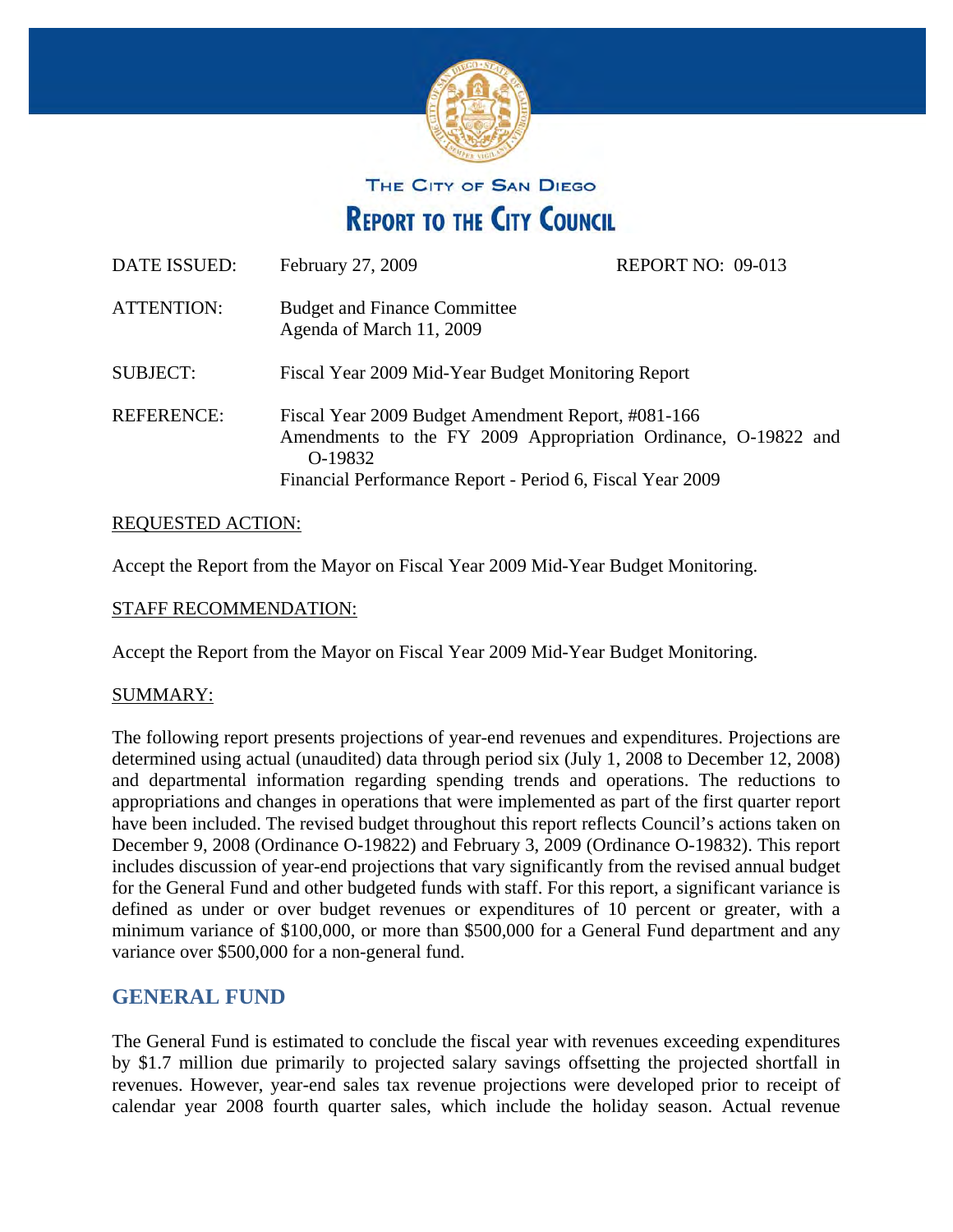receipts may be less than estimated in this report, thus negatively affecting the current revenue projections for the General Fund.

Revenues and expenditures are each projected to end the fiscal year within 1 percent of the revised budget, as reflected in Table 1: Summary of FY 2009 General Fund Projections. Expenditures are projected to conclude the year \$10.5 million below the revised budget due primarily to vacancies throughout General Fund departments, while revenues are expected to be \$8.7 million under budget due to the continued slowdown in the economy. At year-end, revenues and expenditures are anticipated to total \$1.147 billion and \$1.145 billion, respectively.

|                                | <b>Summary of FY 2009 General Fund Projections</b> |                |    |                 |               |                 |                 |  |  |  |  |
|--------------------------------|----------------------------------------------------|----------------|----|-----------------|---------------|-----------------|-----------------|--|--|--|--|
| <b>Table 1</b>                 |                                                    |                |    |                 |               |                 |                 |  |  |  |  |
|                                |                                                    | <b>Revised</b> |    | <b>Year-Fnd</b> |               | <b>Variance</b> | <b>Variance</b> |  |  |  |  |
| <b>Revenue/Expenditures</b>    |                                                    | <b>Budget</b>  |    | Projection      |               | Amount          | $\frac{6}{9}$   |  |  |  |  |
| Projected Revenue              | \$                                                 | 1,156,037,357  | S. | 1,147,299,716   | \$            | (8,737,641)     | 1%              |  |  |  |  |
| Projected Expenditures         |                                                    |                |    |                 |               |                 |                 |  |  |  |  |
| <b>Salaries</b>                | \$                                                 | 530,892,235    | \$ | 521,051,618     | \$            | 9,840,617       | 2%              |  |  |  |  |
| Fringe and Non-Personnel       |                                                    | 625, 145, 122  |    | 624,516,176     |               | 628,946         | 0%              |  |  |  |  |
| Subtotal                       | \$                                                 | 1,156,037,357  | \$ | 1,145,567,794   | <sup>\$</sup> | 10,469,563      | 1%              |  |  |  |  |
| <b>Net Year-End Projection</b> |                                                    |                | \$ | 1.731.922       |               |                 |                 |  |  |  |  |

Note: This table does not include the Appropriated Reserve.

This net year-end projection of \$1.7 million is in contrast to the estimated budget deficit of \$31.1 million from the first quarter projection analysis presented in the Fiscal Year 2009 Budget Amendment Report (#08-166) in November. This change in projections is summarized in Table 2: Comparison of FY 2009 General Fund Projections. Revenue projections have improved by \$2.8 million, representing less than 1 percent change from the first quarter, due to an increase in reimbursements to departments. However, expenditure projections are \$30.0 million, or 3 percent, less than projected in the first quarter.

| <b>Comparison of FY 2009 General Fund Projections</b><br>Table 2 |                                          |               |                                     |               |                         |              |                       |  |  |  |
|------------------------------------------------------------------|------------------------------------------|---------------|-------------------------------------|---------------|-------------------------|--------------|-----------------------|--|--|--|
| <b>Revenue/Expenditures</b>                                      | <b>First Ouarter</b><br>(as of period 3) |               | <b>Mid-Year</b><br>(as of period 6) |               | <b>Change</b><br>Amount |              | <b>Change</b><br>$\%$ |  |  |  |
| Projected Revenue                                                | \$                                       | 1,144,518,906 | S                                   | 1,147,299,716 | \$                      | 2,780,810    | 0%                    |  |  |  |
| Projected Expenditures                                           |                                          |               |                                     |               |                         |              |                       |  |  |  |
| <b>Salaries</b>                                                  | \$                                       | 535,045,069   | $\mathbb{S}$                        | 521,051,618   | \$                      | (13,993,451) | 3%                    |  |  |  |
| Fringe and Non-Personnel                                         |                                          | 640,544,339   |                                     | 624,516,176   |                         | (16,028,163) | 3%                    |  |  |  |
| Subtotal                                                         | \$.                                      | 1,175,589,409 | \$                                  | 1,145,567,794 | \$                      | (30,021,615) | 3%                    |  |  |  |
| <b>Net Year-End Projection</b>                                   | \$                                       | (31,070,503)  | \$                                  | 1,731,922     |                         |              |                       |  |  |  |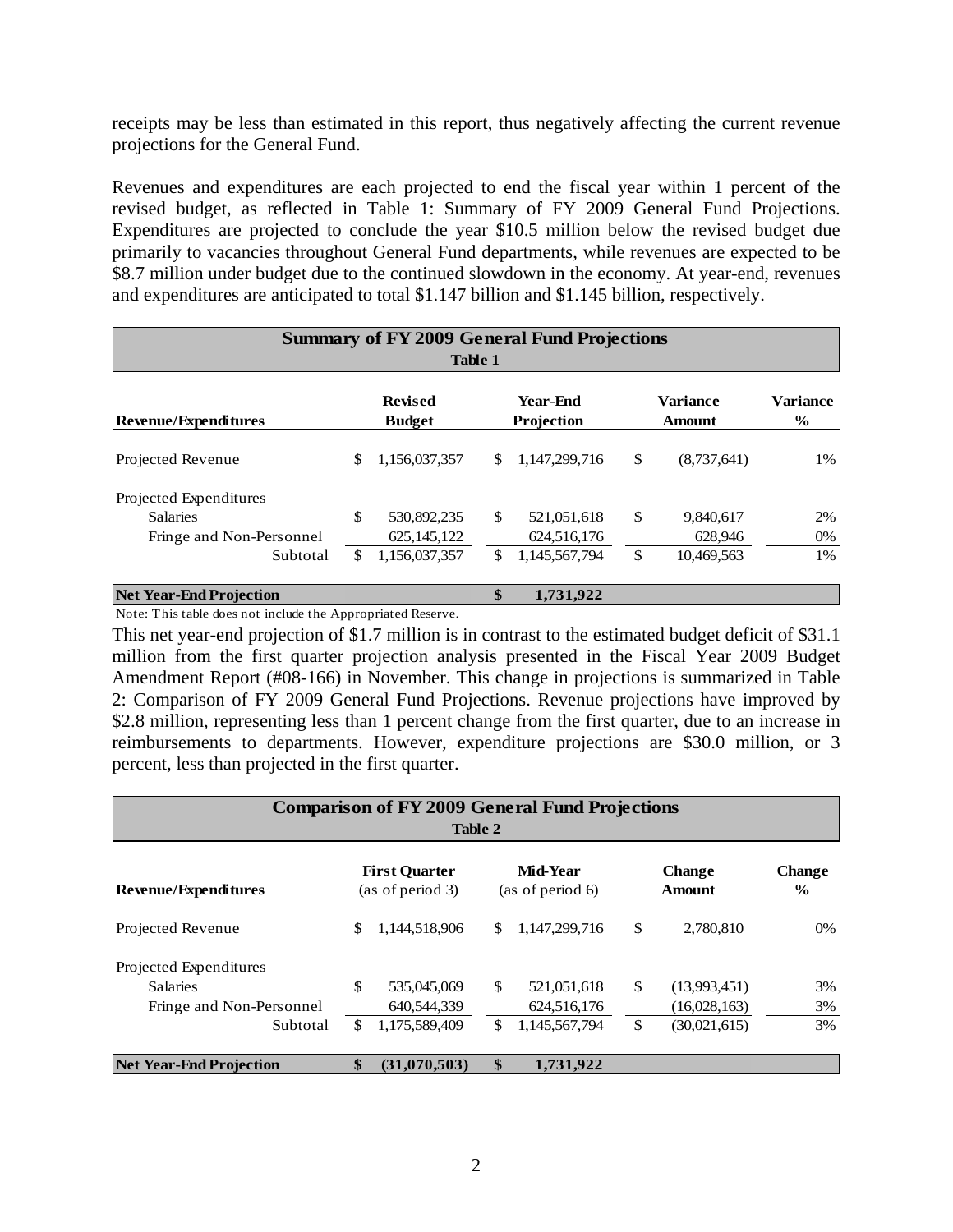The large change in expenditure projections is primarily the result of corrective actions recommended by the Mayor and approved by City Council in December 2008 and February 2009 to address the revenue deficit projected earlier this fiscal year. The adjustments approved by City Council in Ordinances O-18822 and O-19832 are reflected in Attachment I: General Fund Corrective Actions. General Fund expenditure appropriations were reduced by \$36.6 million and reflect reductions in services, changes in operations, and managerial reductions, which include the reduction of 138.95 FTE positions. Additional one-time revenues of \$6.6 million were added to minimize the required expenditure reductions.

In addition, current expenditure projections assume the discontinuation of collection of certain fringe accounts. At the current rate of collections, the fund balances for long-term disability, Risk Management Administration, and workers' compensation would exceed operational needs and Reserve Policy guidelines; therefore, rate adjustments are being applied Citywide in the remaining months of this fiscal year. These rate adjustments amount to approximately \$6.2 million of reduced expenditures for the General Fund and align General Fund projected fringe benefits expenditures with the fringe benefits budget. Without these rate adjustments, projected year-end expenditures would exceed revenues by \$4.5 million. However, the combined impacts of the corrective actions taken earlier this fiscal year, fringe rate adjustments, and continued salary savings results in the projected expenditures that are within 1 percent of the revised budget and a net year-end projection of \$1.7 million of revenue in excess of expenditures. This positive projection could change based upon the results of the calendar year 2008 fourth quarter sales tax revenue receipts.

Due to the corrective actions and other projected expenditure savings, additional budget adjustments are not recommended at this time. Instead revenues and expenditures will continue to be monitored, in light of these changes, and be re-evaluated in the year-end report based upon three more periods of actual data.

# **GENERAL FUND REVENUES**

The revised General Fund revenue budget for Fiscal Year 2009 is \$1.156 billion. However, the period-to-date budget for period six of \$371.4 million was developed from the original adopted budget of \$1.193 billion. As a result, revenues through period six were under the period-to-date budget by \$30.8 million, or 8 percent, as displayed in Table 3: FY 2009 Actual and Projected General Fund Revenue. However, year-end revenues are projected to be below budget by only \$8.7 million or 1 percent due to the budget adjustments implemented in December 2008 and February 2009 to align the budget with projected revenues.

| FY 2009 Actual and Projected General Fund Revenue<br>Table 3 |  |                              |   |                              |    |                                |                  |  |  |
|--------------------------------------------------------------|--|------------------------------|---|------------------------------|----|--------------------------------|------------------|--|--|
| <b>Actual/Projection</b>                                     |  | <b>Budget</b>                |   | Actual/<br>Projection        |    | Over Budget/<br>(Under Budget) | Variance<br>$\%$ |  |  |
| Actual through Period 6<br>Year-End Projection               |  | 371,366,421<br>1,156,037,357 | S | 340,606,976<br>1,147,299,716 | S. | (30,759,445)<br>(8,737,641)    | 8%<br>1%         |  |  |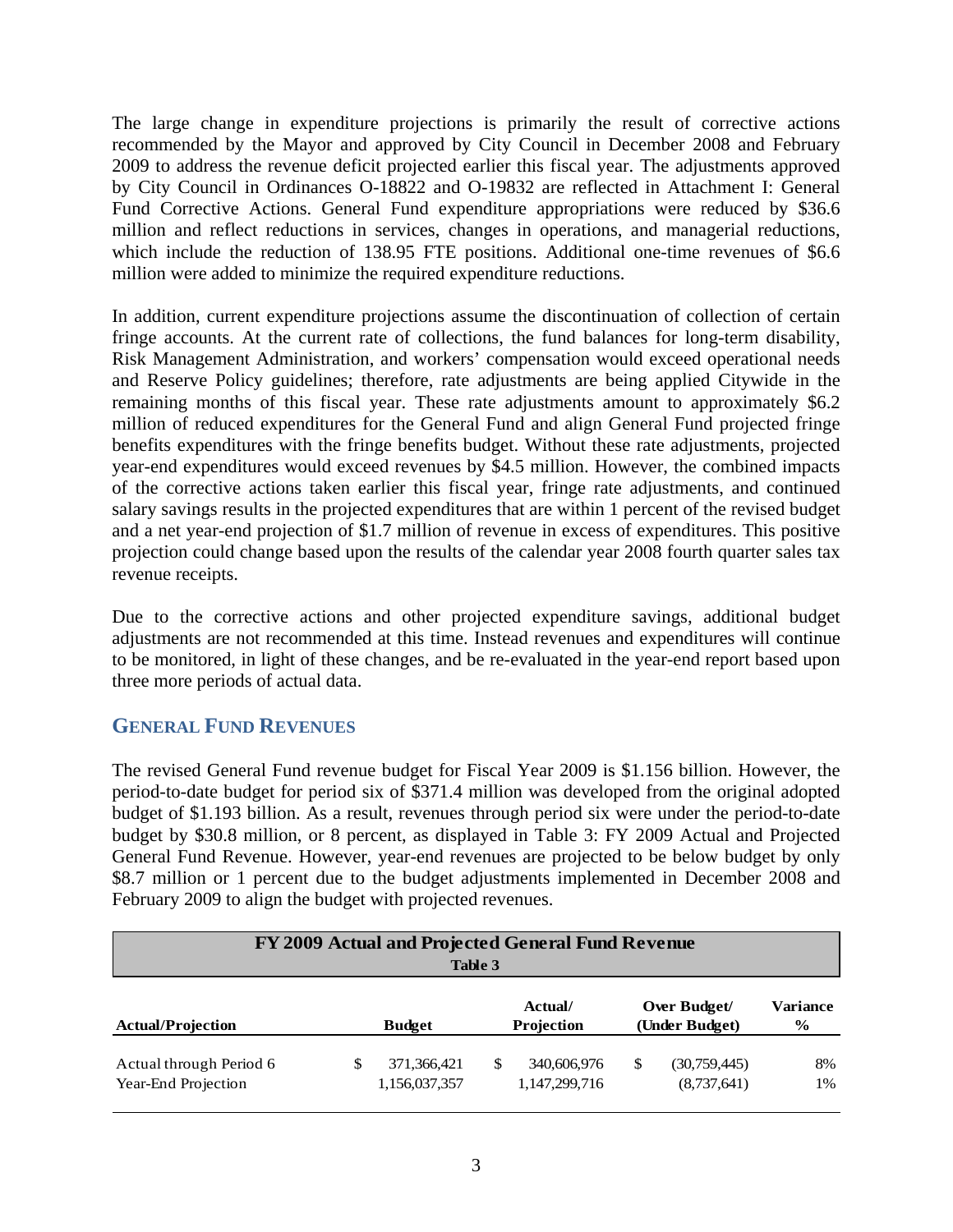Departmental revenues are projected to be under budget by \$2.1 million, or 1 percent, as shown in Table 4: FY 2009 General Fund Revenue Projections by Category and detailed in Attachment II: General Fund Projected Revenues. Similarly, major General Fund revenues are projected to conclude the fiscal year 1 percent, or \$6.6 million, under budget. In combination, current revenue projections of \$1.147 billion reflect a minor increase from the \$1.145 billion reported in the Budget Amendment Report. The following sections discuss the variances between revenue projections and the revised annual budget.

| FY 2009 General Fund Revenue Projections by Category<br>Table 4 |                                 |                            |                        |                            |                                |                            |                         |  |  |  |
|-----------------------------------------------------------------|---------------------------------|----------------------------|------------------------|----------------------------|--------------------------------|----------------------------|-------------------------|--|--|--|
| <b>Revenue Source</b>                                           | <b>Revised</b><br><b>Budget</b> |                            | Year-End<br>Projection |                            | Over Budget/<br>(Under Budget) |                            | <b>Variance</b><br>$\%$ |  |  |  |
| Major General Fund Revenues<br>Departmental Revenue             | \$                              | 860,822,616<br>295,214,741 | \$                     | 854,206,361<br>293,093,356 | \$                             | (6,616,255)<br>(2,121,385) | 1%<br>1%                |  |  |  |
| <b>Total</b><br><b>Major Revenues</b>                           |                                 | \$1,156,037,357            |                        | \$1,147,299,716            | \$                             | (8,737,641)                | $1\%$                   |  |  |  |

With the current recession now in the beginning of its second year, the continued depressed financial outlook on a national, State, and local level is noticeably more protracted than originally anticipated in early calendar year 2008. Overall, per capita income growth has begun to stagnate, consumer confidence is at a 40 year low, and average personal wealth has continued to decline due to the loss of home equity and savings retirement plans. These factors are the catalyst for the drop in overall consumer spending, which is the main force that drives the national, State, and local economies.

Four major revenue sources, property tax, sales tax, transient occupancy tax (TOT), and franchise fees, account for 66 percent or \$763.2 million of the total General Fund revised revenue budget. As of the second quarter of the current fiscal year, property tax, TOT, and franchise fees are projected to be less than the Fiscal Year 2009 revised budget by \$4.8 million because of the economic downturn. Table 5: FY 2009 Major General Fund Revenue Projections summarizes the projections of the major revenue sources, which are projected to be \$6.6 million below the revised budget.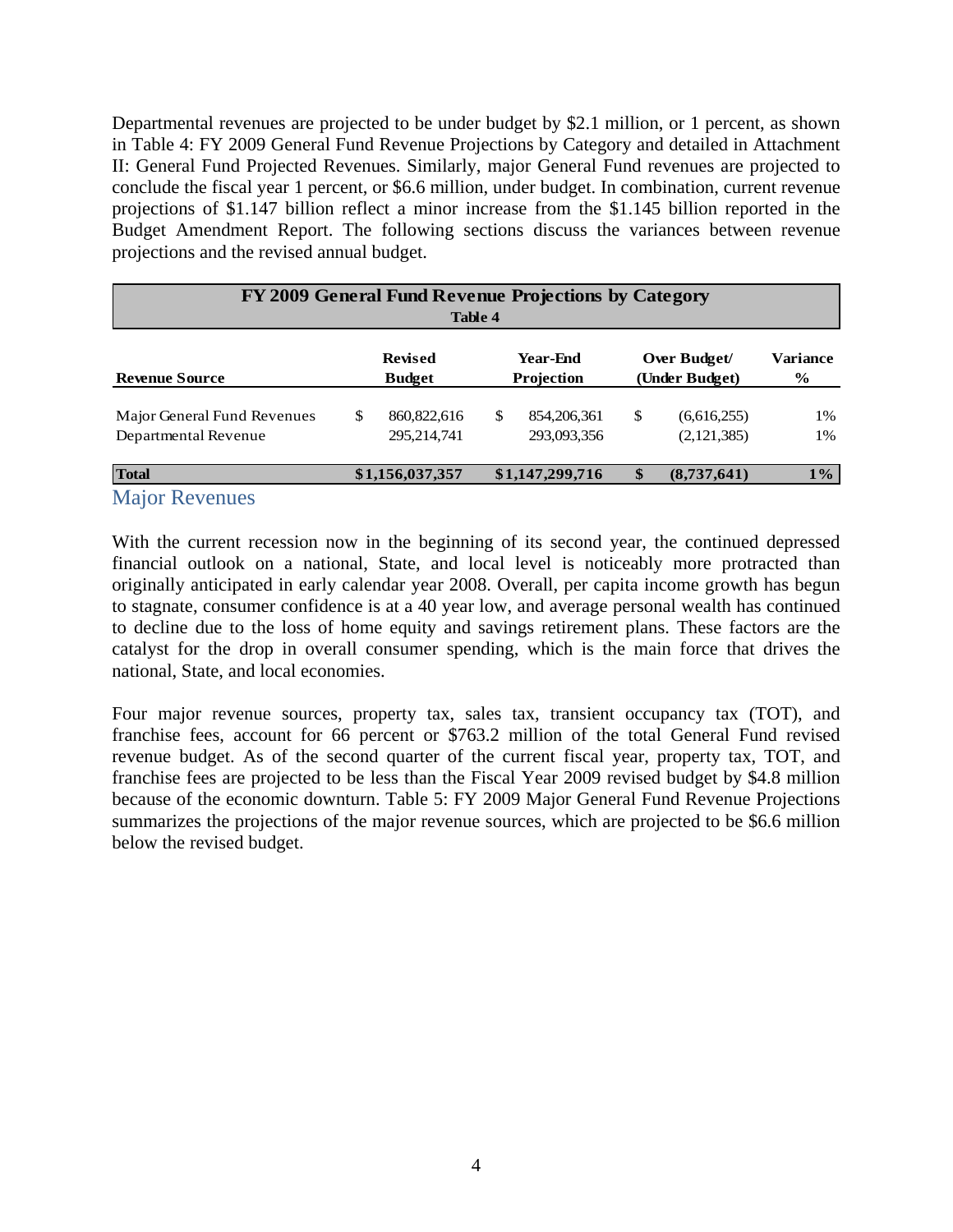| FY 2009 Major General Fund Revenue Projections<br>Table 5 |                                 |             |                               |             |                                |             |                           |  |  |  |
|-----------------------------------------------------------|---------------------------------|-------------|-------------------------------|-------------|--------------------------------|-------------|---------------------------|--|--|--|
| <b>Revenue Source</b>                                     | <b>Revised</b><br><b>Budget</b> |             | <b>Year-End</b><br>Projection |             | Over Budget/<br>(Under Budget) |             | Variance<br>$\frac{6}{9}$ |  |  |  |
| Property Tax                                              | \$                              | 396,620,386 | \$                            | 395,451,517 | \$                             | (1,168,869) | 0%                        |  |  |  |
| Sales Tax                                                 |                                 | 216,223,910 |                               | 216,223,910 |                                |             | 0%                        |  |  |  |
| Transient Occupancy Tax                                   |                                 | 82,189,398  |                               | 79,971,199  |                                | (2,218,199) | 3%                        |  |  |  |
| Franchise Fees <sup>®</sup>                               |                                 | 68,211,068  |                               | 66,831,213  |                                | (1,379,855) | 2%                        |  |  |  |
| Safety Sales Tax                                          |                                 | 7,394,458   |                               | 7,317,082   |                                | (77, 376)   | 1%                        |  |  |  |
| Property Transfer Tax                                     |                                 | 6,452,301   |                               | 5,892,303   |                                | (559,998)   | 9%                        |  |  |  |
| Motor Vehicle License Fees                                |                                 | 6,029,889   |                               | 3,874,797   |                                | (2,155,092) | 36%                       |  |  |  |
| Other Major Revenue                                       |                                 | 77,701,206  |                               | 78,644,340  |                                | 943,134     | 1%                        |  |  |  |
| <b>Total</b>                                              | \$                              | 860,822,616 | \$                            | 854,206,361 | \$                             | (6,616,255) | $1\%$                     |  |  |  |

 million. The balance is budgeted in the Transient Occupancy Tax Fund. 1 Total City transient occupancy tax revised revenue budget for FY 2009 is \$156.9 million and the projection is \$152.6

 $2$  Total City FY 2009 revised franchise fees revenue budget is \$81.9 million and the projection is \$80.2 million. The balance is budgeted in the Environmental Growth Funds.

#### **Property Tax**

The City of San Diego receives property tax revenue based upon a 1 percent levy on the assessed value of all real property. Property tax revenue is collected by the County of San Diego, which then allocates the revenue to a number of agencies within the City's geographic area, including the County, school districts, and special districts.

Although City property tax amounts are usually cushioned from small negative changes in the valuation of homes by Proposition 13, which caps the growth rate on assessed valuation at 2 percent per year, the decrease in home values that is currently being experienced is more pervasive and longer lasting than anticipated. The median home price in San Diego County has been dropping consistently from its peak in November 2005, as reflected in Graph 1: San Diego County Home Sales. DataQuick Information Systems reports that the median home price decreased from \$430,000 in December 2007 to \$300,000 in December 2008, a decline of 30 percent.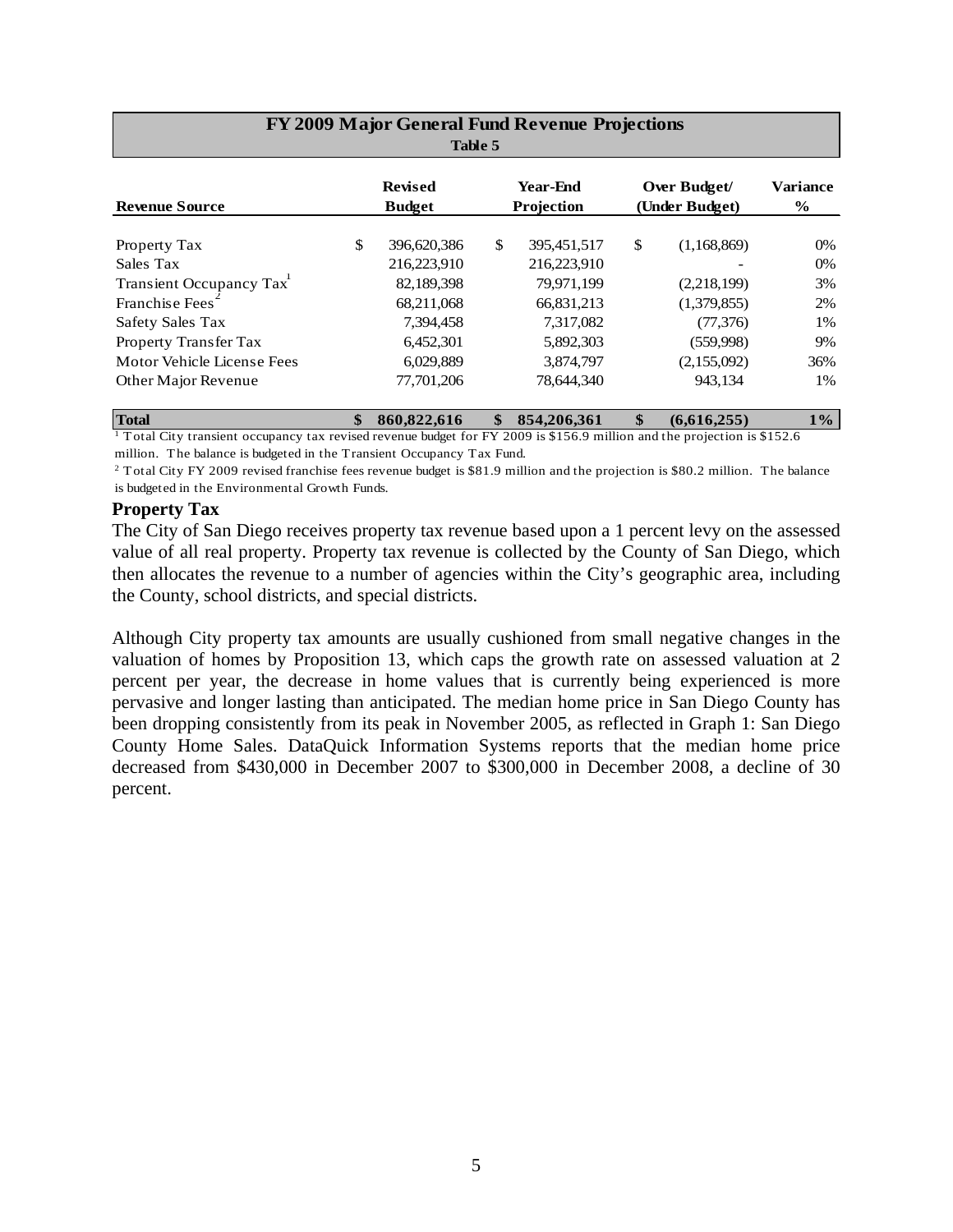

Source: DataQuick

The Fiscal Year 2009 adopted property tax budget was based on the assumption of a continued slowdown in the local real estate market. In the first week of October 2008, the City received the County's September tax roll data demonstrating that revisions were needed in the areas of current secured, current secured supplemental, and delinquent secured taxes. Based on this and other indicators, the property tax budget was revised downward by \$14.5 million. The revised property tax budget is \$396.6 million, which consists of \$289.7 million in base property tax and a property tax "in-lieu of vehicle license fees" payment of \$106.9 million. Continued delinquencies and reductions in supplemental tax collection activity are projected to cause property tax revenues to end the year \$1.2 million, or less than 1 percent, below the revised budget.

Historically, one of the largest categories of property tax revenue has been supplemental taxes. Supplemental bills are issued by the County Assessor, per State law, to property owners upon a change in ownership or the completion of new construction. The County Assessor reappraises the property and issues a supplemental assessment reflecting the difference between the prior assessed value and the new assessment. Given the current recession and its negative effects on local property values and new construction, supplemental taxes are projected to contribute \$0.3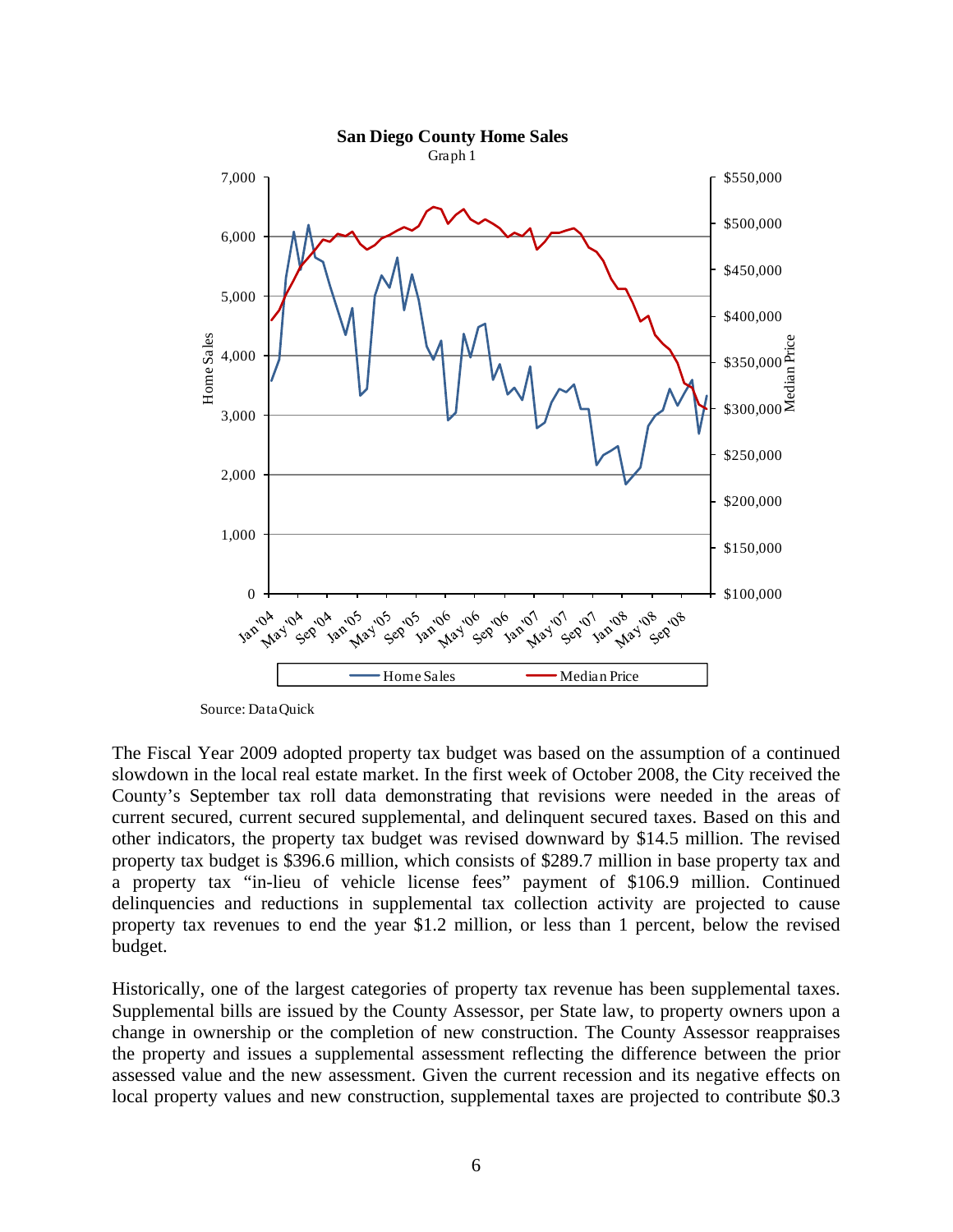million to the projected shortfall in property tax revenue. Graph 2: Supplemental Tax Receipts demonstrates the change in supplemental tax receipts over the last six years.



Delinquencies affect the timing of property tax receipts because tax delinquencies are collected at a much lower rate and property owners have up to five years in delinquency before the County can take possession of the property. While these taxes are ultimately collected at a lower rate, the near term effect results in an estimated decrease of \$0.6 million in property tax revenues. The combined impact of lower assessed valuation, increased delinquencies (lower collection rate), and significantly reduced supplemental tax collection is a projected budget shortfall of \$1.2 million in property tax revenues this fiscal year, as demonstrated in Table 6: FY 2009 Property Tax by Category.

| FY 2009 Property Tax by Category<br>Table 6 |    |                                   |    |             |                |              |  |  |  |  |
|---------------------------------------------|----|-----------------------------------|----|-------------|----------------|--------------|--|--|--|--|
|                                             |    | <b>Revised</b><br><b>Year-End</b> |    |             |                | Over Budget/ |  |  |  |  |
| <b>Property Tax Category</b>                |    | <b>Budget</b>                     |    | Projection  | (Under Budget) |              |  |  |  |  |
| Current Secured                             | \$ | 253,479,684                       | \$ | 253,117,731 | \$             | (361,953)    |  |  |  |  |
| Supplemental Secured                        |    | 7.048.011                         |    | 6,782,152   |                | (265, 859)   |  |  |  |  |
| Delinquent Secured                          |    | 9,360,146                         |    | 8,744,274   |                | (615, 872)   |  |  |  |  |
| <b>Other Accounts</b>                       |    | 19,808,971                        |    | 19,883,787  |                | 74,816       |  |  |  |  |
| <b>Total</b>                                | \$ | 289,696,812                       | \$ | 288,527,944 | \$             | (1,168,868)  |  |  |  |  |

Note: This table does not include the property tax "in-lieu of vehicle license fees" payment.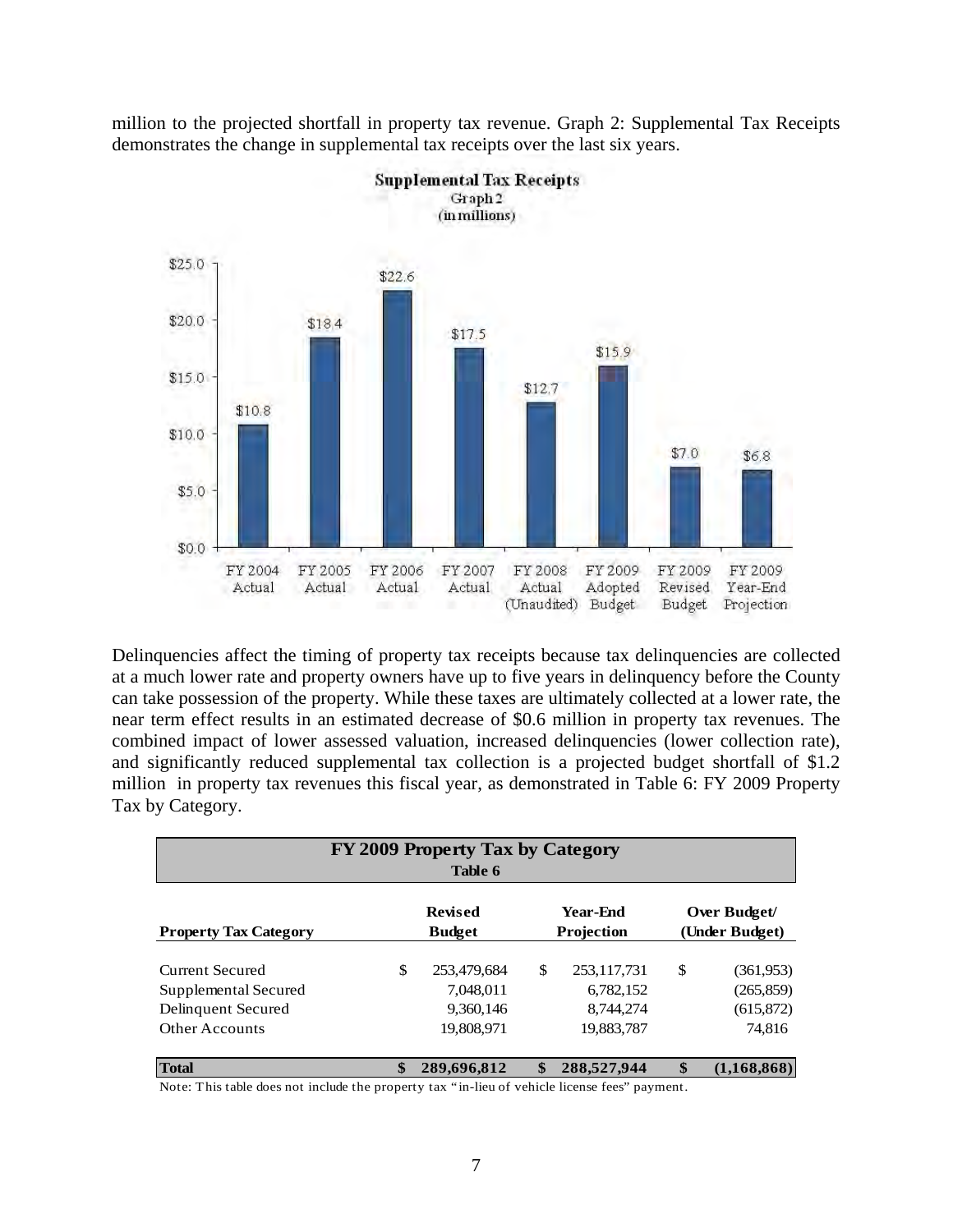#### **Property Transfer Tax**

The Fiscal Year 2009 revised budget for property transfer tax is \$6.5 million. This budget, like property tax, was based on the assumption of a continued slowdown in local real estate market activity and a reduction in the median housing price. As a result, the property transfer tax budget was reduced by \$2.4 million earlier this fiscal year. Unlike property taxes, property transfer taxes are highly reflective of housing market sales transactions and are therefore much more volatile.

The current recession and subsequent reductions in the price of homes have placed potential home sellers in the position where home values may be lower than current mortgages and, accordingly, homeowners are reluctant to sell in the down market. In addition, potential buyers face much stricter standards from lending institutions and are often unable to meet the criteria for a down payment of a home. In total, the lack of affordable supply and weak demand creates a low level of real estate sales that has not been seen in over a decade. Much of the sales activity that is occurring is due to foreclosed or short-sale transactions. It is anticipated that when the median price of homes falls to a level that becomes affordable for the average homebuyer, demand will be stimulated and property transfer tax receipts will begin to rise. Economists project this to occur in San Diego toward the end of Fiscal Year 2009 and into the beginning of Fiscal Year 2010.

Although the revised property transfer tax budget reflects the assumption of a continued slowdown in the housing market, the projected prolonged depth and length of decline requires the revenue estimates to be further reduced. Based on the receipts through period six and current market conditions, it is projected that property transfer tax receipts will be \$560,000, or 9 percent, below the revised budget at year-end.

### **Sales Tax**

Sales tax is the City's second largest revenue source, representing 19 percent of the total revised General Fund revenue budget. Collected at the point of sale, sales tax receipts are remitted to the State Board of Equalization, which allocates tax revenue owed to the City in the form of monthly payments. The largest payments are distributed to the City on a quarterly basis.

San Diego's diverse economy has provided a cushioning affect on our local economy, causing the City to experience less negative results compared to the State and the southern California region. However, the effects of the current recession are still adversely affecting the local economy. The most immediate impact is on consumer spending, which is most noticeable in the dramatic decrease in local retail sales. MuniServices, a sales tax audit firm, reported that sales tax receipts between the third quarter 2007 and the third quarter 2008 decreased by 3 percent Statewide, by nearly 4 percent in the southern California region, and by less than 1 percent for the City of San Diego. Major reductions in sales tax revenue in the third quarter of 2008 were in the construction (14 percent), sale of new cars (23 percent), and general retail (5 percent) sectors. The weak performance of the local retail sector during the holiday sales season was factored into the projections; however, the actual impact on sales tax receipts will not be known until March.

San Diego's unemployment climbed to 7.4 percent in December 2008, 0.2 percent above the national rate of 7.2 percent but below the State rate of 9.3 percent as reflected in Graph 3: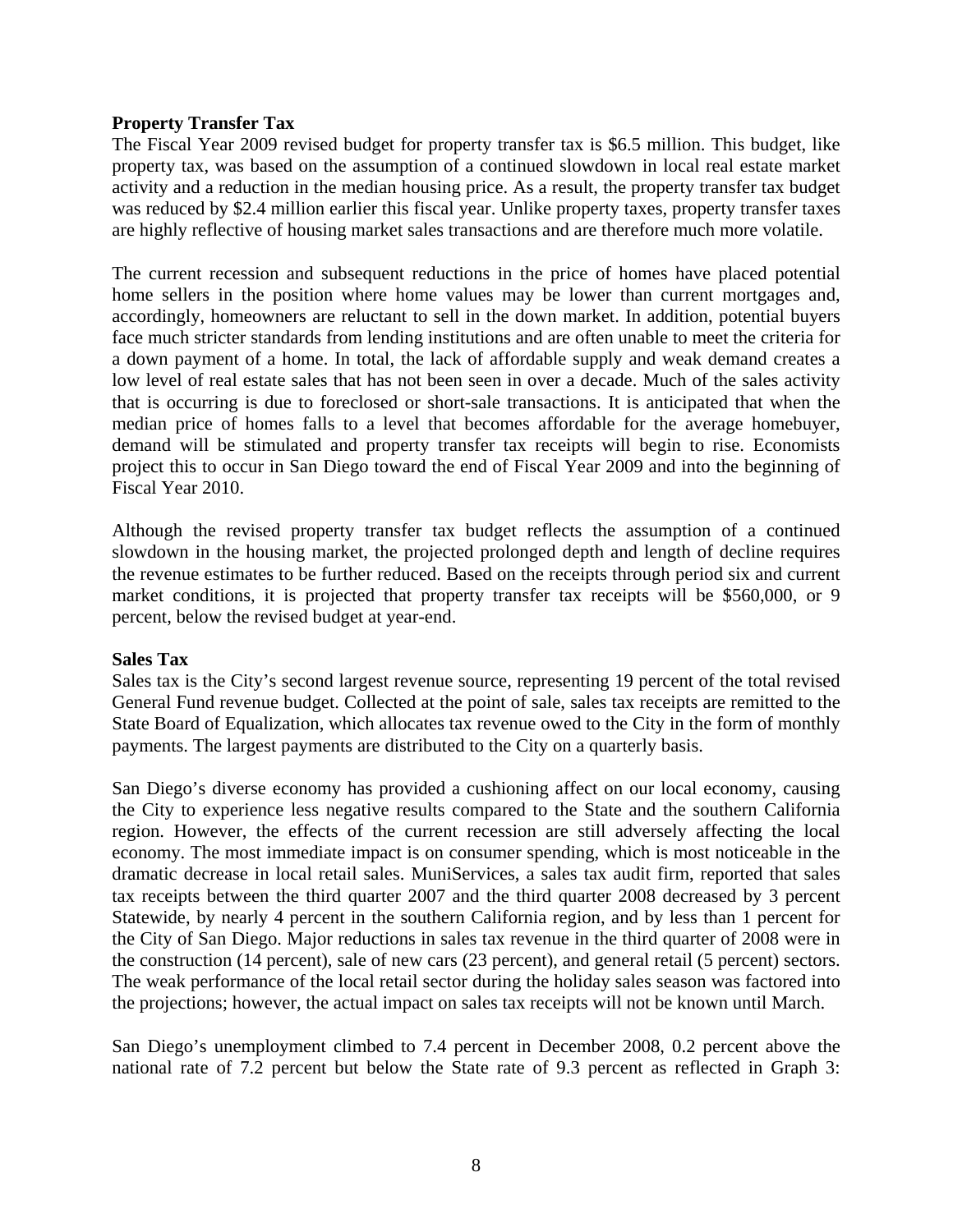Unemployment Rates. These trends, not seen since the early 1990s, are putting significant downward pressure on sales tax revenue.





The pressure on consumers is switching from concerns about declining home prices and uncertainty in the financial markets to the dramatic changes in the employment market. Accordingly, this uncertainty is causing record lows in consumer confidence as measured by the National Conference Board and displayed in Graph 4: National Consumer Confidence. This translates into reduced sales tax revenue as consumers cut back on discretionary spending.



Source: National Conference Board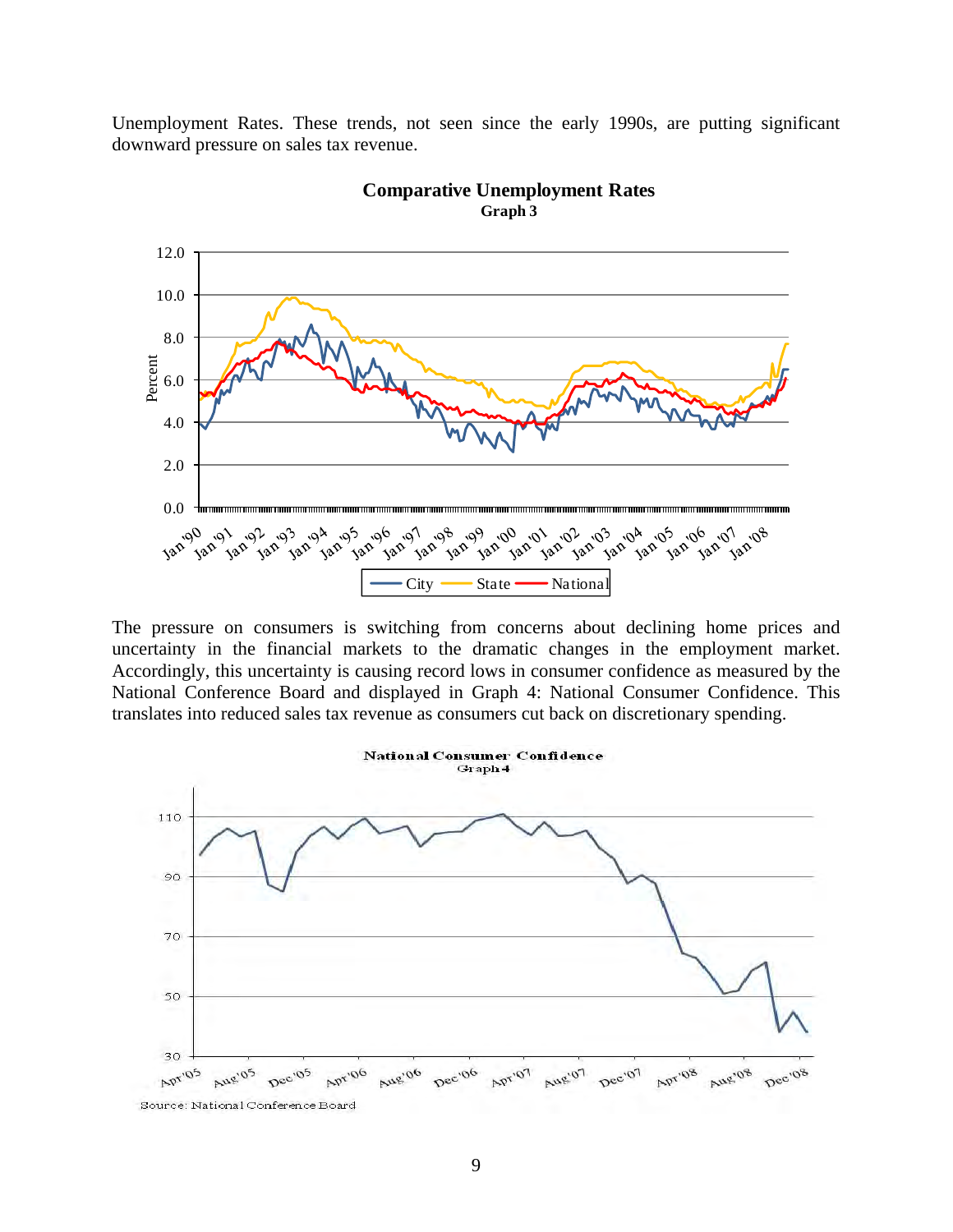The trends discussed above are continuously tracked by staff. As shown in Graph 5: Sales Tax Adjustments, Fiscal Year 2008 sales tax projections were adjusted downward by \$10.4 million mid-year and an additional \$2.5 million at year-end for a total variance of \$12.9 million from the adopted Fiscal Year 2008 budget. In Fiscal Year 2009, the revised sales tax budget is \$216.2 million, which represents an \$11.8 million reduction from the Fiscal Year 2008 actual (unaudited) receipts. The last quarter of receipts this fiscal year was for sales through September. Holiday sales will be reflected in the March receipts and the sales tax projection may be revised downward if the March payment is less than expected.



Sales tax revenues have been conservatively budgeted. The Fiscal Year 2009 sales tax budget was reduced by \$5.9 million based upon first quarter projections. Sales tax is currently projected to end the fiscal year equal to the revised budget.

### **Safety Sales Tax**

The Fiscal Year 2009 safety sales tax revised budget is \$7.4 million, which includes a reduction of \$720,000 implemented earlier this fiscal year. The revised budget reflects a 4 percent decrease from the actual (unaudited) receipts in Fiscal Year 2008. Safety sales tax is projected to come in slightly under the revised budget by \$77,000, or 1 percent, due to an anticipated weak performance of taxable sales in the local retail sector. The primary difference between safety sales tax receipts and sales tax performance is that safety sales tax revenue is based on the County of San Diego's share of taxable sales, which as a whole, underperforms the City of San Diego's net growth of taxable sales, as mentioned in the sales tax section.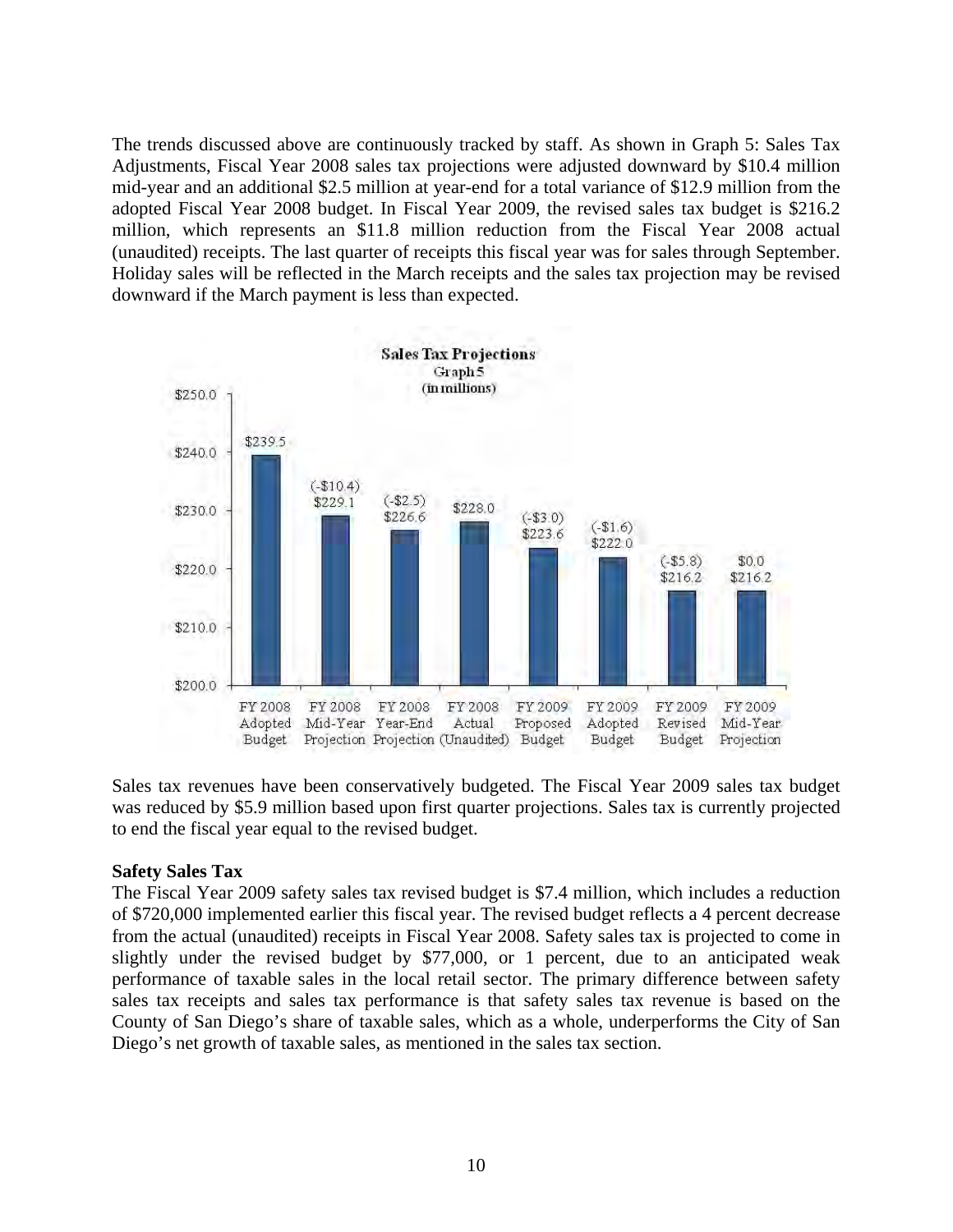#### **Transient Occupancy Tax (TOT)**

The total City transient occupancy tax (TOT) revised budget for Fiscal Year 2009 is \$156.9 million. Based upon the Municipal Code and Council Policy 100-03 rules regarding the allocation of this revenue, the General Fund revised TOT budget for Fiscal Year 2009 is approximately 52 percent of the total or \$82.2 million. This budget was reduced by \$8.4 million based upon first quarter projections. Actual (unaudited) General Fund TOT revenue received todate is lower than the period-to-date budget. General Fund TOT is projected to be \$80.0 million at year-end, which reflects \$2.2 million, or 3 percent, decrease compared to the revised budget.

The current economic crisis continues to have a negative effect on tourism. According to data received from the San Diego Convention and Visitors Bureau in January 2009, the year-to-year percent growth forecast for total visitors through November 2008 is negative 1 percent and the average hotel occupancy rate has declined by 4 percent.

Average TOT activity remained steady between September and October 2008 but dropped sharply in November 2008 with activity coming in far short of revised expectations. The decline in TOT activity over the last quarter of 2008 coincides with the national economic slide that accelerated in September 2008 and resulted in a further decline in consumer confidence and spending. Graph 6: Rolling TOT Growth Rate Comparison represents a rolling growth rate based on a comparison between the current year activity and the previous year activity for the same time frame. The twelve month activity comparison reflects a yearly growth rate that is trending downward, while the six month analysis illustrates the volatility that exists in TOT receipts.

TOT revenue receipts through period six this fiscal year are lower than the same period last year. Negative growth is expected for the remainder of the fiscal year compared to the 6 percent positive growth that was assumed in the adopted budget. However, with the recent drop of visitor activity, the City's TOT revenues could decline further than currently projected.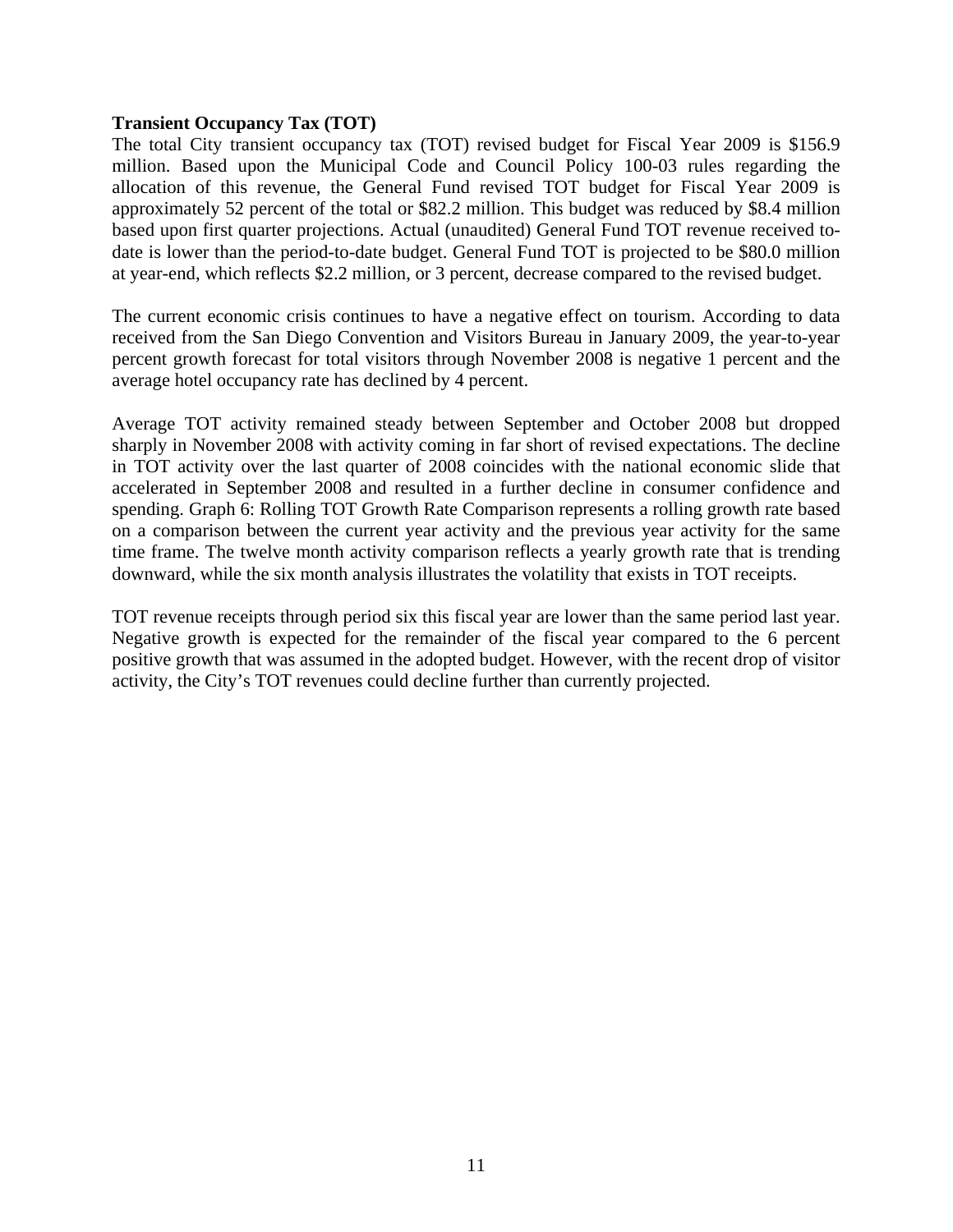

# **Rolling TOT Growth Rate Comparison**

### **Franchise Fees**

Franchise fees revenue results from agreements with private utility companies in exchange for the use of the City's rights-of-way. San Diego Gas and Electric (SDG&E), Cox Communications, Time Warner Cable, and AT&T have franchise agreements with the City. The revenue received from the above agreements is based on a percentage of gross sales.

The Fiscal Year 2009 revised budget for franchise fees is \$68.2 million, which reflects a reduction of \$1.3 million from the adopted budget. Franchise fees revenue is projected to end the year at \$66.8 million, a \$1.4 million, or 2 percent, decrease from the revised budget. This decrease in estimated franchise fee revenues is primarily the result of a lower than expected clean-up payment for SDG&E franchise fees, which make up 60 percent of General Fund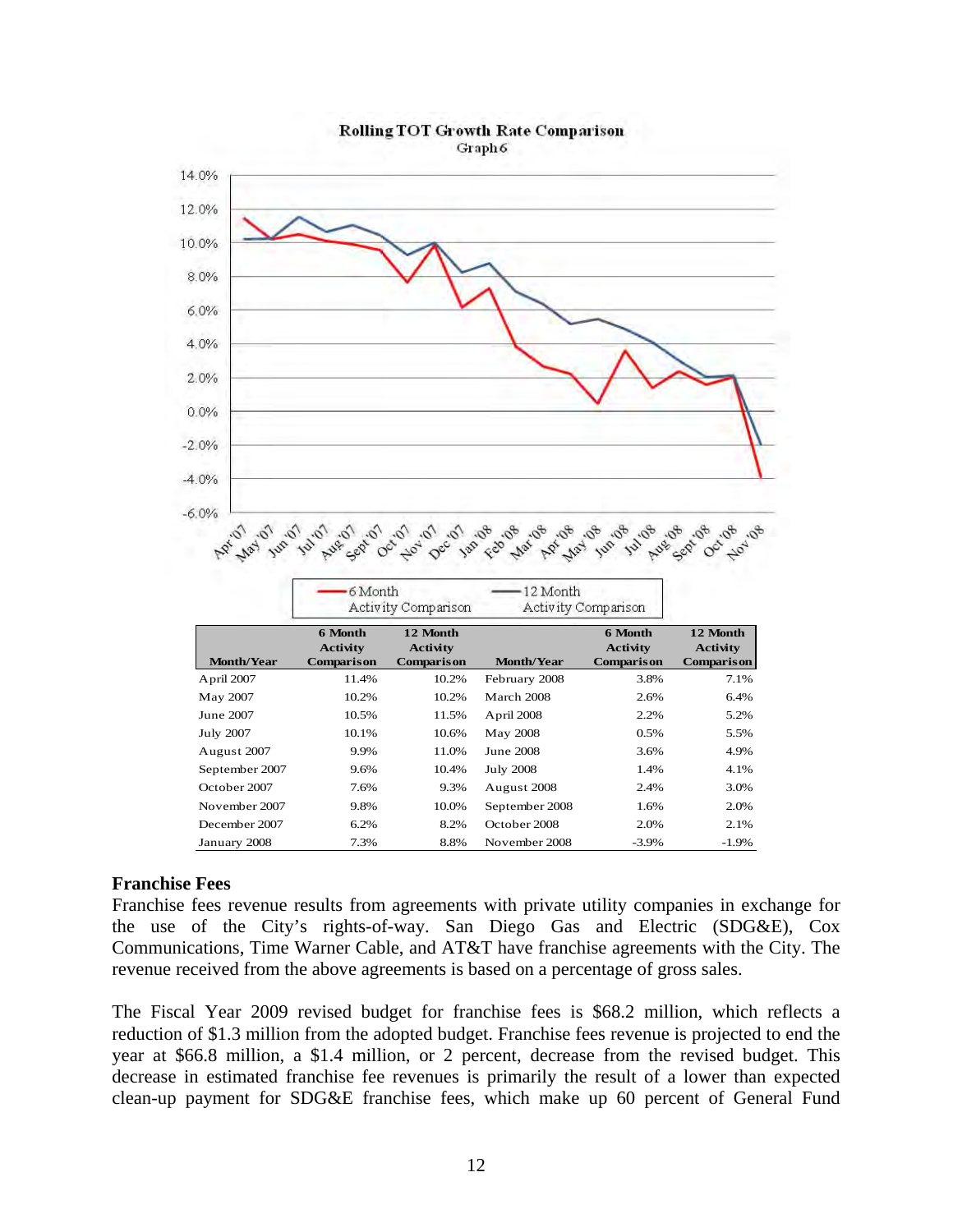franchise fees revenue. Actual growth for SDG&E revenues was 3 percent, as reflected in Table 7: SDG&E Revenue Growth, compared to the 5 percent assumed in the Fiscal Year 2009 revised budget. Estimates for cable franchise fees have not changed significantly and are projected to come in slightly under budget by \$274,000.

|                            | <b>SDG&amp;E Revenue Growth</b>                              | Table 7 |       |       |       |  |  |  |  |  |
|----------------------------|--------------------------------------------------------------|---------|-------|-------|-------|--|--|--|--|--|
|                            | <b>Calendar Year</b><br>2004<br>2008<br>2005<br>2006<br>2007 |         |       |       |       |  |  |  |  |  |
| SDG&E Franchise Fee Growth | 9.34%                                                        | 0.72%   | 9.16% | 1.89% | 3.37% |  |  |  |  |  |

## **Motor Vehicle License Fees (MVLF)**

Motor Vehicle License Fees (MVLF) are levied as a percentage of an automobile's purchase price and are paid annually to the California Department of Motor Vehicles (DMV) at the time of registration. The fees are then forwarded to the State Controller's Office, which allocates the funds to local governments on a monthly basis.

MVLF revenues are distributed on a per capita basis Statewide. Growth in the amount of local vehicle sales does not directly translate into an increase in the City's MVLF revenue. The number of vehicles in the State, the ages of those vehicles, and their most recent sales price affect the amount of MVLF generated and the amount allocated to the City. In addition, the amount of DMV administrative charges to the City continues to increase every year at a greater rate than the growth in annual MVLF revenue as depicted in Graph 7: State MVLF Administrative Charges as a Proportion of City Revenue.



State MVLF Administrative Charges as a Proportion of City Revenue Graph 7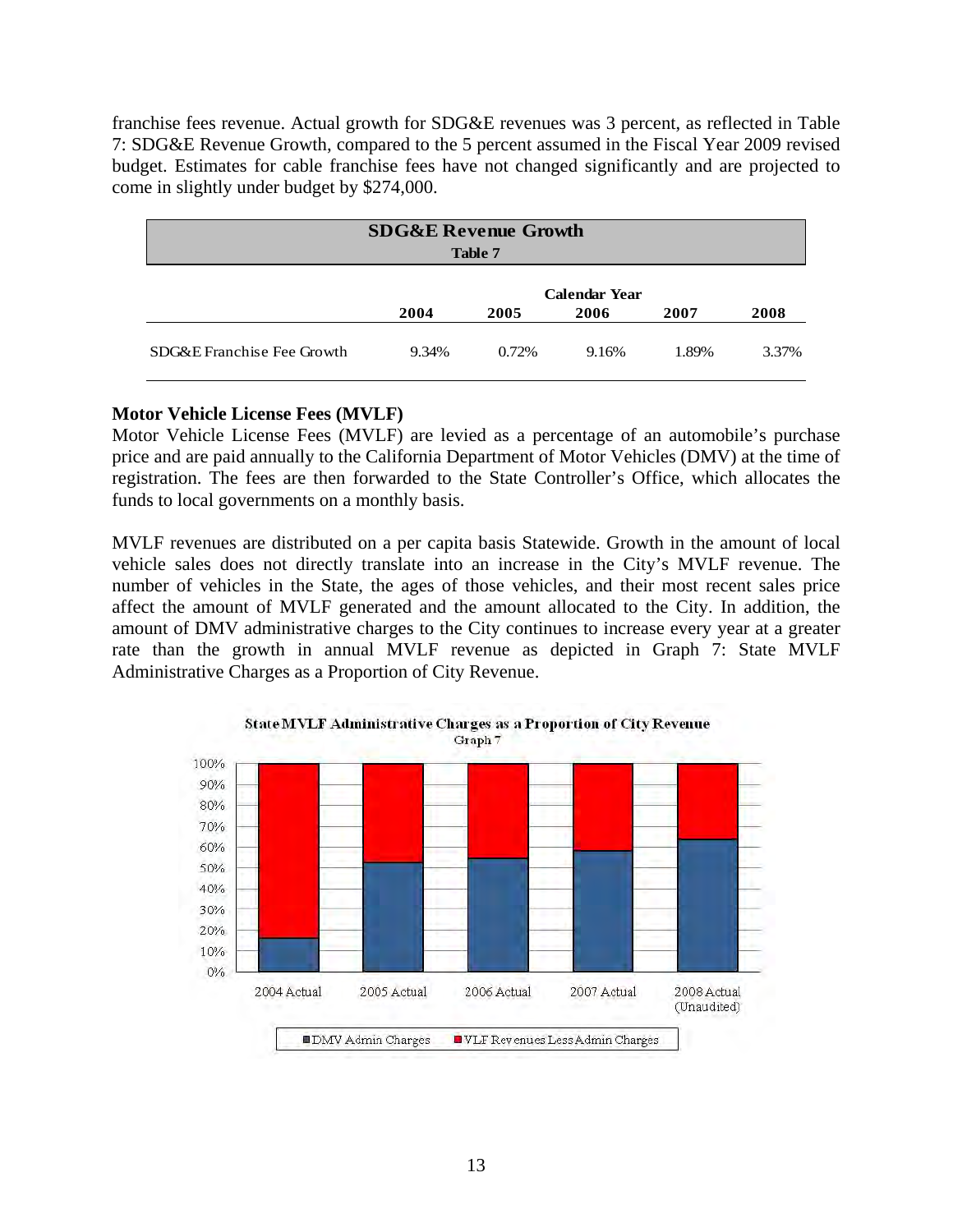The Fiscal Year 2009 revised MVLF budget is \$6.0 million, which reflects a 3 percent increase over the actual (unaudited) receipts for Fiscal Year 2008 and includes a reduction of \$845,000 from the Fiscal Year 2009 adopted budget. The continued decline in auto sales through the end of calendar year 2008 has reduced the amount of revenue received by the City. For instance, in the month of November, California auto registrations declined by nearly 47 percent. Tighter restrictions on financing, rising unemployment, and uncertainty in the economic climate have contributed to declining auto sales thus negatively affecting the City's MVLF revenue.

The Fiscal Year 2009 MVLF forecast is \$3.9 million, which represents a \$2.2 million, or 36 percent, decrease from the revised budget. The State made no payments to cities for activity in October and November 2008. Cities did receive an allocation in December, of which San Diego received \$392,000. However, the year-end projection assumes the City will not receive payments from the State for activity in January and February and, for the remainder of the year, will receive revenues similar to the final four months of Fiscal Year 2008.

### **Other Major Revenue**

The other major revenue category includes revenue sources such as the Transient Occupancy Tax Fund support for promotional activities, tobacco revenue securitization, interest from investments and dividends, and the refuse collector business tax. The Fiscal Year 2009 revised budget for other major revenue sources is \$77.7 million and is projected to end the year \$943,000 or 1 percent higher than budget. This variance is due to additional interest earnings and a onetime payment adjustment from the Redevelopment Agency in accordance with the tax sharing requirements under redevelopment law.

# Department Revenues

Combined departmental revenues are projected to be under budget by \$2.1 million, contributing to the \$8.7 million projected shortfall in General Fund revenues. Table 8: FY 2009 Significant General Fund Revenue Variances by Department displays departments with projected under or over budget revenue variances of \$500,000 or greater, or 10 percent or more with a minimum variance of \$100,000. These variances are discussed following the table.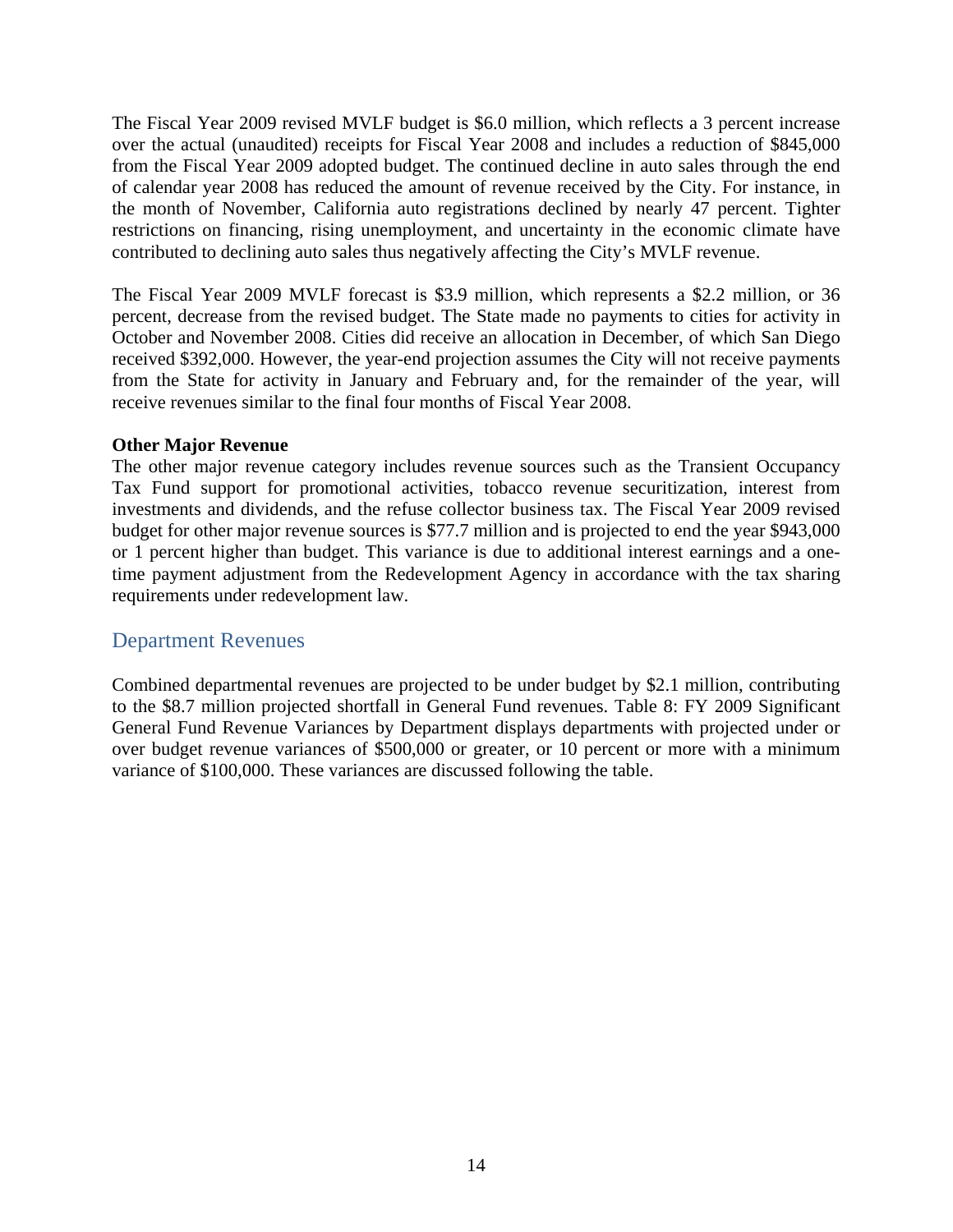| <b>Department</b>                       | <b>Revised</b><br><b>Budget</b> | <b>Year-End</b><br>Projection | Over Budget/<br>(Under Budget) | Variance<br>$\%$ |
|-----------------------------------------|---------------------------------|-------------------------------|--------------------------------|------------------|
|                                         |                                 |                               |                                |                  |
| <b>Engineering and Capital Projects</b> | \$<br>63,064,976                | \$<br>59,193,928              | \$<br>(3,871,048)              | 6%               |
| Fire-Rescue                             | 9,683,902                       | 12,927,630                    | 3,243,728                      | 33%              |
| City Treasurer                          | 29,048,691                      | 27,429,980                    | (1,618,711)                    | 6%               |
| Police                                  | 44,897,451                      | 46,305,401                    | 1,407,950                      | 3%               |
| <b>General Services</b>                 | 41,424,657                      | 40,478,624                    | (946, 033)                     | 2%               |
| City Attorney                           | 5,001,558                       | 5,941,312                     | 939,754                        | 19%              |
| DSD - Neighborhood Code Comp.           | 730,267                         | 1,500,872                     | 770,605                        | 100%             |
| City Planning and Community Inv.        | 4,246,117                       | 3,514,490                     | (731,627)                      | 17%              |
| <b>Real Estate Assets</b>               | 43,604,594                      | 42,912,889                    | (691,705)                      | 2%               |
| Library                                 | 1,745,548                       | 1,281,791                     | (463,757)                      | 27%              |
| Office of Homeland Security             | 765,895                         | 435,809                       | (330,086)                      | 43%              |
| Human Resources                         | 302,051                         | 574,729                       | 272,678                        | 90%              |
| Office of Ethics and Integrity          | 302,050                         | 94,552                        | (207, 498)                     | 69%              |
| Debt Management                         | 1,243,485                       | 1,086,286                     | (157, 199)                     | 13%              |
| Office of the Chief Financial Officer   | 350,000                         | 495,976                       | 145,976                        | 42%              |

#### **FY 2009 Significant General Fund Revenue Variances by Department Table 8**

## **Engineering and Capital Projects**

The Engineering and Capital Projects Department's revenue budget is \$63.1 million and is primarily reimbursements for work performed on capital projects. The department is projecting revenues to be under budget at year-end by \$3.9 million or 6 percent. This is the result of vacant revenue generating positions and is offset by projected expenditure savings of \$3.2 million due to these vacancies.

### **Fire-Rescue**

The Fire-Rescue Department is projecting to receive \$3.2 million of over budget revenue. This represents a 33 percent variance from the department's revised revenue budget of \$9.7 million. The additional revenue is primarily due to reimbursement for Strike Team deployment and wildfire support that took place during the first part of the fiscal year.

### **City Treasurer**

The City Treasurer Department's revenue budget is \$29.0 million. The department is projecting to conclude the fiscal year \$1.6 million, or 6 percent, under budget in revenues. This is due in part to a reduction in fines related to parking citations resulting from the new internet based payment option that has increased the number of citations being paid on time. Additionally, State withholding levied tax refunds and vacant revenue generating positions contribute to this projected shortfall.

### **Police**

The Police Department is projecting to conclude the fiscal year with \$1.4 million of over budget revenue. This is a 3 percent variance from the department's \$44.9 million revised revenue budget. This positive variance is partially due to payments from the Port District for services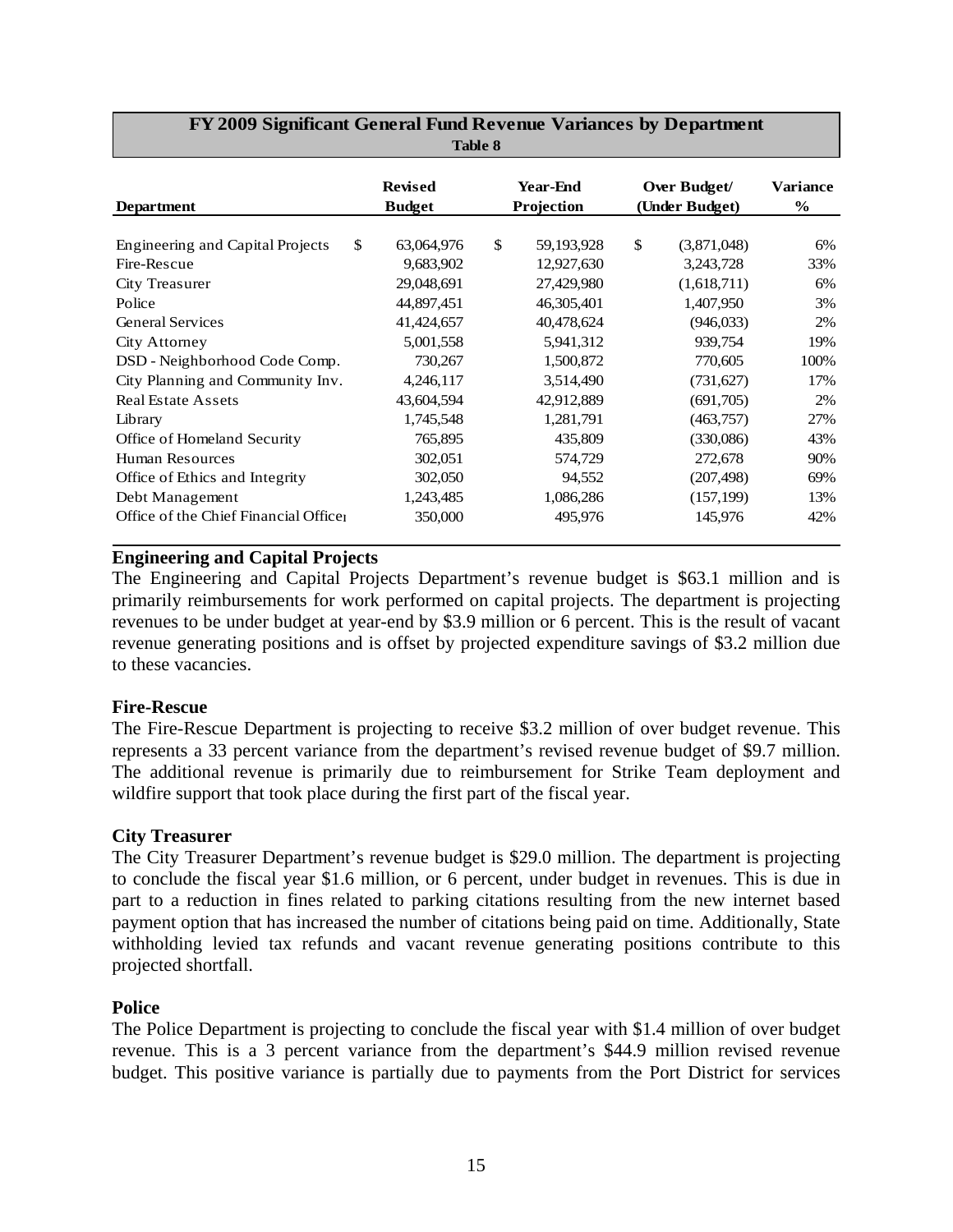rendered in Fiscal Year 2008. In addition, the department continues to receive revenue from the Tow Referral Fee that was expected to be discontinued when the budget was developed.

### **General Services**

The General Services Department's revenue budget is \$41.4 million and consists of reimbursements from other funds for work performed on streets or City facilities, as well as Gas Tax, TransNet, and Proposition 1B funds. The department is projecting revenues to be under budget at year-end by \$946,000 or 2 percent. This is the result of less trench restoration work being performed for the Water and Metropolitan Wastewater Departments due to vacancies in the Street Division.

### **City Attorney**

The Office of the City Attorney is projecting \$940,000, or 19 percent, of revenue over the revised budget of \$5.0 million. This is primarily due to approximately \$2.0 million in litigation case awards received above the budgeted amount. No further revenue is expected for litigation cases this year. The additional litigation award revenue offsets a shortfall in service level agreement revenues.

#### **Development Services - Neighborhood Code Compliance**

The Neighborhood Code Compliance Division of the Development Service Department has a revised revenue budget of \$730,000. The department is projecting to receive \$771,000, or 100 percent, over budget revenues. The additional estimated revenue is from four agreements that were entered into after the start of the fiscal year and not anticipated when the budget was developed. The four agreements are to provide proactive and focused code enforcements for Community Development Block Grant funds to assure compliance with all applicable Housing and Urban Development regulations; the City Heights and Crossroads Redevelopment Project areas; the Downtown Community Plan area; and the Southeastern Economic Development Corporation project area.

### **City Planning and Community Investment**

The City Planning and Community Investment Department is projecting revenue to be under budget by nearly \$732,000. This is a variance of 17 percent from the department's revised revenue budget of \$4.2 million. This projection is due primarily to a reduction in services to other funds, such as the Redevelopment Agency. The Community Development Block Grant section has been operating with vacancies for the first half of the year and this has resulted in less revenue being received. In addition, revenue generated from building permit activity has slowed down due to the current economic downturn.

#### **Real Estate Assets**

The Real Estate Assets Department is projecting revenue to be under budget by \$692,000. This is a 2 percent variance from the department's revised budget of \$43.6 million. Mission Bay rents and concessions, which contribute to the majority of the department's revenues, are projected to be below budget primarily due to the economic downturn.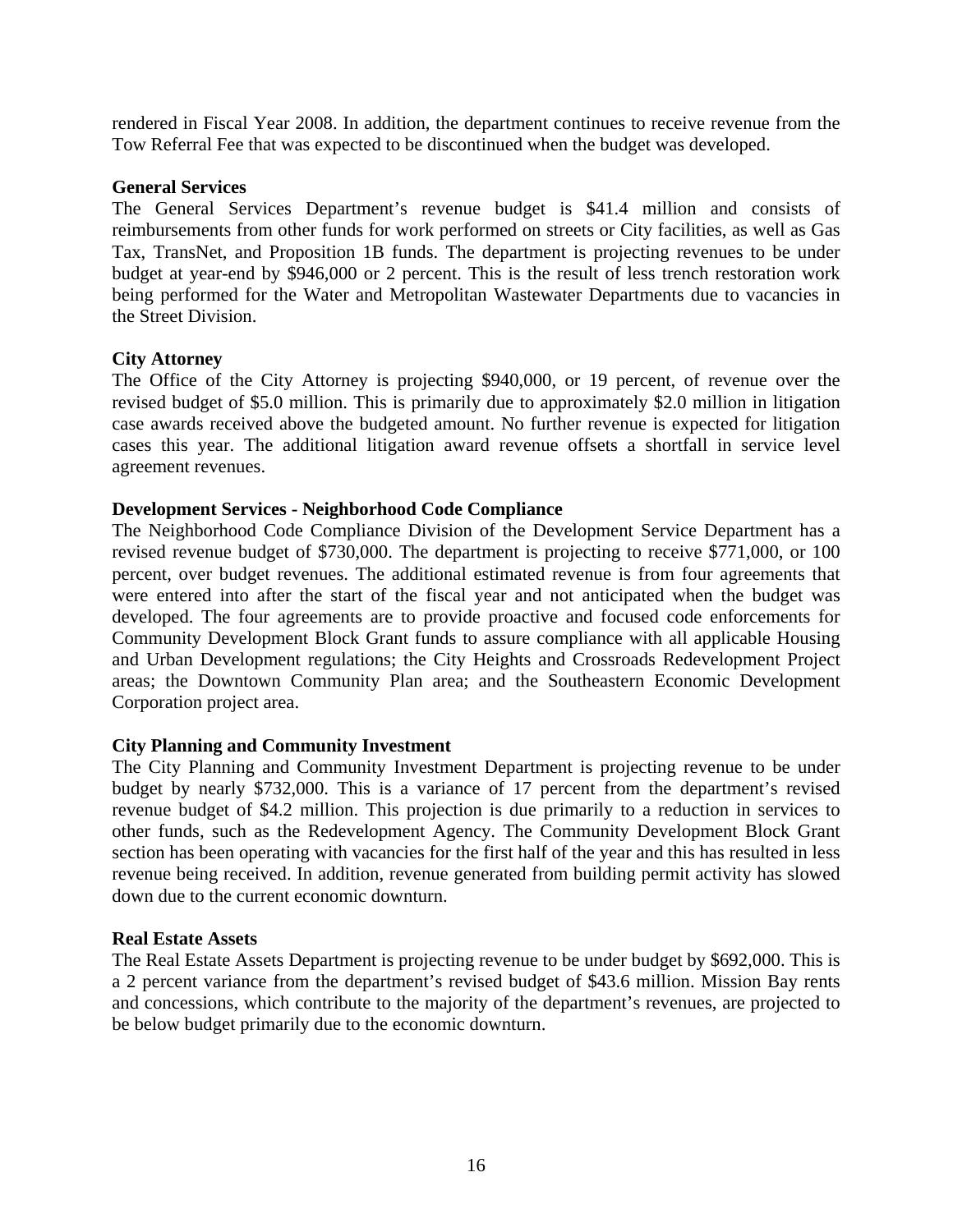## **Library**

The Library Department's revenue budget is \$1.7 million. The department is projecting to conclude the fiscal year \$464,000, or 27 percent, under budget in revenues. Revenues are projected to be below budget primarily due to changes in operations to better serve the public that resulted in a decrease in revenues. For example, the department has implemented an email reminder to notify borrowers of the due date of books or articles in advance. As a result, more items are being returned on time and less late fees are being assessed.

### **Office of Homeland Security**

The Office of Homeland Security is projecting revenue to be under budget by \$330,000 at yearend. This represents a 43 percent variance from the department's revised budget of \$766,000. This is primarily due to vacancies in grant reimbursable positions and the delay of the Federal Emergency Management Agency reimbursement until Fiscal Year 2010.

#### **Human Resources and Office of Ethics and Integrity**

The Human Resources Department is projecting to conclude the fiscal year \$273,000 over budget in revenues, while the Office of Ethics and Integrity is projected to conclude the fiscal year \$207,000 under budget in revenues. This is due to the calculations related to the restructuring implemented as part of the first quarter budget amendment. Several programs were transferred to Human Resources from the Office of Ethics and Integrity; however, the entire remaining revenue budget has not yet been transferred. The annual appropriation ordinance provides the authority in section 2-I-H to correct these departments' budgets.

#### **Debt Management**

The Debt Management Department is projecting revenue to conclude the fiscal year \$157,000 under budget in revenue. This is a 13 percent variance from the department's revised budget of \$1.2 million. This is due to a reduction in services to special districts resulting from efficiencies and shifting of staff resources to support General Fund financing activities.

### **Office of the Chief Financial Officer**

The Office of the Chief Financial Officer is projecting to receive \$146,000 of additional revenue. This is 42 percent above the department's revised revenue budget of \$350,000. This is primarily due to a new partnership with Evolution Film & Tape, Inc. to produce a documentary series about the San Diego Lifeguard Service which will air on TruTV.

# **GENERAL FUND EXPENDITURES**

The total Fiscal Year 2009 General Fund revised expenditure budget is \$1.156 billion. This reflects a reduction of \$36.6 million in expenditure appropriations to balance the projected shortfall in revenue as discussed earlier in this report. Total expenditures through period six are below the period-to-date budget by \$52.5 million or 9 percent. This was primarily due to conservative spending and vacancies as departments waited for the outcome of the budget reductions. Year-end projections show under budget expenditures of \$10.5 million or 1 percent as shown in Table 9: FY 2009 Actual and Projected General Fund Expenditures.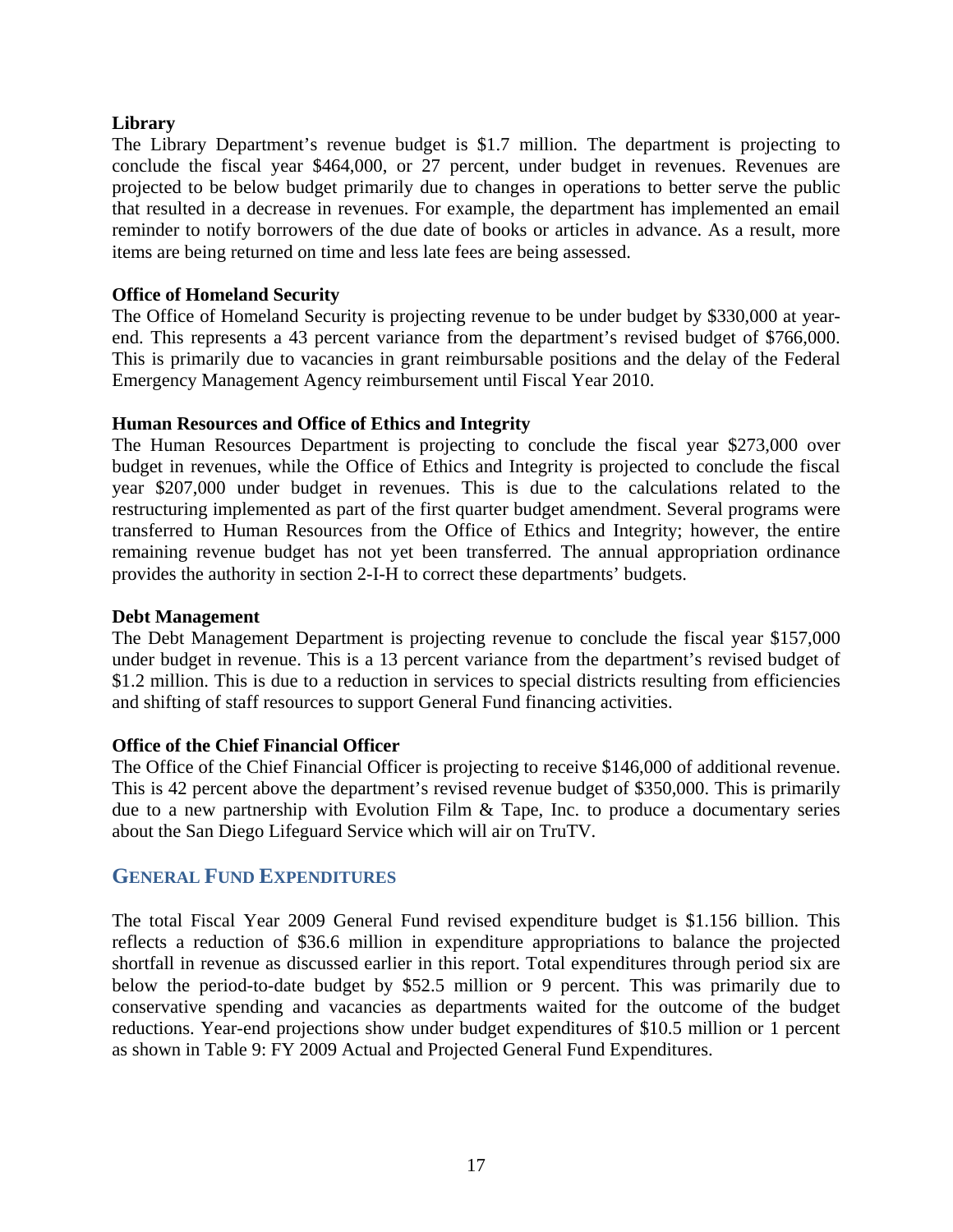|                                                |   | Table 9                      | FY 2009 Actual and Projected General Fund Expenditures |                                |                  |
|------------------------------------------------|---|------------------------------|--------------------------------------------------------|--------------------------------|------------------|
| <b>Actual/Projection</b>                       |   | <b>Budget</b>                | Actual/<br>Projection                                  | Under Budget/<br>(Over Budget) | Variance<br>$\%$ |
| Actual through Period 6<br>Year-End Projection | S | 555,061,364<br>1,156,037,357 | 502,579,166<br>1,145,567,794                           | \$<br>52,482,198<br>10,469,563 | 9%<br>1%         |

Note: This table does not include the Appropriated Reserve.

## Expenditures by Category

The under budget expenditure projection in the General Fund is almost entirely due to under budget salary expenditures, projected to be under budget by \$9.8 million. Equipment outlay is also projected to be under budget, offsetting overages in energy and utilities and other spending categories. This data is displayed in Table 10: FY 2009 General Fund Expenditure Projections by Category. Further, detailed discussion of expenditure variances follows.

| FY 2009 General Fund Expenditure Projections by Category<br>Table 10 |    |                                 |    |                        |    |                                |                                  |  |  |  |
|----------------------------------------------------------------------|----|---------------------------------|----|------------------------|----|--------------------------------|----------------------------------|--|--|--|
| <b>Expenditure Type</b>                                              |    | <b>Revised</b><br><b>Budget</b> |    | Year-Fnd<br>Projection |    | Under Budget/<br>(Over Budget) | <b>Variance</b><br>$\frac{6}{9}$ |  |  |  |
| Salaries and Wages                                                   | \$ | 530,892,235                     | \$ | 521,051,618            | \$ | 9,840,617                      | 2%                               |  |  |  |
| Fringe Benefits                                                      |    | 284,034,674                     |    | 284, 213, 636          |    | (178,962)                      | 0%                               |  |  |  |
| Supplies and Services                                                |    | 268,054,684                     |    | 268, 268, 651          |    | (213,967)                      | $0\%$                            |  |  |  |
| <b>Information Technology</b>                                        |    | 36,679,176                      |    | 36.815.090             |    | (135,914)                      | 0%                               |  |  |  |
| <b>Energy and Utilities</b>                                          |    | 27,758,408                      |    | 28,790,115             |    | (1,031,707)                    | 4%                               |  |  |  |
| Equipment Outlay                                                     |    | 8,618,181                       |    | 6,428,684              |    | 2,189,497                      | 25%                              |  |  |  |
| <b>Total</b>                                                         |    | \$1,156,037,357                 |    | \$1,145,567,794        | \$ | 10.469.563                     | $1\%$                            |  |  |  |

Note: This table does not include the Appropriated Reserve.

#### **Salaries and Wages**

The General Fund is projecting salaries to be \$9.8 million, or 2 percent, under budget at yearend. This is in addition to the budgeted vacancy savings of \$27.0 million, which reduces the salary budget to account for attrition, and is in addition to the positions reduced from the budget earlier this fiscal year. The Police Department is projecting a \$6.2 million variance from the department's salary budget due to the timing of filling vacancies. Although the department has been filling academies, 172.00 sworn positions are vacant. The Engineering and Capital Projects Department is projecting \$2.7 million of salary savings due to vacant engineer positions, whereas, the Fire-Rescue Department is projected to go over budget in salaries by \$2.0 million primarily due to overtime related to wildfire and Strike Team activities.

The General Fund budget includes \$3.2 million of salaries for terminal leave. In the past, the City did not budget this additional expense and departments were required to absorb the cost. As of period six, nearly \$2.2 million had been expended for terminal leave salaries in the General Fund.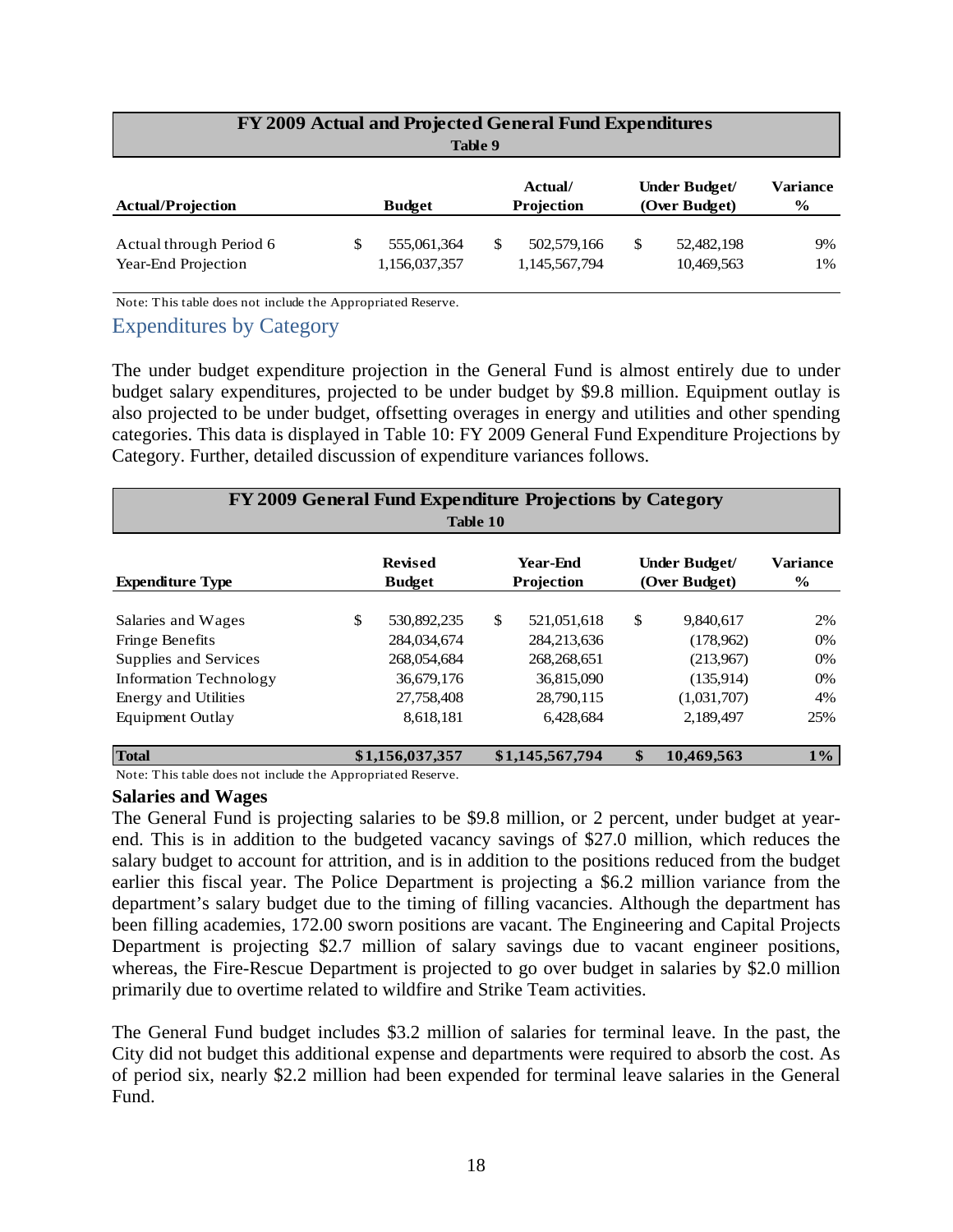### **Fringe Benefits**

The total General Fund revised budget for fringe benefits is \$284.0 million. Fringe benefits are projected to end the year \$179,000 over the revised budget. As a result of first quarter projections, an additional \$4.0 million was added to the General Fund fringe budget. This fringe reserve, set aside in the Citywide Program Expenditures Department, offsets the projected overages in departments. The large amount of vacancies being experienced in non-general fund departments have shifted more of the burden of fixed fringe expenses, such as the annual required contribution (ARC) for retirement, other post employment benefits, workers' compensation, and Risk Management Administration, to the General Fund. In addition, the retirement contribution for the Police Department is being expensed at a rate higher than budgeted.

The ARC into the San Diego City Employees' Retirement System (SDCERS) is defined by the SDCERS actuary. The Fiscal Year 2009 ARC is \$161.7 million and must be fully collected. The position reductions that resulted from the budget amendment earlier this fiscal year do not reduce the required ARC amount. As a result, the collection rate may need to increase in order to fully collect \$167.1 million Citywide by year-end. The General Fund is projected to contribute \$132.8 million to the ARC this fiscal year, which is greater than the \$127.0 million budgeted; whereas the combined contribution from non-general funds is projected to be under budget by \$6.0 million. These variances are due to the actual number of positions and total City salaries compared to amounts budgeted.

In order to offset the increases in fringe expenses, fringe accounts were analyzed to determine if any rate adjustments could be applied in Fiscal Year 2009. At the current rate of collections, the fund balances for long-term disability, Risk Management Administration (RMA), and workers' compensation would exceed operational needs and Reserve Policy guidelines. These rate adjustments amount to approximately \$6.2 million (\$2.8 million workers' compensation, \$1.9 million RMA, and \$1.5 million long-term disability) of reduced expenditures for the General Fund and \$8.1 million Citywide.

### **Supplies and Services and Information Technology**

General Fund projections reflect spending in the areas of supplies and services and information technology to be on target with the revised budget. The supplies and services category is projecting less than 1 percent negative variance, or \$214,000, from the revised budget of \$268.1 million. Similarly, projections for information technology show a negative variance \$136,000, or less than 1 percent, of the \$36.7 million revised budget.

### **Energy and Utilities**

reimbursed and is reflected in Fire-Rescue's revenue projections.<br> **19** The General Fund is projecting to be \$1.0 million, or 4 percent, over budget in energy and utilities at year-end. The Park and Recreation Department is projecting over budget expenses due to additional facilities opening and the increase in water and sewer rates. The Fire-Rescue Department has expended additional funds for ambulance diesel fuel; however, this cost is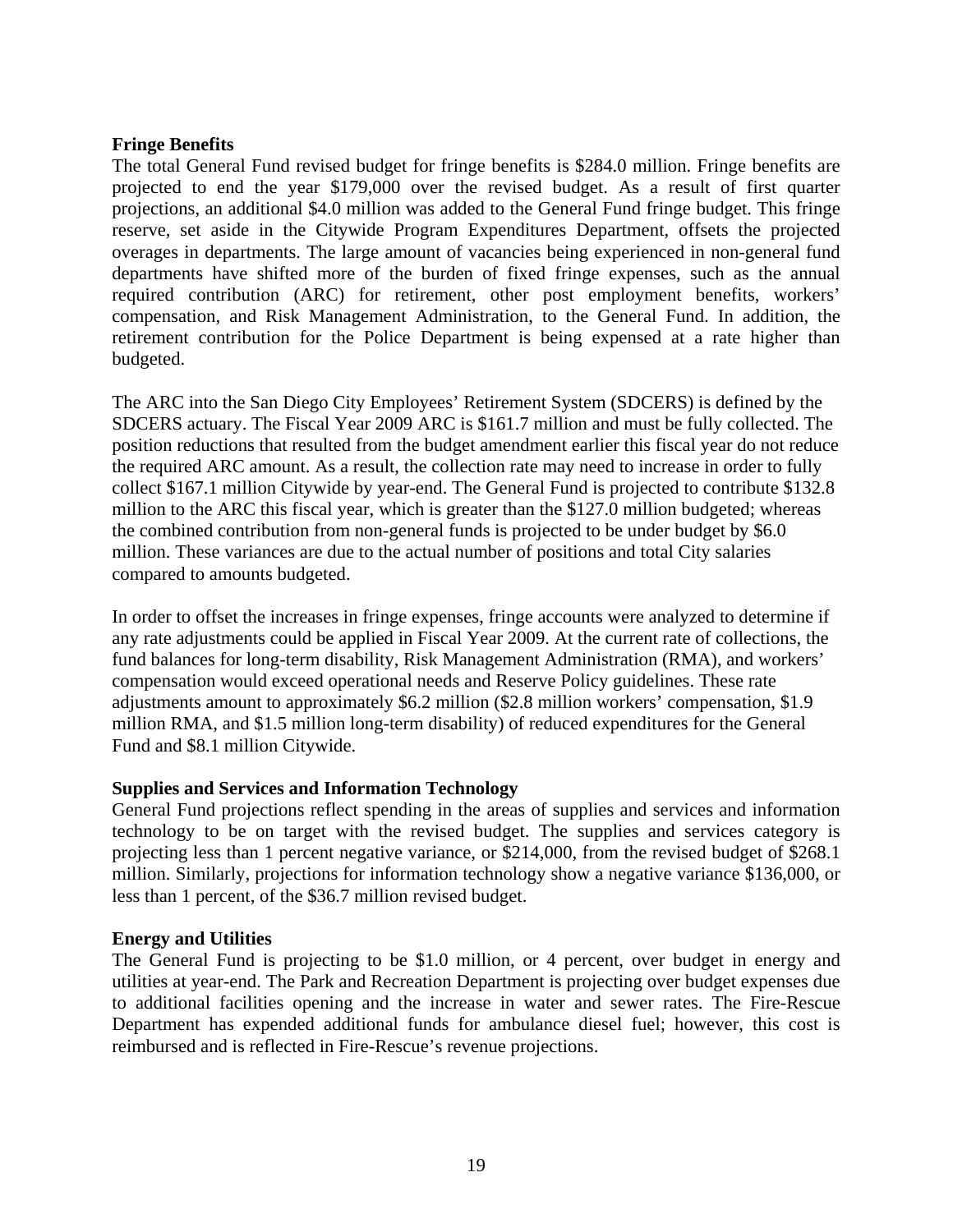### **Equipment Outlay**

General Fund departments are projected to be \$2.2 million, or 25 percent, under budget in equipment outlay at year-end. Departments that are projecting large savings in this category, such as Park and Recreation and General Services, anticipate using the funds to offset overages in other spending categories. Overall, the projected variance in equipment outlay represents small savings across many departments, rather than a significant change in any one department's operations.

# Department Expenditures

Table 11: FY 2009 Significant General Fund Expenditure Variances by Department, displays the departments with projected over or under budget expenditure variances of \$500,000 or greater, or 10 percent or more with a minimum variance of \$100,000. These variances are discussed following the table. Attachment III: General Fund Projected Expenditures includes projections for all General Fund departments.

| FY 2009 Significant General Fund Expenditure Variances by Department<br>Table 11 |    |                                 |              |                               |    |                                |                           |  |  |  |
|----------------------------------------------------------------------------------|----|---------------------------------|--------------|-------------------------------|----|--------------------------------|---------------------------|--|--|--|
| <b>Department</b>                                                                |    | <b>Revised</b><br><b>Budget</b> |              | <b>Year-End</b><br>Projection |    | Under Budget/<br>(Over Budget) | Variance<br>$\frac{6}{9}$ |  |  |  |
| Fire-Rescue                                                                      | \$ | 188,411,827                     | $\mathbb{S}$ | 192,437,777                   | \$ | (4,025,950)                    | 2%                        |  |  |  |
| Engineering and Capital Projects                                                 |    | 64,950,437                      |              | 61,768,126                    |    | 3,182,311                      | 5%                        |  |  |  |
| Storm Water                                                                      |    | 43,146,521                      |              | 40,909,961                    |    | 2,236,560                      | 5%                        |  |  |  |
| Police                                                                           |    | 405,114,193                     |              | 403,061,383                   |    | 2,052,810                      | 1%                        |  |  |  |
| <b>General Services</b>                                                          |    | 63,260,284                      |              | 61,359,617                    |    | 1,900,667                      | 3%                        |  |  |  |
| City Comptroller                                                                 |    | 12,097,492                      |              | 11,034,400                    |    | 1,063,092                      | 9%                        |  |  |  |
| Personnel                                                                        |    | 6,231,202                       |              | 5,540,857                     |    | 690,345                        | 11%                       |  |  |  |
| Park and Recreation                                                              |    | 86, 815, 764                    |              | 86,145,290                    |    | 670,474                        | 1%                        |  |  |  |
| Public Safety                                                                    |    | 1,211,731                       |              | 556,210                       |    | 655,521                        | 54%                       |  |  |  |
| City Treasurer                                                                   |    | 14,164,860                      |              | 13,589,541                    |    | 575,319                        | 4%                        |  |  |  |
| Library                                                                          |    | 36,710,701                      |              | 36,202,642                    |    | 508,059                        | 1%                        |  |  |  |
| Administration                                                                   |    | 2,876,370                       |              | 3,367,198                     |    | (490, 828)                     | 17%                       |  |  |  |
| Debt Management                                                                  |    | 2,753,916                       |              | 2,383,585                     |    | 370,331                        | 13%                       |  |  |  |
| Office of Homeland Security                                                      |    | 1,520,107                       |              | 1,325,855                     |    | 194,252                        | 13%                       |  |  |  |
| Office of Ethics and Integrity                                                   |    | 1,066,084                       |              | 871,369                       |    | 194,715                        | 18%                       |  |  |  |
| <b>Business Office</b>                                                           |    | 1,482,172                       |              | 1,296,056                     |    | 186,116                        | 13%                       |  |  |  |

Due to the continued economic uncertainty, the Chief Operating Officer directed departments to minimize discretionary spending. This is in addition to the ongoing requirement for departments to obtain approval from the Chief Operating Officer to fill vacant positions. As a result, several departments are projected to end the fiscal year under budget.

#### **Fire-Rescue**

The Fire-Rescue Department is projecting \$4.0 million, or 2 percent, of expenditures over the department's revised budget of \$188.4 million. This is primarily due to the increase in overtime related to Strike Team activities for the wildfires and other Federal Emergency Management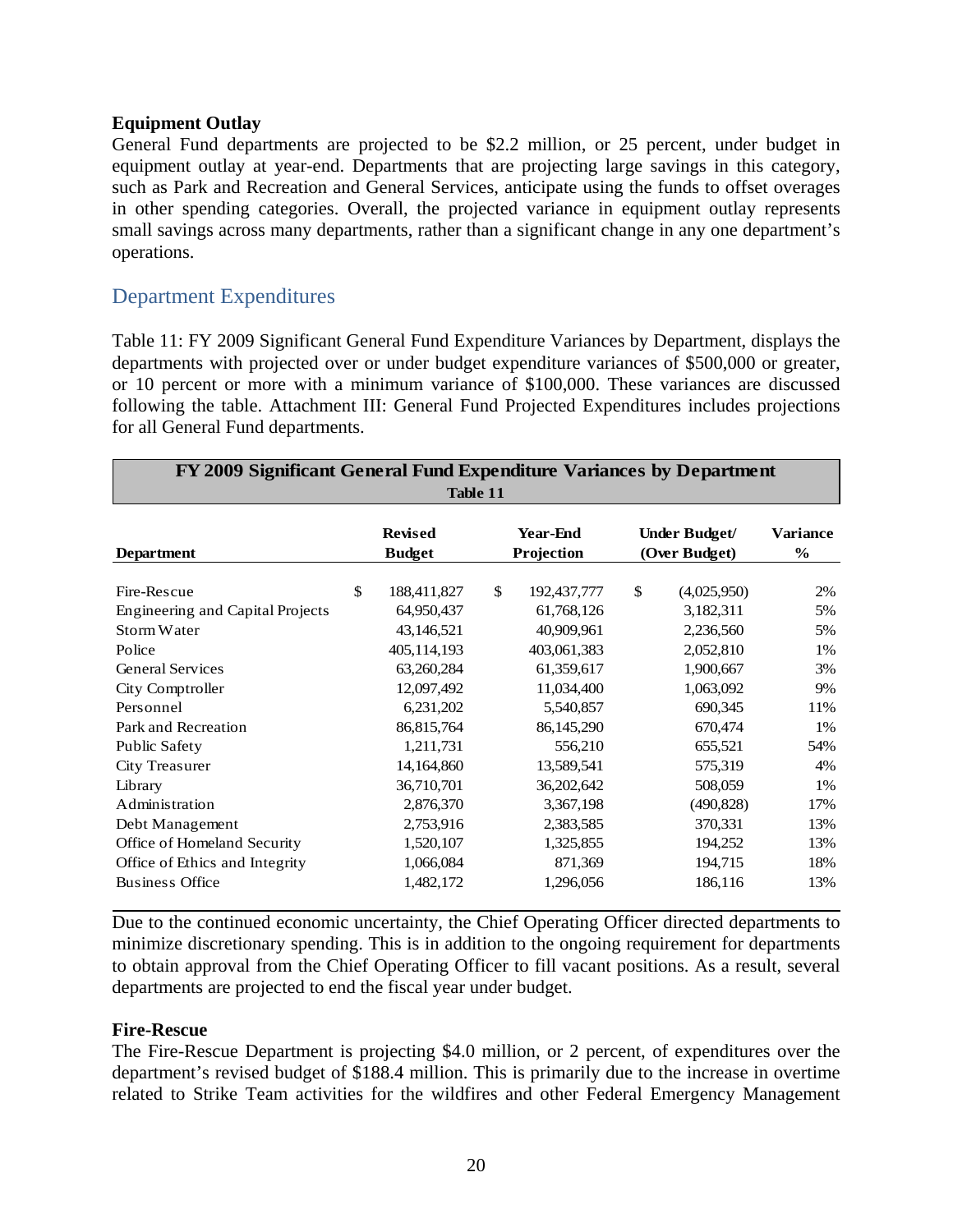Agency requirements. In addition, diesel fuel costs for ambulances are higher than anticipated. Fire-Rescue is projecting \$3.2 million of revenue reimbursement to partially offset the projected over budget expenditures.

## **Engineering and Capital Projects**

The Engineering and Capital Projects Department is projecting expenditures to be \$3.2 million under budget. This is a 5 percent variance from the department's revised budget of \$65.0 million. This is mainly attributed to vacancies throughout the department. Engineering and Capital Projects plans to fill these vacancies by the end of the fiscal year. Due to these vacancies, the department is also projecting a shortfall of \$3.9 million in revenue.

### **Storm Water**

The Storm Water Department's revised budget is \$43.1 million. The department projects to end the fiscal year with \$2.2 million, or 5 percent, of expenditures under budget. There have been significant vacancies in this department throughout the year, contributing to approximately half of the projected variance. The remainder of the variance is due to timing and delays of contracts.

## **Police**

The Police Department, which now includes the Family Justice Center, is projecting to end the year with expenditures under budget by \$2.1 million, which is less than 1 percent of the revised budget of \$405.1 million. This variance is primarily attributed to \$6.2 million in projected salary savings resulting from 172.00 vacant sworn positions. The department plans to fill most of the vacant positions by the end of the fiscal year. This projection also includes \$4.7 million of projected over budget expenditures in fringe benefits. The large number of vacancies in the department is directly affecting the department's fixed fringe expenses, such as the annual required contribution (ARC) for retirement, other post employment benefits, workers' compensation, and Risk Management Administration.

### **General Services**

The General Services Department is projecting expenditures to be \$1.9 million under budget. This is a 3 percent variance from the department's revised budget of \$63.3 million and is due primarily to vacant reimbursable positions in the Street Division. Because of these vacancies, the department is also projecting revenues to end the year nearly \$1.0 million under budget. The department plans to fill most of the vacancies before the end of the fiscal year.

### **City Comptroller**

The City Comptroller's revised expenditure budget is \$12.1 million. The department is projecting expenditures to be 9 percent, or \$1.1 million, under the revised budget. This is primarily caused by vacancies in the department and conservative spending in supplies and services.

### **Personnel**

The Personnel Department is projecting to conclude the fiscal year with expenditures \$690,000, or 11 percent, under the revised budget of \$6.2 million. The projected savings is due to vacant positions, an employee on medical leave, staff re-assigned to the OneSD project, and employees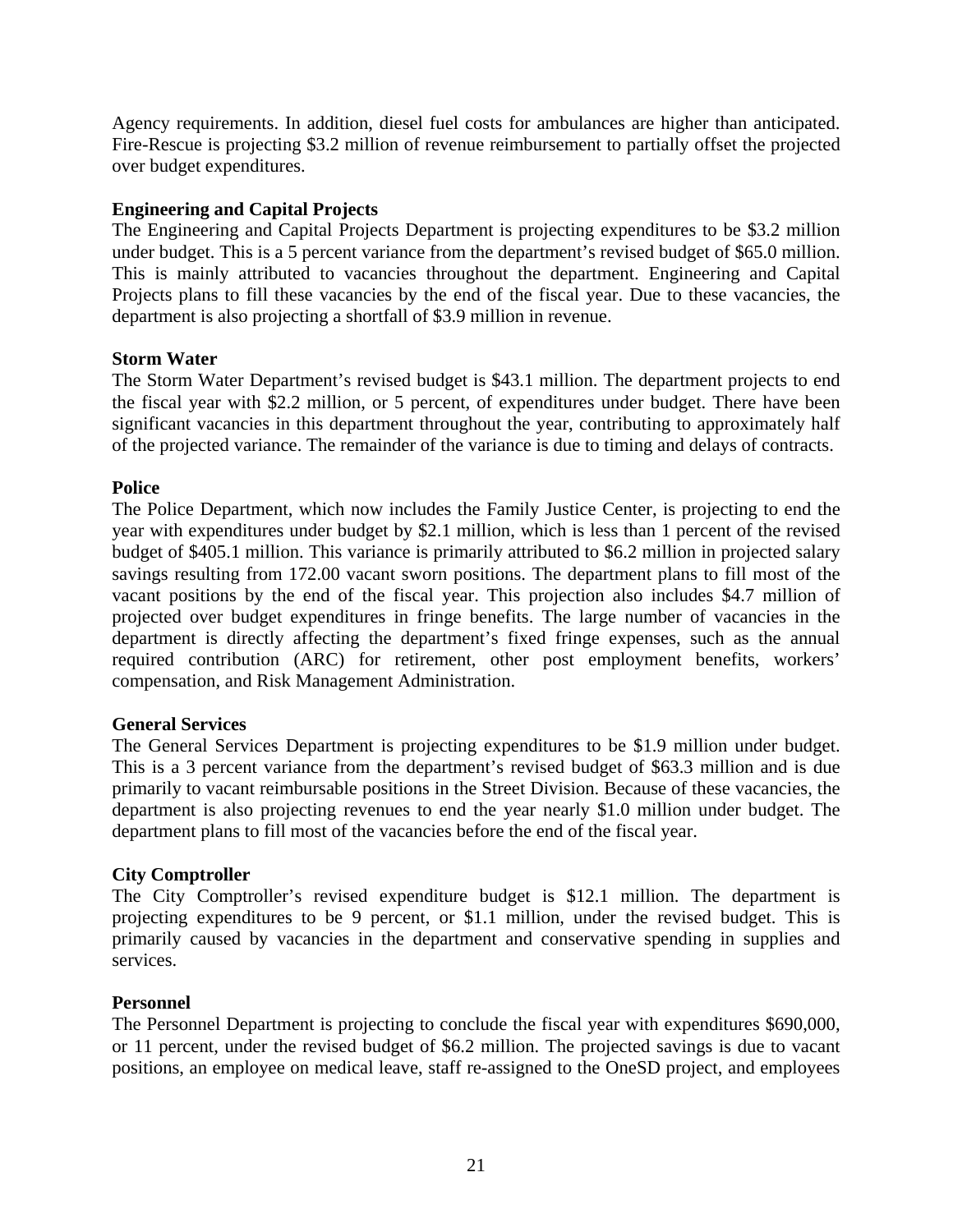underfilling positions at a lower salary than budgeted. The department plans to fill the vacancies in the near future.

### **Park and Recreation**

The Park and Recreation Department is projecting to end the fiscal year with expenditures under budget by \$670,000. This is a 1 percent variance from the revised budget of \$86.8 million. During the budget reductions approved by City Council in December, the department's budget was reduced by \$1.4 million. These reductions coupled with conservative spending are reflected in the department's overall projected savings.

## **Public Safety and Administration**

The Public Safety Department is projected to end the fiscal year \$656,000 under budget in expenditures, while the Administration Department is projected to conclude the fiscal year \$491,000 over budget in expenditures. This is due to the calculations for the appropriation adjustments related to the restructuring, which were approved by City Council in December 2008. The Emergency Medical Services Program was transferred from Public Safety to Administration; however, a significant portion of the program's budget remains in Public Safety. The annual appropriation ordinance provides the authority in section 2.I.H to correct these departments' budgets.

### **City Treasurer**

The City Treasurer is projecting expenditures to be under budget by \$575,000 or 4 percent of the revised annual budget of \$14.2 million. The variance is primarily due to vacant positions, of which half are anticipated to be filled by the end of this fiscal year. Conservative spending also contributes to the year-end projection.

### **Library**

The Library Department is projecting to end the year with expenditures under budget by \$508,000 or 1 percent. The department's revised expenditure budget is \$36.7 million. The department projects to have salary savings due to vacant positions.

### **Debt Management**

The Debt Management Department is projecting expenditures under budget by \$370,000. This is a 13 percent variance from the revised expenditure budget of \$2.8 million. The variance is primarily due to vacancies, some of which are expected to be filled before the end of the fiscal year, and conservative spending in supplies and services.

### **Office of Homeland Security**

Expenditures for the Office of Homeland Security are projected to be under budget by \$194,000 or 13 percent from the revised budget of \$1.5 million. The projected variance is due to vacant positions. The vacant positions are reimbursable and, as a result, the Office of Homeland Security is also projecting revenues to be under budget by \$330,000.

### **Office of Ethics and Integrity**

The Office of Ethics and Integrity is projected to end the fiscal year \$195,000 under budget in expenditures. This department was eliminated as part of the restructuring implemented during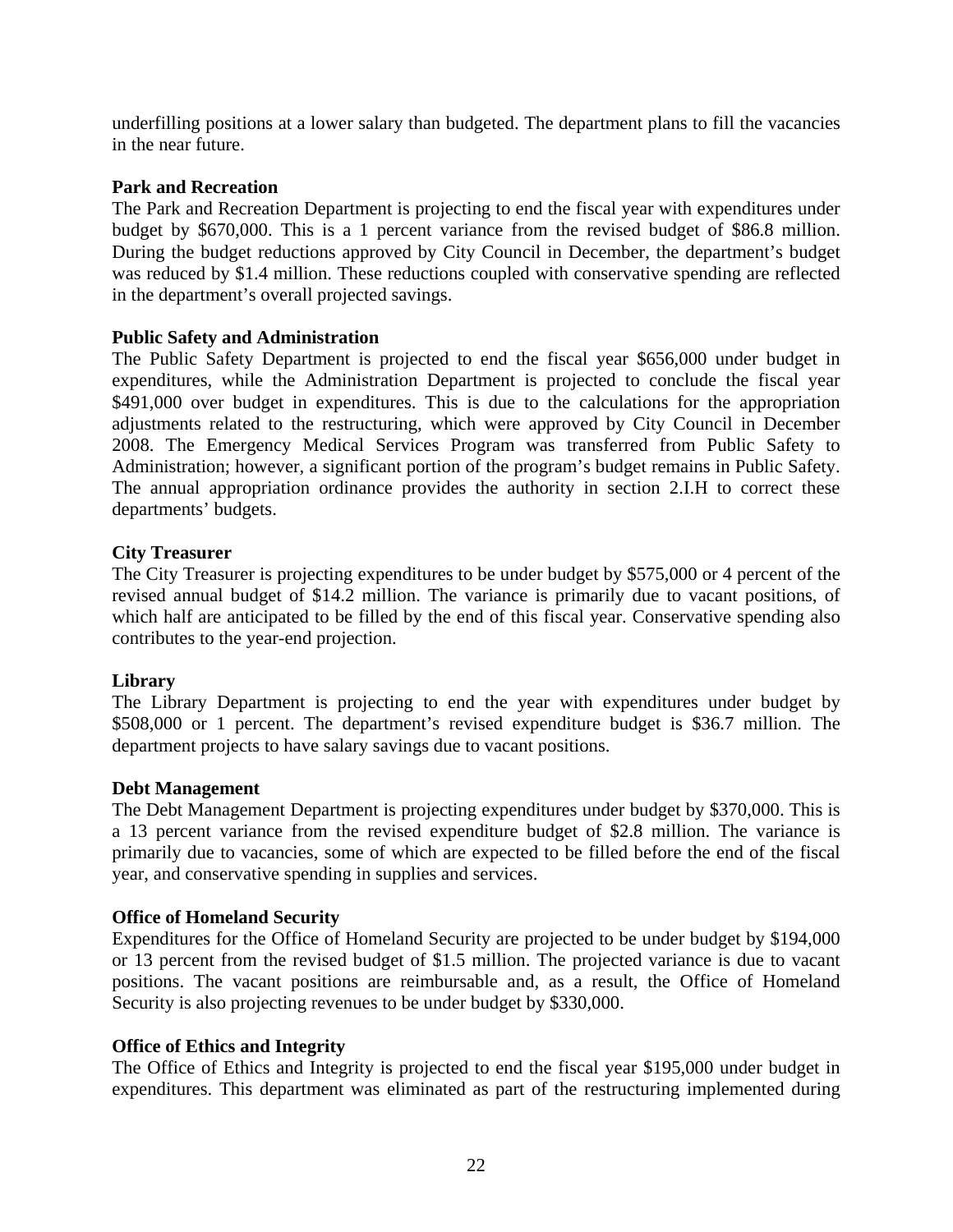the restructuring. Programs from the Office of Ethics and Integrity were transferred to Human the first quarter budget amendment. The remaining variance is due to the calculations related to Resources and Administration; however, a portion of the programs' budgets remains in the Office of Ethics and Integrity. The annual appropriation ordinance provides the authority in section 2.I.H to correct these departments' budgets.

#### **Business Office**

The Business Office is projecting to end the fiscal year with \$186,000, or 13 percent, of expenditures under the revised budget of \$1.5 million. This is primarily due to the delay in contract services for the Managed Competition Program as the City is currently involved in ongoing negotiations with the City's labor unions.

### **Citywide Program Expenditures**

The total year-end projection for Citywide Program Expenditures is \$60.5 million, which represents an insignificant variance of \$283,000 or less than 1 percent of the revised budget of \$60.8 million. However, certain line items within Citywide Program Expenditures do have significant variances. Citywide Elections are expected to cost the City nearly \$1.9 million less than budgeted due to fewer propositions on the November ballot and not having a run-off election. Property Tax Administration is projected to be over budget by \$1.0 million due to increased fees from the County of San Diego.

A \$4.0 million variance is reflected in the General Fund Fringe Reserve line item. This appropriation was added during the first quarter budget amendment to offset the General Fund fringe expenses that were projected to exceed fringe appropriations. In the year-end report, the \$4.0 million fringe budget in Citywide Program Expenditures will be allocated to departments experiencing overages in fringe expenses.

The budget for the General Fund Reserve Contribution was removed during the first quarter budget adjustments. At that time, the estimated reserve balance was sufficient to meet the 6.5 percent goal for this fiscal year. Since October, the City Comptroller has continued to close Fiscal Year 2008 and these closing activities have reduced the estimated reserve balance to \$71.5 million as of February 18, 2009. In order to achieve the 6.5 percent reserve goal based upon the latest reserve estimate and current year-end revenue projections, an additional \$3.1 million must be deposited into the reserves.

An additional \$1.5 million in expenditures is anticipated to reimburse other funds for wildfire related activities. Last fiscal year, both Environmental Services and Development Services received City Council's approval to waive certain permit and disposal fees for those impacted by the fires. Due to the restrictions on those enterprise funds, the General Fund must reimburse those funds for the waivers. The total estimated expense for this fiscal year is \$2.2 million.

# **NON-GENERAL FUNDS**

Projections based on the first six periods of Fiscal Year 2009 are provided in Attachment IV: Non-General Fund Projections for all non-general funds with staff. Those funds with significant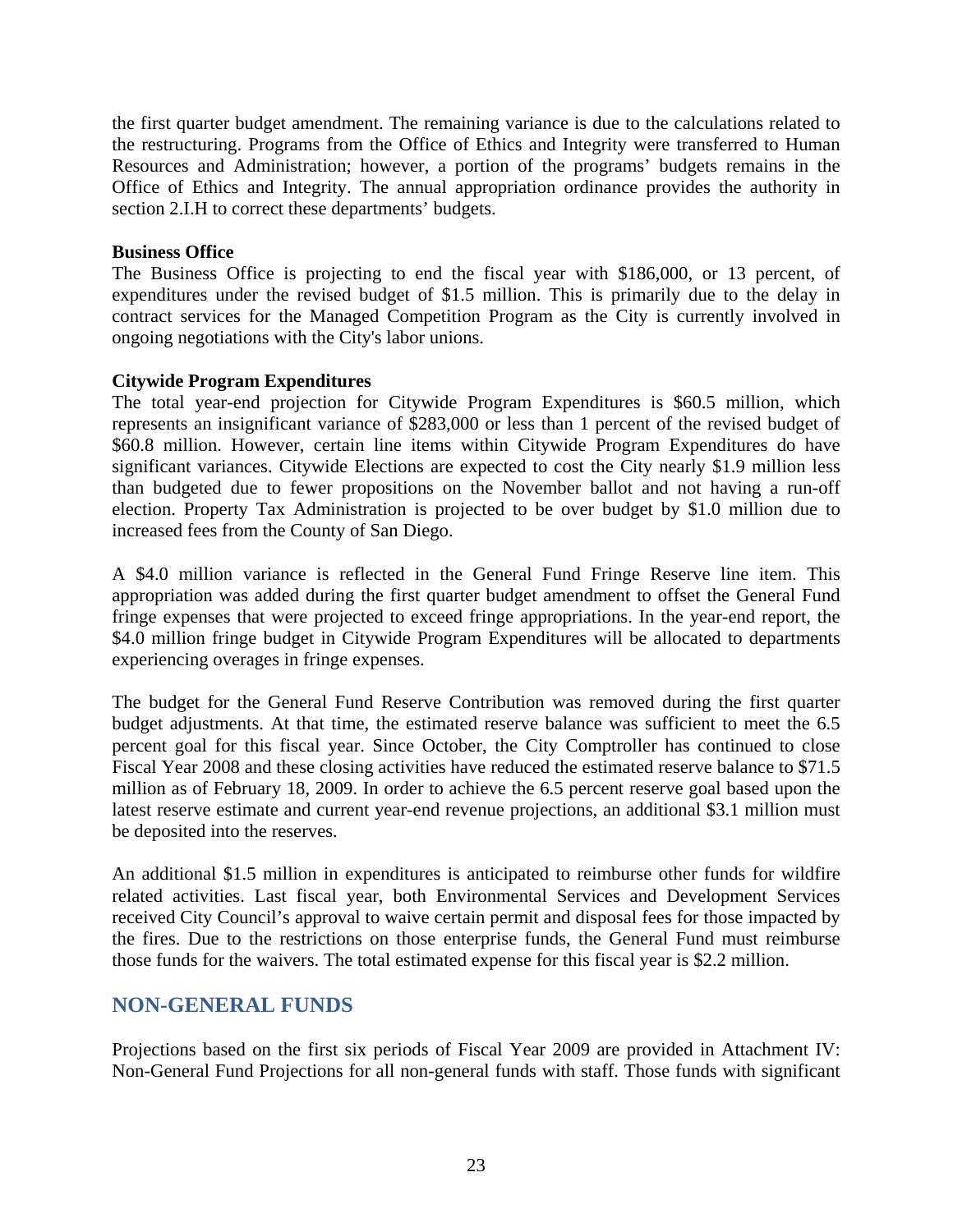| FY 2009 Significant Non-General Fund Expenditure Variances<br>Table 12 |            |                                 |                               |                                  |                                  |  |  |  |  |
|------------------------------------------------------------------------|------------|---------------------------------|-------------------------------|----------------------------------|----------------------------------|--|--|--|--|
| Revenue/Expenditure<br><b>Fund</b>                                     |            | <b>Revised</b><br><b>Budget</b> | <b>Year-End</b><br>Projection | <b>Variance</b><br><b>Amount</b> | <b>Variance</b><br>$\frac{0}{0}$ |  |  |  |  |
| Central Stores Internal Service Rev                                    | Exp        | 23,773,316<br>23,773,316        | 27,726,676<br>27,442,609      | 3,953,360<br>(3,669,293)         | 17%<br>15%                       |  |  |  |  |
| City Airport                                                           | Exp        | 5,580,953                       | 4,878,693                     | 702,260                          | 13%                              |  |  |  |  |
| Development Serv. Enterprise Rev                                       | Exp        | 49,537,998<br>49,281,163        | 45,753,056<br>47,685,842      | (3,784,942)<br>1,595,321         | 8%<br>3%                         |  |  |  |  |
| <b>Emergency Medical Services</b>                                      | Exp        | 7,105,288                       | 6,270,889                     | 834,399                          | 12%                              |  |  |  |  |
| Fleet Services Internal Service Exp                                    |            | 52,795,829                      | 50,870,914                    | 1,924,915                        | 4%                               |  |  |  |  |
| Golf Course Enterprise                                                 | Rev<br>Exp | 15,458,000<br>13,625,300        | 16,573,187<br>13,068,251      | 1,115,187<br>557,049             | 7%<br>4%                         |  |  |  |  |
| PETCO Park                                                             | Rev        | 15,500,447                      | 12,358,474                    | (3, 141, 973)                    | 20%                              |  |  |  |  |
| Publishing Services Int. Serv. Rev                                     | Exp        | 4,618,052<br>4,544,986          | 5,718,436<br>5,148,391        | 1,100,384<br>(603, 405)          | 24%<br>13%                       |  |  |  |  |
| QUALCOMM Stadium Oper. Rev                                             |            | 17,088,498                      | 18,704,607                    | 1,616,109                        | 9%                               |  |  |  |  |
| Recycling                                                              | Rev<br>Exp | 20,208,540<br>23,079,294        | 19,232,688<br>21,200,011      | (975, 852)<br>1,879,283          | 5%<br>8%                         |  |  |  |  |
| Refuse Disposal                                                        | Exp        | 33,646,204                      | 29,058,339                    | 4,587,865                        | 14%                              |  |  |  |  |
| Risk Management Admin.                                                 | Rev<br>Exp | 6,599,088<br>8,868,110          | 3,906,693<br>8,278,930        | (2,692,395)<br>589,180           | 41%<br>7%                        |  |  |  |  |
| Sewer                                                                  | Rev<br>Exp | 486,768,000<br>618,966,696      | 409,307,005<br>330, 124, 126  | (77, 460, 995)<br>288, 842, 570  | 16%<br>47%                       |  |  |  |  |
| Water                                                                  | Rev<br>Exp | 510,410,016<br>709,323,171      | 525,914,708<br>468,028,031    | 15,504,692<br>241,295,140        | 3%<br>34%                        |  |  |  |  |

budgetary variances in revenues or expenditures of \$500,000 or more are displayed in Table 12: FY 2009 Significant Non-General Fund Expenditure Variances and are discussed below.

#### **Central Stores Internal Service Fund**

Year-end expenditure projections for the Central Stores Internal Service Fund are \$3.7 million, or 15 percent, over the revised annual budget of \$23.8 million. Similarly, revenues are projected to be \$4.0 million, or 17 percent, over the revenue budget. The expenditure variance is due to increased demand for inventory from customer departments, which will be offset by revenues from associated sales.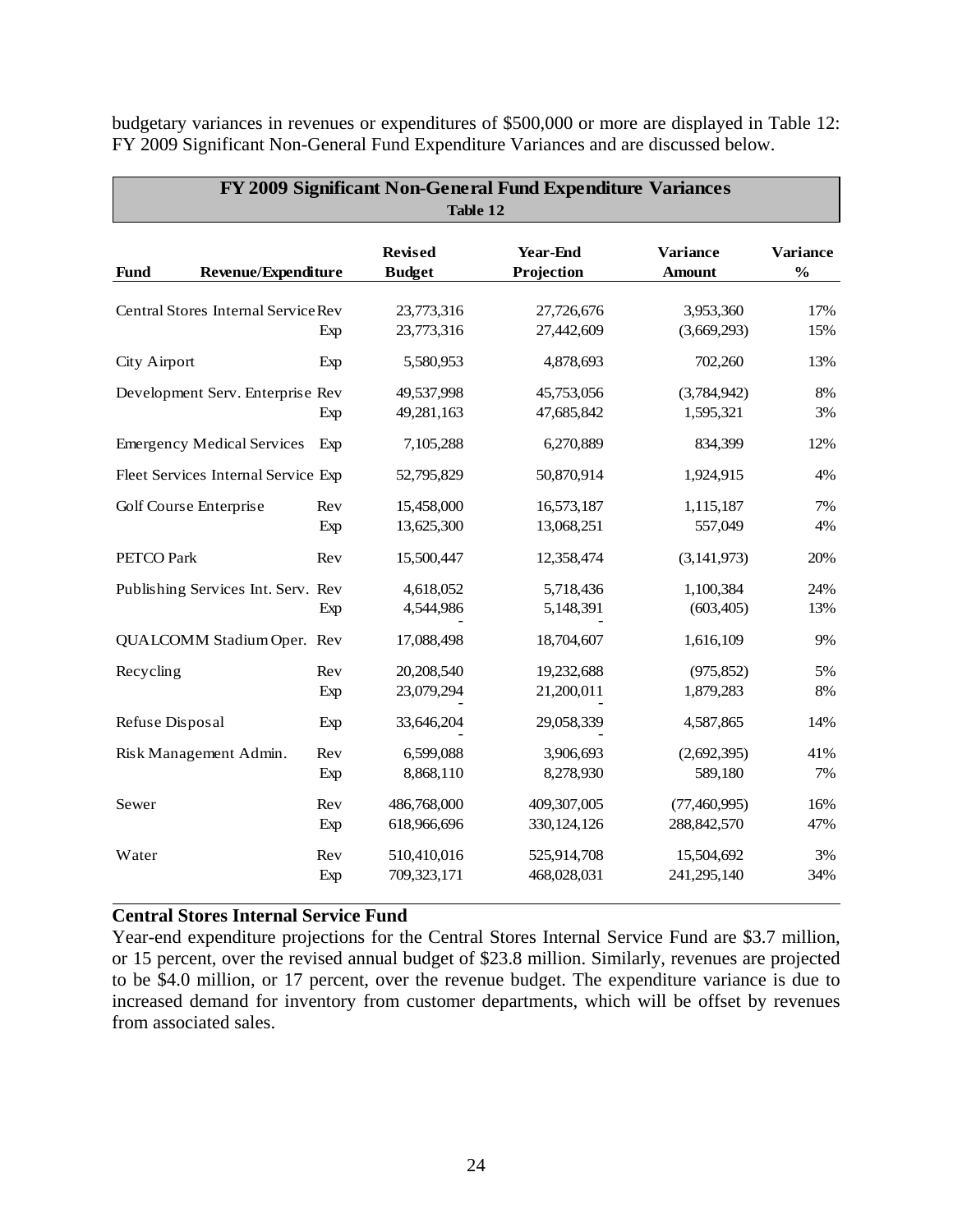#### **City Airport Fund**

The City Airport Fund is projecting expenditures to end the year \$702,000, or 13 percent, under the revised expenditure budget of \$5.6 million. This variance is the result of capital improvement project expenditures that will carry forward into future years. Projected year-end expenditures in the City Airport Fund exceed projected revenues by approximately \$27,000, which will be covered by fund balance.

#### **Development Services Enterprise Fund**

Year-end expenditures for the Development Services Enterprise Fund are estimated to be \$1.6 million, or 3 percent, under the revised budget of \$49.3 million. Revenues for this fund are projected to end the year under budget by \$3.8 million or 8 percent. The positive expenditure variance is due to conservative spending in supplies and services to offset the projected under budget revenue. The under budget revenue is due to a decrease in licenses and permits as a result of the current economic downturn. This fund projects year-end expenditures to exceed revenues by \$1.9 million, which will be covered by fund balance.

#### **Emergency Medical Services Fund**

The Emergency Medical Services Fund's expenditure projection is under budget by \$834,000 or 12 percent of the revised budget of \$7.1 million. This is primarily due to vacancies, anticipated overtime savings, and conservative spending in supplies and services. The fund projects to end the year with \$855,000 of revenue in excess of expenditures.

#### **Fleet Services Internal Service Fund**

The Fleet Services Internal Service Fund's expenditure projection is under budget by \$1.9 million or 4 percent of the revised budget of \$52.8 million. This projected positive variance is due to vacancies in the department and savings in fuel cost.

### **Golf Course Enterprise Fund**

The Golf Course Enterprise Fund projects year-end under budget expenditures of \$557,000 or 4 percent of the revised budget of \$13.6 million. The fund is also projecting a positive revenue variance of \$1.1 million, or 7 percent, above the \$15.5 million budget. Projected under budget expenditures are due to vacancies in the department and decreased costs for golf course maintenance. The positive revenue variance is primarily due to increased demand resulting from the 2008 US Open and improved turf conditions. The fund projects to end the year with \$3.5 million of revenue in excess of expenditures.

#### **PETCO Park Fund**

The PETCO Park Fund projects under budget revenues of \$3.1 million or 20 percent of the \$15.5 million budget. As part of the first quarter budget adjustment, \$3.2 million of transient occupancy tax revenue that supports PETCO Park was reduced from the Special Promotional Programs Budget; however, the budget for PETCO Park was not adjusted. This fund projects year-end expenditures to exceed revenues by \$5.0 million, which will be covered by fund balance.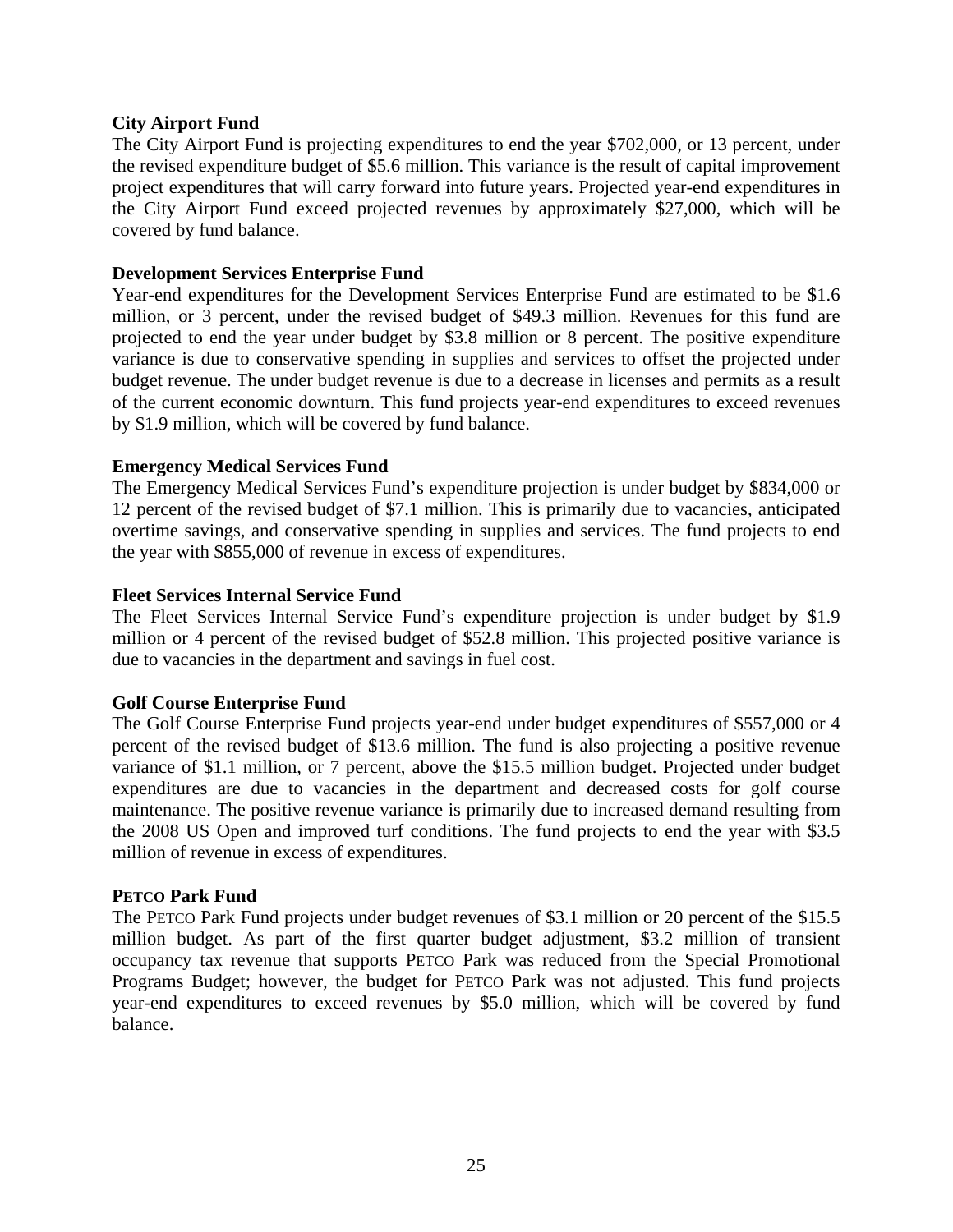### **Publishing Services Internal Service Fund**

Expense projections for the Publishing Services Internal Service Fund show expenditures to be \$603,000, or 13 percent, over the budget of \$4.5 million. Revenues are projected to be \$1.1 million, or 24 percent, over budget. Over budget expenses are due to increased requests for publishing services. These requests for services also result in additional revenue to the fund from customer departments. However, due to the high level of demand, Publishing Services has exhausted the legal spending authority per the Fiscal Year 2009 Appropriations Ordinance and will be requesting an increase from City Council prior to the year-end report.

### **QUALCOMM Stadium Operating Fund**

The QUALCOMM Stadium Operating Fund is projecting over budget revenues of \$1.6 million or 9 percent. This is the result of the Charger's playoff game, reimbursement from the San Diego State University Aztecs for expenses related to the 2008 season, and other special events. The fund projects to end the year with \$224,000 of revenue in excess of expenditures.

### **Recycling Fund**

The Recycling Fund projects expenditures to end the year \$1.9 million, or 8 percent, under the revised budget of \$23.1 million. Similarly, a \$976,000, or 5 percent, negative variance is projected in revenue. The positive variance in expenditures is primarily attributed to vacant positions in the department due to efficiencies. The projected under budget revenue is due to the economic downturn which has resulted in decreased tonnage.

### **Refuse Disposal Fund**

The Refuse Disposal Fund projects \$4.6 million, or 14 percent, of expenditures to end the year under the revised budget of \$33.6 million. This variance is attributed to a projected decline in overall tonnage being deposited in the City landfill. The fund is projected to end the year with \$5.1 million of revenues in excess of expenditures.

### **Risk Management Administration Fund**

The Risk Management Administration Fund's expenditure projection is under budget by \$589,000 or 7 percent of the \$8.9 million budget. In addition, revenues are projected to be under budget by \$2.7 million or 41 percent. The expenditure variance is primarily due to vacancies in the department. The reduction in revenue is due to ceasing collection of the Risk Management Administration fringe rate for the remainder of the fiscal year as discussed in the fringe benefits section earlier in this report. This fund projects year-end expenditures to exceed revenues by \$4.4 million, which will be covered by fund balance.

### **Sewer Funds**

The Sewer Funds are projecting year-end expenditures to be below the \$619.0 million budget by \$288.8 million or 47 percent. Under budget revenues of \$77.5 million, or 16 percent, are also projected. The positive variance in expenditures is due to capital improvement projects budgeted in Fiscal Year 2009 that are not expected to be fully expended by year-end, vacancies in the department, a decrease in bond repayments, as well as efficiencies resulting from the restructure with the Water Department. The under budget revenue is primarily due to a decrease in commercial and residential permit activities as well as capital improvement project bond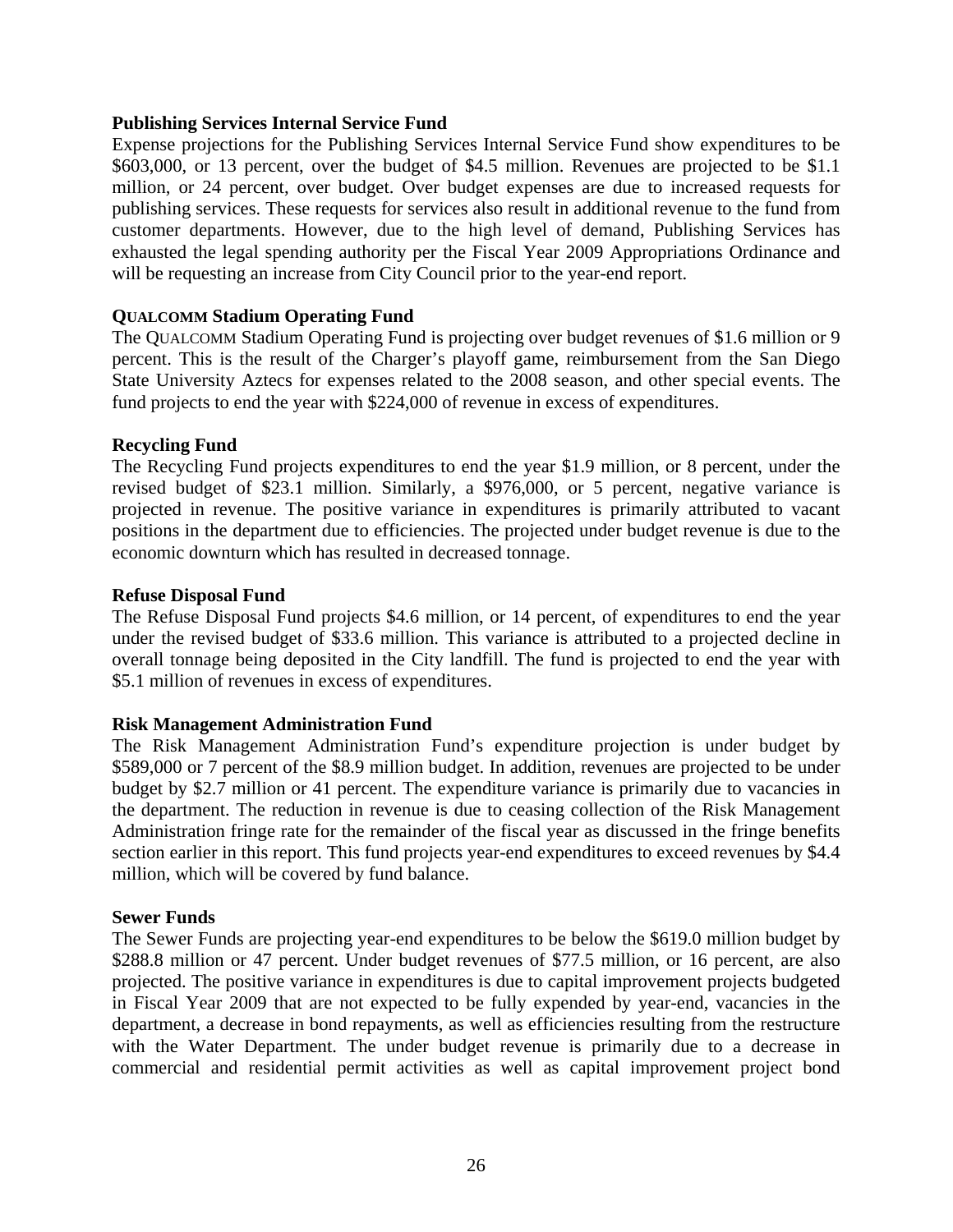receipts. The fund is projected to end the year with \$79.2 million of revenues in excess of expenditures.

#### **Water Department Fund**

The Water Department Fund projects year-end under budget expenditures of \$241.3 million, or 34 percent, of the \$709.3 million revised budget. A positive revenue variance of \$15.5 million, or 3 percent, is also projected. The expenditure variance is primarily due to capital improvement project funding budgeted in Fiscal Year 2009 that is not expected to be fully expended by yearend. This funding will carry forward and be expended in future years as projects progress. Additionally, there is a decrease in bond repayments and expected personnel savings resulting from the restructure with the Metropolitan Wastewater Department. The positive revenue variance is due to water rate increases and anticipated grants for improvements to water treatment plants. The fund is projecting to end the year with \$57.9 million of revenue in excess of expenditures.

### FISCAL CONSIDERATIONS: None.

PREVIOUS COUNCIL and/or COMMITTEE ACTION: City Council approved changes to the budget as a result of the Fiscal Year 2009 Budget Amendment Report, #081-166 in Resolution R-304447 and Ordinance O-19822, approved on December 9, 2008. City Council subsequently restored the fire pit program and 3.00 FTE painters in Ordinance O-19832 on February 3, 2009.

### COMMUNITY PARTICIPATION AND PUBLIC OUTREACH EFFORTS: None.

### KEY STAKEHOLDERS AND PROJECTED IMPACTS: None.

| Nader Tirandazi                      |
|--------------------------------------|
| <b>Financial Management Director</b> |

Mary Lewis Chief Financial Officer

Angela Colton Financial Manager

Attachments: I. General Fund Corrective Actions

- II. General Fund Projected Revenues
- $III.$ General Fund Projected Expenditures
- IV. Non-General Fund Projections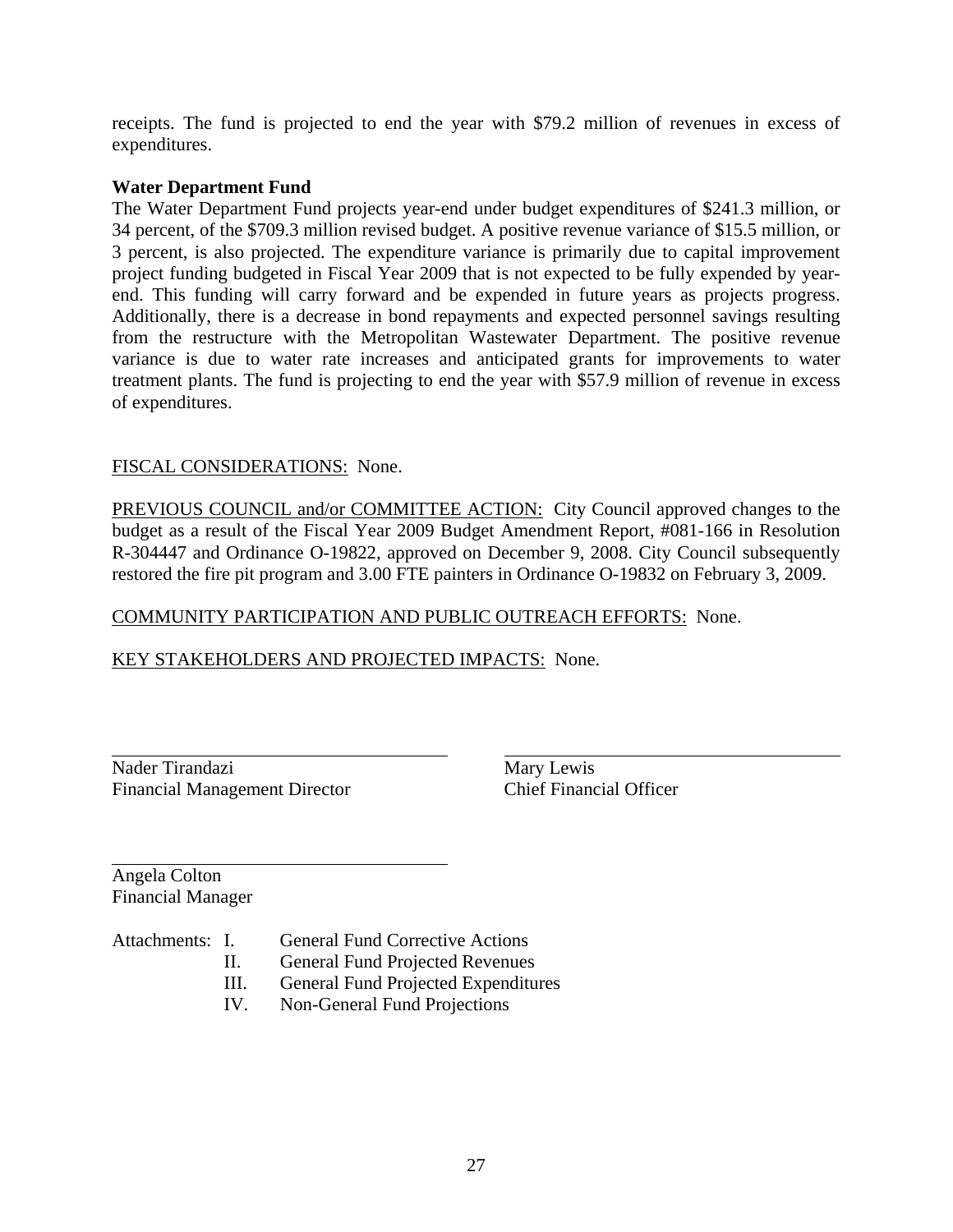| <b>Business Center/Department</b>                                           |               | <b>Revenue</b> | <b>Expenditures</b> |            |
|-----------------------------------------------------------------------------|---------------|----------------|---------------------|------------|
| <b>Major General Fund Revenues</b>                                          |               |                |                     |            |
| Reduction in Property Tax                                                   | \$            | (14,521,369)   | \$                  |            |
| Reduction in Transfers from Other Funds <sup>1</sup>                        |               | (9,093,441)    |                     |            |
|                                                                             |               |                |                     |            |
| Reduction in Transient Occupancy Tax                                        |               | (8,439,428)    |                     |            |
| Reduction in Sales Tax                                                      |               | (5,857,642)    |                     |            |
| Reduction in Property Transfer Tax                                          |               | (2,449,019)    |                     |            |
| Reduction in Interest Earnings                                              |               | (1,668,979)    |                     |            |
| Reduction in Franchise Fees                                                 |               | (1,271,091)    |                     |            |
| Reduction in Motor Vehicle License Fees                                     |               | (845, 331)     |                     |            |
| Reduction in Safety Sales Tax                                               |               | (719, 797)     |                     |            |
| Transfer Fund Balance from the Transient Occupancy Tax Fund                 |               | 2,399,890      |                     |            |
| Transfer Library System Improvement Fund Balance from TOT Fund <sup>1</sup> |               | 3,232,151      |                     |            |
| <b>TOTAL</b>                                                                | $\mathcal{S}$ | (39, 234, 056) | \$                  |            |
| <b>Community and Legislative Services</b>                                   |               |                |                     |            |
| Community and Legislative Services                                          |               |                |                     |            |
| Reduce Funding for Supplies and Services                                    |               |                |                     | (112,000)  |
| Reduce 2.00 Council Representative II and 1.00 Clerical Assistant II        |               |                |                     | (91,799)   |
| <b>TOTAL</b>                                                                | $\mathcal{S}$ |                | \$                  | (203,799)  |
|                                                                             |               |                |                     |            |
| <b>Economic Growth Services</b>                                             |               |                |                     |            |
| Transfer BEAR and Gov't Incentives from City Planning and Comm Inv          |               | 394,391        |                     | 633,382    |
| <b>Non-Mayoral</b>                                                          |               |                |                     |            |
| City Clerk                                                                  |               |                |                     |            |
| <b>Increase Vacancy Factor</b>                                              |               |                |                     | (50,000)   |
| Eliminate Production of Hard-Copy Docket                                    |               |                |                     | (40,000)   |
| Reduce Funding for Outside Counsel                                          |               |                |                     | (26,000)   |
| Reduce Funding for ADA Redesign of City Clerk Lobby                         |               |                |                     | (23,000)   |
| Reduce Funding for Information Technology                                   |               |                |                     |            |
|                                                                             |               |                |                     | (20,000)   |
| Reduce Funding for Provisional Employment                                   |               |                |                     | (10,000)   |
| Reduce Funding for Overtime                                                 |               |                |                     | (10,000)   |
| <b>Additional Reduction</b>                                                 |               |                |                     | (48, 946)  |
| <b>TOTAL</b>                                                                | \$            |                | <sup>2</sup>        | (227, 946) |
| City Council - District 1                                                   |               |                |                     |            |
| Reduce Funding for Personnel Expenses and Supplies and Services             |               |                |                     | (49,500)   |
| City Council - District 2                                                   |               |                |                     |            |
| Reduce Funding for Supplies and Services                                    |               |                |                     | (49,500)   |
|                                                                             |               |                |                     |            |
| City Council - District 3                                                   |               |                |                     |            |
| Reduce Funding for Personnel Expenses and Supplies and Services             |               |                |                     | (49,500)   |
| City Council - District 4                                                   |               |                |                     |            |
| Transfer from Infrastructure Improvement Fund                               |               | 49,500         |                     |            |
|                                                                             |               |                |                     |            |
| City Council - District 5                                                   |               |                |                     |            |
| Reduce Funding for Personnel Expenses and Supplies and Services             |               |                |                     | (49,500)   |
| City Council - District 6                                                   |               |                |                     |            |
| Transfer from Infrastructure Improvement Fund                               |               | 49,500         |                     |            |
|                                                                             |               |                |                     |            |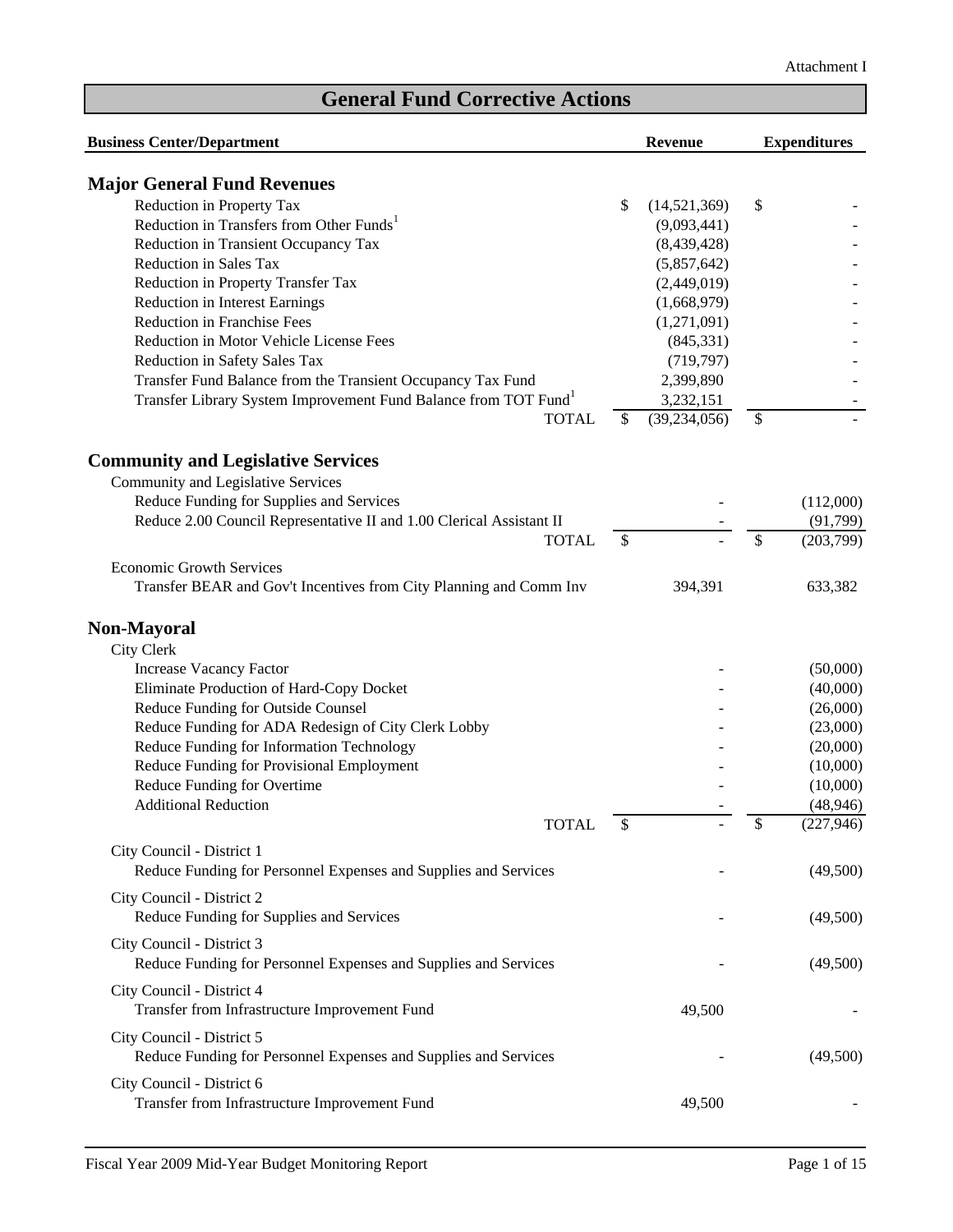| <b>Business Center/Department</b>                                                                         |                           | <b>Revenue</b> | <b>Expenditures</b> |
|-----------------------------------------------------------------------------------------------------------|---------------------------|----------------|---------------------|
| <b>Non-Mayoral (continued)</b>                                                                            |                           |                |                     |
| City Council - District 7                                                                                 |                           |                |                     |
| Reduce Funding for Personnel Expenses and Supplies and Services                                           | \$                        |                | \$<br>(49,500)      |
| City Council - District 8                                                                                 |                           |                |                     |
| Transfer from Infrastructure Improvement Fund                                                             |                           | 49,500         |                     |
| <b>Council Administration</b>                                                                             |                           |                |                     |
| Reduce Funding for Personnel Expenses and Supplies and Services                                           |                           |                | (90, 122)           |
| <b>Additional Reduction</b>                                                                               |                           |                | (8,636)             |
| <b>TOTAL</b>                                                                                              | S                         |                | \$<br>(98, 758)     |
| <b>Ethics Commission</b>                                                                                  |                           |                |                     |
| Reduce 1.00 Associate Management Analyst                                                                  |                           |                | (47, 872)           |
| Reduce Funding for Supplies and Services                                                                  |                           |                | (10,000)            |
| <b>TOTAL</b>                                                                                              | \$                        |                | \$<br>(57, 872)     |
| Office of the Independent Budget Analyst                                                                  |                           |                |                     |
| Increase Vacancy Factor by Maintaining 1.00 Analyst Vacant                                                |                           |                | (149, 011)          |
| Personnel                                                                                                 |                           |                |                     |
| <b>Increase Vacancy Factor</b>                                                                            |                           |                | (119, 695)          |
| Reduce 1.00 Associate Personnel Analyst                                                                   |                           |                | (100, 018)          |
| Reduce Funding for Supplies and Services                                                                  |                           |                | (7,500)             |
| <b>TOTAL</b>                                                                                              | \$                        |                | \$<br>(227, 213)    |
|                                                                                                           |                           |                |                     |
| <b>Office of the Assistant Chief Operating Officer</b><br>Office of the Assistant Chief Operating Officer |                           |                |                     |
| Transfer 1.00 position from City Planning and Development                                                 |                           |                | 180,753             |
|                                                                                                           |                           |                |                     |
| Administration                                                                                            |                           |                |                     |
| Reduce 1.00 Associate Management Analyst<br>Transfer Public Information from Customer Services Department |                           |                | (95, 983)<br>47,153 |
| Transfer Citizens Review Board from Office of Ethics and Integrity                                        |                           |                | 84,070              |
| Transfer Emergency Medical Services from Public Safety Department                                         |                           | 80,832         | 943,750             |
| <b>TOTAL</b>                                                                                              | \$                        | 80,832         | \$<br>978,990       |
| <b>Business Office</b>                                                                                    |                           |                |                     |
| Reduce Funding for Managed Competition Contract                                                           |                           |                | (250,000)           |
| Reduce 1.00 Associate Engineer - Civil                                                                    |                           |                | (117,225)           |
| Reduce 1.00 Organization Effective Specialist II                                                          |                           |                | (99, 527)           |
| <b>TOTAL</b>                                                                                              | \$                        |                | \$<br>(466, 752)    |
| Human Resources                                                                                           |                           |                |                     |
| <b>Transfer Training from Customer Services Department</b>                                                |                           |                | 151,730             |
| Transfer Human Relations Commission from Office of Ethics and Integrity                                   |                           |                | 89,047              |
| Transfer Diversity from Office of Ethics and Integrity                                                    |                           | 242,051        | 131,535             |
| Transfer Disability Services from Office of Ethics and Integrity                                          |                           | 60,000         | 319,301             |
| <b>TOTAL</b>                                                                                              | $\boldsymbol{\mathsf{S}}$ | 302,051        | \$<br>691,613       |
| Office of the Chief Information Officer                                                                   |                           |                |                     |
| Reduce General Fund Support for Office of the Chief Information Officer                                   |                           |                | (136, 845)          |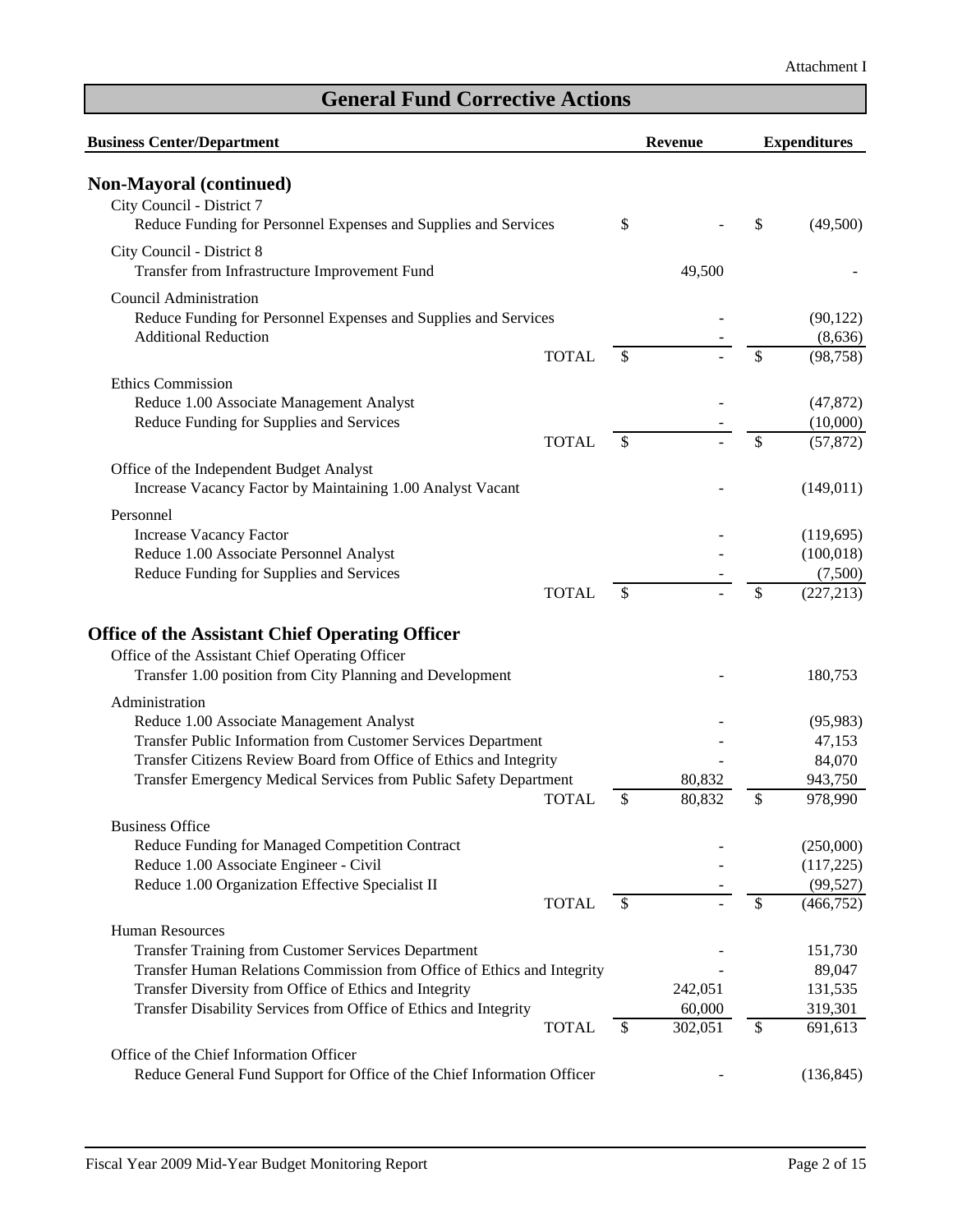| <b>Business Center/Department</b>                                   |              |               | Revenue    | <b>Expenditures</b> |
|---------------------------------------------------------------------|--------------|---------------|------------|---------------------|
| <b>Office of the Chief Financial Officer</b>                        |              |               |            |                     |
| Office of the Chief Financial Officer                               |              |               |            |                     |
| Reduce 1.00 Director of Major Gifts/Planned Giving                  |              | \$            |            | \$<br>(69, 777)     |
| <b>City Treasurer</b>                                               |              |               |            |                     |
| Reduce Funding for Supplies and Services                            |              |               |            | (381, 469)          |
| Reduce 3.00 Collection Investigator I positions                     |              |               |            | (251, 207)          |
| Reduce 1.00 Account Clerk and 1.00 Clerical Assistant II            |              |               |            | (120, 038)          |
|                                                                     | <b>TOTAL</b> | $\mathcal{S}$ |            | \$<br>(752, 714)    |
| Citywide Program Expenditures                                       |              |               |            |                     |
| Remove Funding for Leverage of Employee Pick-Up Savings             |              |               |            | (7,600,000)         |
| Remove Funding for General Fund Reserve Contribution                |              |               |            | (3,687,718)         |
| Add Funding for Vernal Pool Settlement                              |              |               |            | 500,000             |
| Increase Funding for Fringe Benefits throughout the General Fund    |              |               |            | 4,000,000           |
|                                                                     | <b>TOTAL</b> | \$            |            | \$<br>(6,787,718)   |
| <b>Financial Management</b>                                         |              |               |            |                     |
| Reduce Funding for Information Technology                           |              |               | (136,000)  | (200,000)           |
| Reduce 2.00 Associate Management Analysts                           |              |               |            | (111,980)           |
| <b>Increase Vacancy Factor</b>                                      |              |               |            | (50,000)            |
| Reduce Funding for Supplies and Services                            |              |               |            | (23, 464)           |
|                                                                     | <b>TOTAL</b> | $\mathcal{S}$ | (136,000)  | \$<br>(385, 444)    |
| Purchasing and Contracting                                          |              |               |            |                     |
| Reduce 1.00 Purchasing Agent                                        |              |               |            | (86,047)            |
| Reduce Funding for Supplies and Services                            |              |               |            | (50,000)            |
|                                                                     | <b>TOTAL</b> | \$            |            | \$<br>(136, 047)    |
| <b>Office of the Mayor and Chief Operating Officer</b>              |              |               |            |                     |
| City Planning and Community Investment                              |              |               |            |                     |
| Reduce Funding for Uptown Cluster Community Plan Updates            |              |               |            | (200,000)           |
| Reduce 1.00 Program Manager, Planning Division                      |              |               |            | (123,970)           |
| Reduce 1.00 Community Development Specialist IV                     |              |               |            | (118,904)           |
| Reduce Funding for Public Information Support                       |              |               |            | (50,000)            |
| Transfer BEAR and Gov't Incentives to Economic Growth Services Dept |              |               | (394, 391) | (633, 382)          |
|                                                                     | <b>TOTAL</b> | $\mathbb{S}$  | (394, 391) | \$<br>(1, 126, 256) |
| Development Services - Neighborhood Code Compliance                 |              |               |            |                     |
| Reduce 3.00 Code Compliance Officers                                |              |               |            | (109, 230)          |
| Reduce 1.00 Public Information Clerk                                |              |               |            | (62,201)            |
|                                                                     | <b>TOTAL</b> | \$            |            | \$<br>(171, 431)    |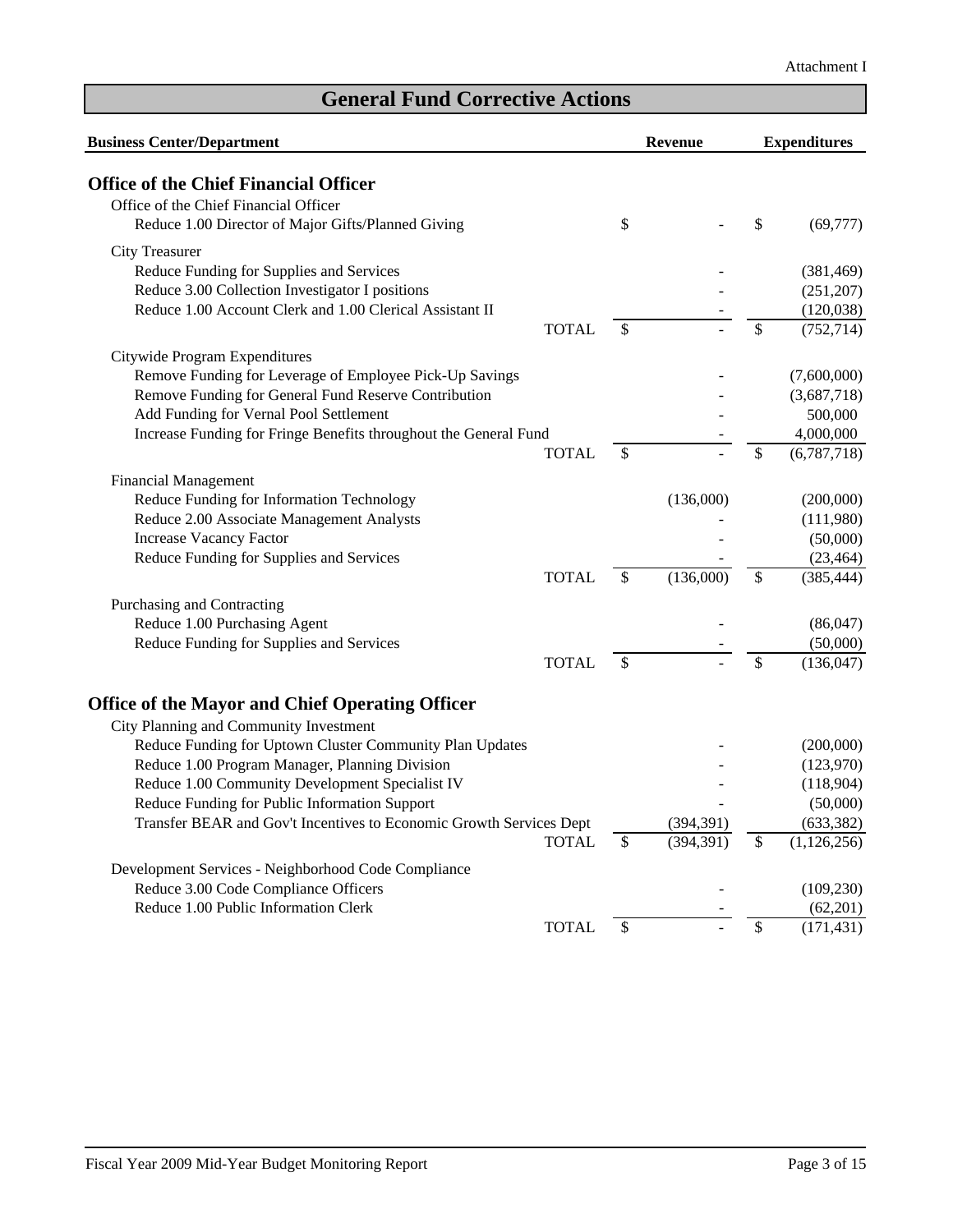| <b>Business Center/Department</b>                                                 | <b>Revenue</b> | <b>Expenditures</b> |               |  |
|-----------------------------------------------------------------------------------|----------------|---------------------|---------------|--|
| <b>Office of the Mayor and Chief Operating Officer (continued)</b>                |                |                     |               |  |
| Fire-Rescue                                                                       |                |                     |               |  |
| Eliminate One Fire Recruit Academy                                                | \$             | \$                  | (715, 731)    |  |
| Cross-Staff One Helicopter During Non-Wildfire Season                             |                |                     | (384, 364)    |  |
| Eliminate Medic Rescue 9                                                          |                |                     | (274, 456)    |  |
| Reduce 2.00 Clerical Assistant II positions and 1.00 Senior Clerk/Typist          |                |                     | (186, 116)    |  |
| Reduce 2.00 Code Compliance Officers                                              |                |                     | (145, 638)    |  |
| Increase Vacancy Factor by Maintaining 1.00 Deputy Fire Chief Vacant              |                |                     | (106,794)     |  |
| Reduce 1.00 Project Assistant                                                     |                |                     | (103, 431)    |  |
| Reduce 2.00 Lifeguard II positions (Lifeguard Division)                           |                |                     | (98,086)      |  |
| Reduce Hours of Light and Air Unit Overtime Staffing                              |                |                     | (81,500)      |  |
| Reduce Lifeguard Seasonal Hours                                                   |                |                     | (70,000)      |  |
| Reduce Funding for Community Outreach                                             |                |                     | (63, 945)     |  |
| <b>Reclassify Positions</b>                                                       |                |                     | (42, 490)     |  |
| Reduce Funding for Supplies and Services (Lifeguard Division)                     |                |                     | (12,400)      |  |
| Increase Fees for the Junior Lifeguard Program (Lifeguard Division)               | 109,489        |                     |               |  |
| <b>TOTAL</b>                                                                      | \$<br>109,489  | \$                  | (2, 284, 950) |  |
| Library                                                                           |                |                     |               |  |
| <b>Reduce Funding for Donation Matches</b>                                        |                |                     | (250,000)     |  |
| Reduce 1.00 Associate Management Analyst                                          |                |                     | (52, 856)     |  |
| <b>TOTAL</b>                                                                      | \$             | \$                  | (302, 856)    |  |
| Office of Homeland Security                                                       |                |                     |               |  |
| Reduce Funding for Reverse 911 System                                             |                |                     | (83, 801)     |  |
| Park and Recreation                                                               |                |                     |               |  |
| Eliminate Funding for CIP Grant Matches                                           |                |                     | (446, 955)    |  |
| Convert Skate Parks to Unsupervised, including 8.70 positions                     | (74,000)       |                     | (255, 246)    |  |
| Eliminate 6.25 Assistant Center Directors at Recreation Centers                   |                |                     | (188, 664)    |  |
| Reduce 1.00 Assistant Director                                                    |                |                     | (159, 153)    |  |
| Eliminate Grounds Maintenance at Various Locations, incl 3.00 positions           |                |                     | (137,718)     |  |
| Eliminate or Reduce Security Services at Various Locations                        |                |                     | (74, 961)     |  |
| Reduce Hours/Support at Gyms/Activity Centers, incl 2.00 positions                |                |                     | (70, 781)     |  |
| Reduce 1.00 Supervising Custodian in Balboa Park                                  |                |                     | (60, 899)     |  |
| Eliminate Competitive Level Swim Team, including 1.00 position                    | (4,500)        |                     | (20,045)      |  |
| Eliminate Power Washing and Sweeping at Ocean Beach Pier                          |                |                     | (11,250)      |  |
| Funding for Fire Rings at Beaches and Bays, including 2.00 positions <sup>1</sup> | 86,525         |                     |               |  |
| Return Prior Year Funding for Balboa Park Tram Grant Match                        | 350,000        |                     |               |  |
| Return Prior Year Funding for CIP Grant Matches                                   | 398,000        |                     |               |  |
| <b>TOTAL</b>                                                                      | \$<br>756,025  | \$                  | (1,425,672)   |  |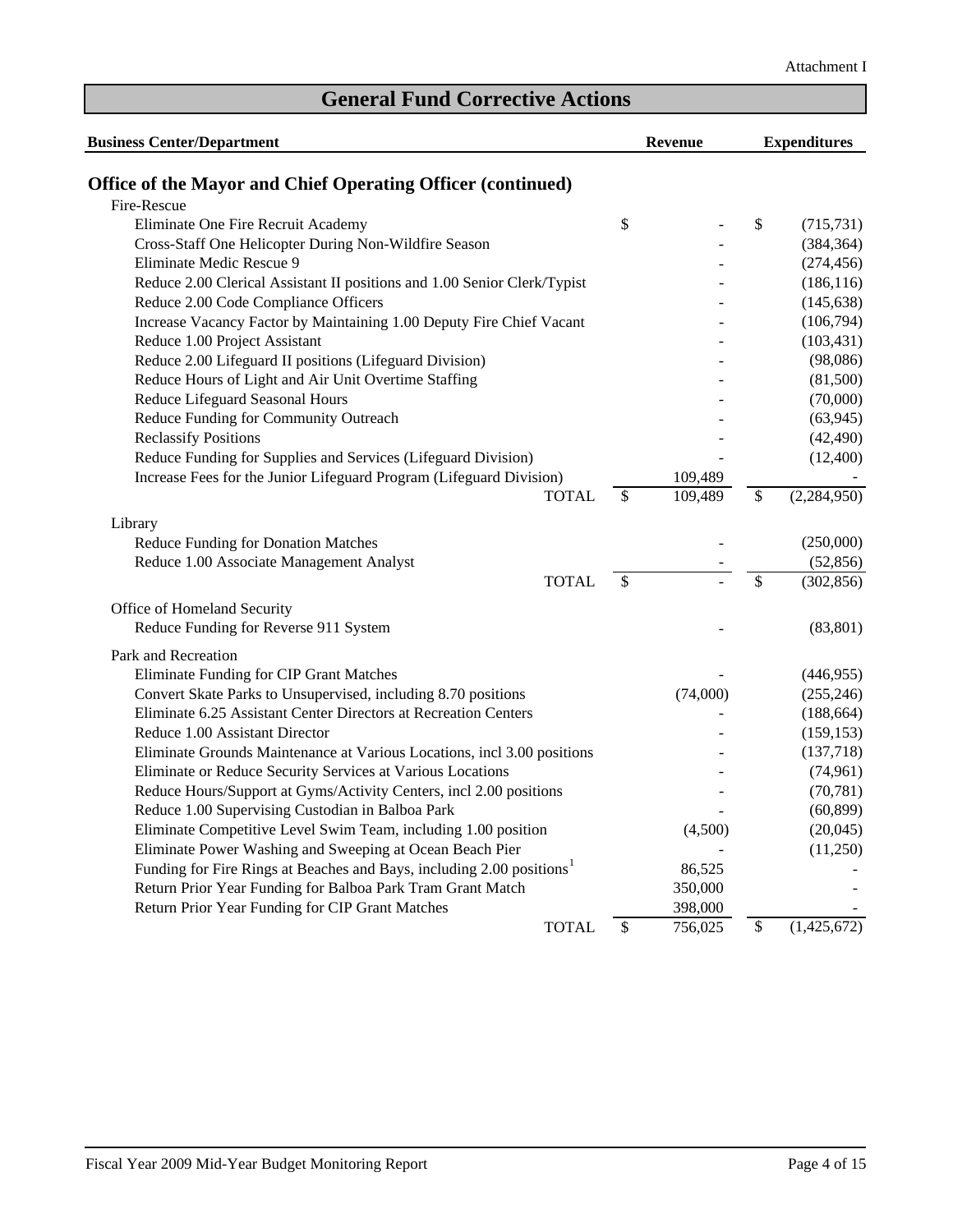| <b>Business Center/Department</b>                                        |              |                           | Revenue   |      | <b>Expenditures</b> |  |  |
|--------------------------------------------------------------------------|--------------|---------------------------|-----------|------|---------------------|--|--|
| Office of the Mayor and Chief Operating Officer (continued)              |              |                           |           |      |                     |  |  |
| Police                                                                   |              |                           |           |      |                     |  |  |
| Increase Vacancy Factor and Reduce 35.00 Non-Sworn Positions             |              | \$                        |           | \$   | (3,800,000)         |  |  |
| Reduce Funding for Supplies and Services                                 |              |                           |           |      | (1,800,000)         |  |  |
| Reduce Police Academy Attendance to 25 Recruits                          |              |                           |           |      | (1,500,000)         |  |  |
| Reduce Funding for Overtime                                              |              |                           |           |      | (500,000)           |  |  |
| Reduce Funding for Equipment Outlay                                      |              |                           |           |      | (500,000)           |  |  |
| Reduce Funding for Information Technology                                |              |                           |           |      | (200,000)           |  |  |
| Reduce 1.00 Director and 1.00 Clerical Assistant II (Family Justice Ctr) |              |                           |           |      | (95, 826)           |  |  |
| Add Funding for Booking Fees                                             |              |                           |           |      | 2,100,000           |  |  |
| Transfer Gang Commission from Public Safety Department                   |              |                           | 52,076    |      | 95,492              |  |  |
|                                                                          | <b>TOTAL</b> | \$                        | 52,076    | \$   | (6,200,334)         |  |  |
| <b>Public Works</b>                                                      |              |                           |           |      |                     |  |  |
| <b>Engineering and Capital Projects</b>                                  |              |                           |           |      |                     |  |  |
| Reduce Funding for Supplies and Services                                 |              |                           |           |      | (209, 496)          |  |  |
| <b>Environmental Services</b>                                            |              |                           |           |      |                     |  |  |
| Reduce Funding for Landfill Disposal Fees                                |              |                           |           |      | (701, 581)          |  |  |
| Establish Preferred Landfill Disposal Fee Rates for City Tonnage         |              |                           |           |      | (360,000)           |  |  |
| Reduce 4.00 Positions and Related Support due to Efficiencies            |              |                           |           |      | (234, 564)          |  |  |
| Reduce Funding for Refuse Container Purchases                            |              |                           |           |      | (200,000)           |  |  |
| Discontinue Extra Summer Refuse Collection in Mission Beach              |              |                           |           |      | (21,060)            |  |  |
| Increase Transfer of Facility Franchise Revenue                          |              |                           | 2,160,000 |      |                     |  |  |
|                                                                          | <b>TOTAL</b> | \$                        | 2,160,000 | \$   | (1,517,205)         |  |  |
| <b>General Services</b>                                                  |              |                           |           |      |                     |  |  |
| Reductions in Street Division, including 3.00 positions                  |              |                           |           |      | (4,507,768)         |  |  |
| Reductions in Facilities Division, including 5.00 positions <sup>1</sup> |              |                           |           |      | (1,296,052)         |  |  |
| Reductions in Contracts Division, including 1.00 position                |              |                           |           |      | (260,773)           |  |  |
|                                                                          | <b>TOTAL</b> | \$                        |           | \$   | (6,064,593)         |  |  |
| <b>Real Estate Assets</b>                                                |              |                           |           |      |                     |  |  |
| Reduce Funding for Supplies and Services                                 |              |                           |           |      | (73,000)            |  |  |
| Reduce 1.00 Associate Management Analyst                                 |              |                           |           |      | (47,991)            |  |  |
| Reduce 1.00 Associate Property Agent                                     |              |                           |           |      | (47, 326)           |  |  |
| Transfer 0.50 Ball Park Administrator to PETCO Park                      |              |                           |           |      | (40, 336)           |  |  |
| Reduce 1.00 Word Processing Operator                                     |              |                           |           |      | (30, 840)           |  |  |
|                                                                          | <b>TOTAL</b> | $\mathcal{S}$             |           | \$   | (239, 493)          |  |  |
| <b>Storm Water</b>                                                       |              |                           |           |      |                     |  |  |
| Reduce Funding for Storm Drain Repairs                                   |              |                           |           |      | (2,250,000)         |  |  |
| Reduce Funding for Contracts, Use Prior Year Encumbrances                |              |                           |           |      | (1,400,000)         |  |  |
| Reduce Funding for Pollution Prevention Eduction and Outreach            |              |                           |           |      | (1,054,250)         |  |  |
| Reduce 10.00 positions                                                   |              |                           |           |      | (969, 565)          |  |  |
|                                                                          | <b>TOTAL</b> | $\boldsymbol{\mathsf{S}}$ |           | $\$$ | (5,673,815)         |  |  |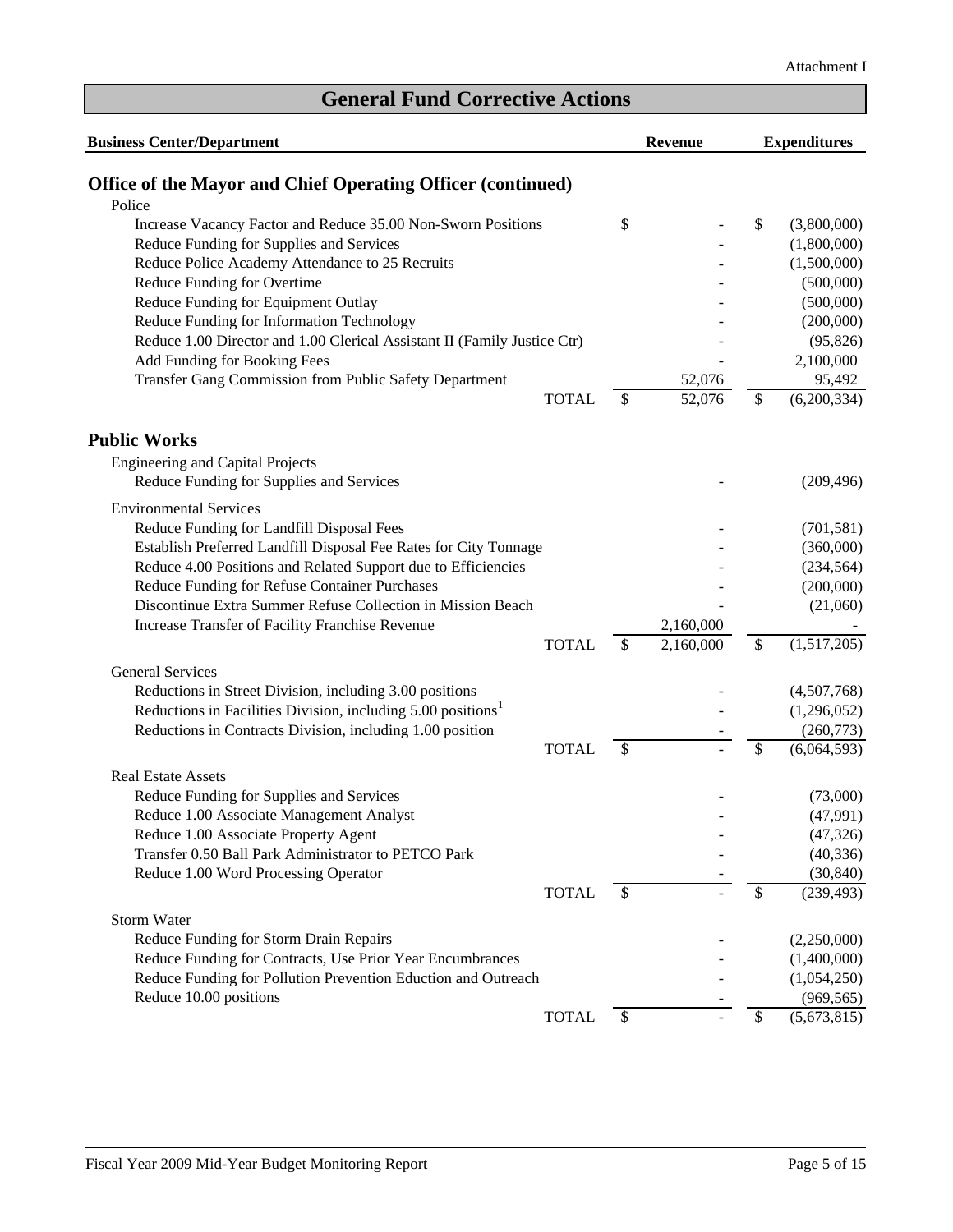| <b>Business Center/Department</b>                                           |                          | <b>Revenue</b> | <b>Expenditures</b> |               |  |
|-----------------------------------------------------------------------------|--------------------------|----------------|---------------------|---------------|--|
| <b>Eliminated Departments</b>                                               |                          |                |                     |               |  |
| City Planning and Development                                               |                          |                |                     |               |  |
| Eliminate Business Center, including 1.00 position                          | \$                       |                | \$                  | (86,297)      |  |
| Transfer 1.00 position to Office of the Assistant Chief Operating Officer   |                          |                |                     | (180, 753)    |  |
| <b>TOTAL</b>                                                                | $\overline{\mathcal{S}}$ |                | \$                  | (267,050)     |  |
| <b>Community Services</b>                                                   |                          |                |                     |               |  |
| Eliminate Business Center, including 2.00 positions                         |                          |                |                     | (170,961)     |  |
| <b>Customer Services</b>                                                    |                          |                |                     |               |  |
| Eliminate all Functions except Citywide Training, including 18.00 positions |                          | (352, 011)     |                     | (940, 320)    |  |
| Transfer Training to Human Resources Department                             |                          |                |                     | (151, 730)    |  |
| Transfer Public Information to Administration Department                    |                          |                |                     | (47, 153)     |  |
| <b>TOTAL</b>                                                                | \$                       | (352, 011)     | \$                  | (1, 139, 203) |  |
| Office of Ethics and Integrity                                              |                          |                |                     |               |  |
| Eliminate Business Center, including 3.00 positions                         |                          |                |                     | (276, 835)    |  |
| Reduce 1.00 Executive Secretary from Citizens Review Board                  |                          |                |                     | (40,609)      |  |
| Reduce 1.00 Executive Secretary from Human Relations Commission             |                          |                |                     | (40, 609)     |  |
| Reduce 1.00 Administrative Aide II from Disability Services                 |                          |                |                     | (39,078)      |  |
| Transfer Disability Services to Human Resources Department                  |                          | (60,000)       |                     | (319, 301)    |  |
| Transfer Diversity to Human Resources Department                            |                          | (242, 051)     |                     | (131, 535)    |  |
| Transfer Human Relations Commission to Human Resources Department           |                          |                |                     | (89, 047)     |  |
| Transfer Citizens Review Board to Administration Department                 |                          |                |                     | (84,070)      |  |
| <b>TOTAL</b>                                                                | \$                       | (302, 051)     | \$                  | (1,021,084)   |  |
| <b>Public Safety</b>                                                        |                          |                |                     |               |  |
| Eliminate Business Center, including 2.00 positions                         |                          | (22,981)       |                     | (170, 934)    |  |
| Transfer Emergency Medical Services to Administration Department            |                          | (80, 832)      |                     | (943,750)     |  |
| Transfer Gang Commission to Police Department                               |                          | (52,076)       |                     | (95, 492)     |  |
| <b>TOTAL</b>                                                                | \$                       | (155, 889)     | \$                  | (1,210,176)   |  |
| <b>Total General Fund Corrective Actions</b>                                | \$                       | (36,571,034)   | \$                  | (36,571,034)  |  |

This table reflects budget adjustments approved by City Council on December 9, 2008, O-19822, unless otherwise noted. <sup>1</sup> Reflects reinstatment of fire pit program and 3.00 FTE painters as approved by City Council on February 2, 2009, O-19832.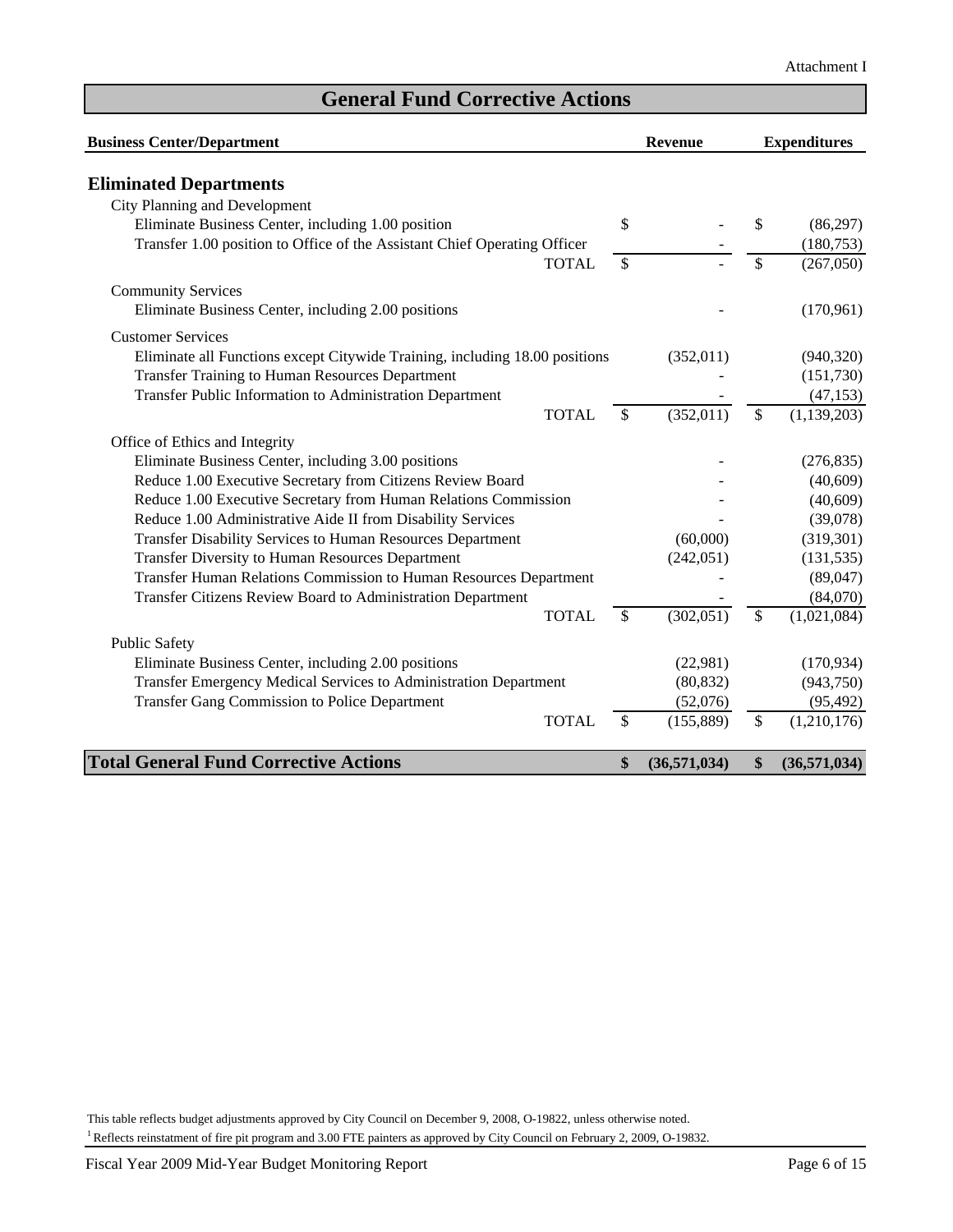| <b>General Fund Projected Revenues</b>    |                               |                |    |                |    |                 |                           |                |                 |  |
|-------------------------------------------|-------------------------------|----------------|----|----------------|----|-----------------|---------------------------|----------------|-----------------|--|
|                                           |                               | <b>Adopted</b> |    | <b>Revised</b> |    | <b>Year-End</b> |                           | Over Budget/   | <b>Variance</b> |  |
| <b>Business Center/Department</b>         |                               | <b>Budget</b>  |    | <b>Budget</b>  |    | Projection      |                           | (Under Budget) | $\frac{0}{0}$   |  |
| <b>Major General Fund Revenues</b>        |                               |                |    |                |    |                 |                           |                |                 |  |
| <b>Charges for Current Services</b>       | \$                            | 20,519,925     | \$ | 20,519,925     | \$ | 20,519,925      | $\boldsymbol{\mathsf{S}}$ |                | $0\%$           |  |
| Franchise Fees <sup>1</sup>               |                               | 69,482,159     |    | 68,211,068     |    | 66,831,213      |                           | (1,379,855)    | 2%              |  |
| <b>Interest Earnings</b>                  |                               | 9,613,317      |    | 7,944,338      |    | 8,295,884       |                           | 351,546        | 4%              |  |
| Miscellaneous and Unbudgeted              |                               | 1,250,143      |    | 1,250,143      |    | 1,250,143       |                           |                | $0\%$           |  |
| Motor Vehicle License Fees                |                               | 6,875,220      |    | 6,029,889      |    | 3,874,797       |                           | (2,155,092)    | 36%             |  |
| Property Tax                              |                               | 411, 141, 755  |    | 396,620,386    |    | 395,451,517     |                           | (1,168,869)    | $0\%$           |  |
| Property Transfer Tax                     |                               | 8,901,320      |    | 6,452,301      |    | 5,892,303       |                           | (559,998)      | 9%              |  |
| <b>Refuse Collector Business Tax</b>      |                               | 1,800,000      |    | 1,800,000      |    | 1,800,000       |                           |                | $0\%$           |  |
| Revenue from Other Agencies               |                               | 7,900,000      |    | 7,900,000      |    | 7,900,000       |                           |                | $0\%$           |  |
| <b>Safety Sales Tax</b>                   |                               | 8,114,255      |    | 7,394,458      |    | 7,317,082       |                           | (77, 376)      | 1%              |  |
| Sales Tax <sup>2</sup>                    |                               | 222,081,552    |    | 216,223,910    |    | 216,223,910     |                           |                | $0\%$           |  |
| Transfers from Other Funds <sup>3</sup>   |                               | 41,748,200     |    | 38,286,800     |    | 38,878,388      |                           | 591,588        | $2\%$           |  |
| Transient Occupancy Tax <sup>4</sup>      |                               | 90,628,826     |    | 82,189,398     |    | 79,971,199      |                           | (2,218,199)    | 3%              |  |
|                                           | <b>TOTAL</b><br><sup>\$</sup> | 900,056,672    | \$ | 860, 822, 616  | \$ | 854,206,361     | $\mathbb{S}$              | (6,616,255)    | 1%              |  |
| <b>Community and Legislative Services</b> |                               |                |    |                |    |                 |                           |                |                 |  |
| Community and Legislative Services        |                               | 266,900        |    | 266,900        |    | 268,982         |                           | 2,082          | 1%              |  |
| <b>Economic Growth Services</b>           |                               |                |    | 394,391        |    | 394,391         |                           |                | 0%              |  |
| <b>Non-Mayoral</b>                        |                               |                |    |                |    |                 |                           |                |                 |  |
| City Attorney                             |                               | 5,001,558      |    | 5,001,558      |    | 5,941,312       |                           | 939,754        | 19%             |  |
| <b>City Auditor</b>                       |                               |                |    |                |    | 57,039          |                           | 57,039         | 100%            |  |
| <b>City Clerk</b>                         |                               | 29,477         |    | 29,477         |    | 53,818          |                           | 24,341         | 83%             |  |
| City Council - District 1                 |                               |                |    |                |    |                 |                           |                | $0\%$           |  |
| City Council - District 2                 |                               |                |    |                |    |                 |                           | $\blacksquare$ | $0\%$           |  |
| City Council - District 3                 |                               |                |    |                |    |                 |                           |                | 0%              |  |
| City Council - District 4                 |                               |                |    | 49,500         |    | 49,500          |                           | $\sim$         | $0\%$           |  |
| City Council - District 5                 |                               |                |    |                |    |                 |                           |                | $0\%$           |  |
| City Council - District 6                 |                               |                |    | 49,500         |    | 49,500          |                           |                | 0%              |  |
| City Council - District 7                 |                               |                |    |                |    |                 |                           |                | $0\%$           |  |
| City Council - District 8                 |                               |                |    | 49,500         |    | 49,500          |                           |                | $0\%$           |  |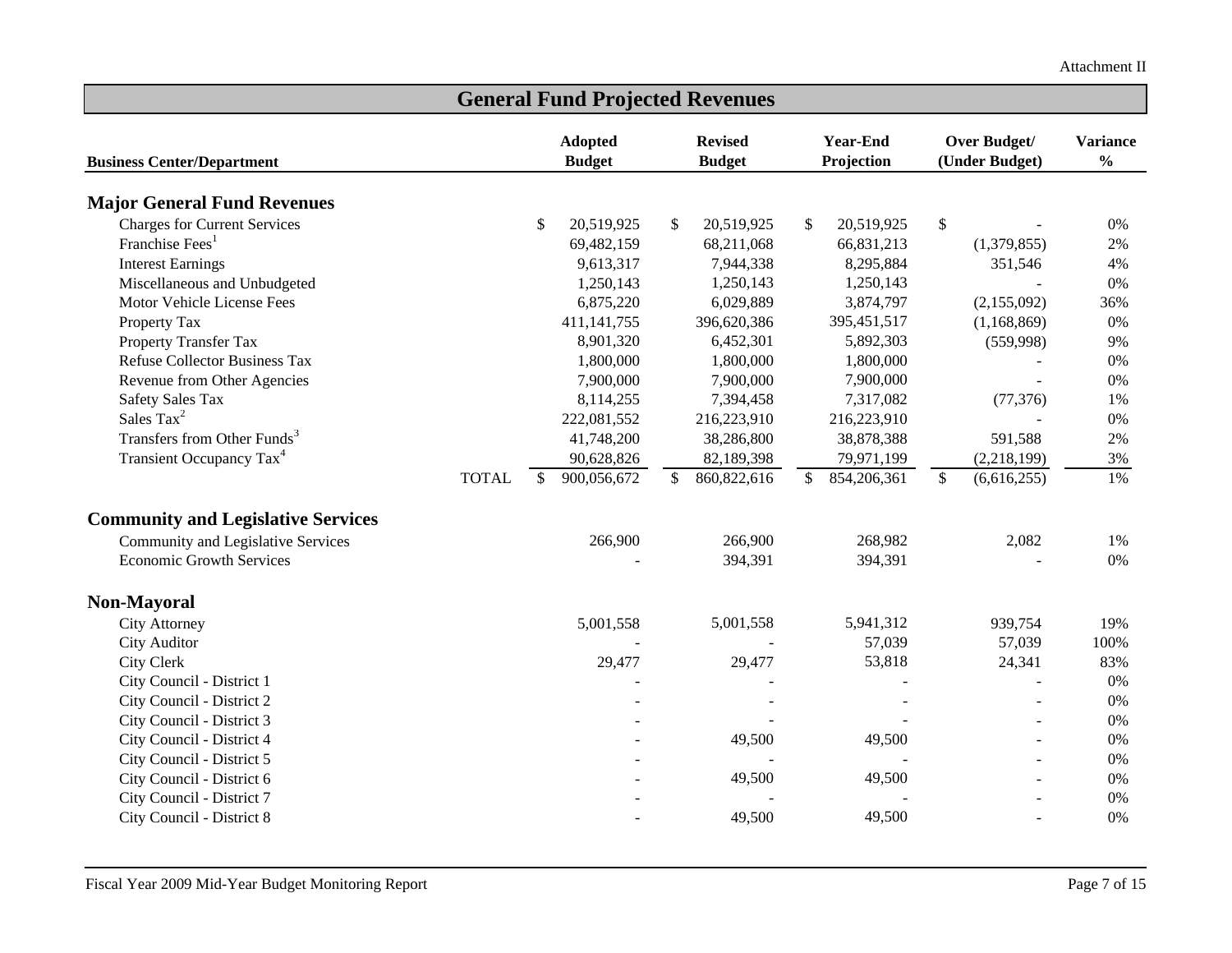| <b>General Fund Projected Revenues</b>                 |                                 |                                                                  |            |                                |                                  |  |  |  |  |  |
|--------------------------------------------------------|---------------------------------|------------------------------------------------------------------|------------|--------------------------------|----------------------------------|--|--|--|--|--|
| <b>Business Center/Department</b>                      | <b>Adopted</b><br><b>Budget</b> | <b>Year-End</b><br><b>Revised</b><br>Projection<br><b>Budget</b> |            | Over Budget/<br>(Under Budget) | <b>Variance</b><br>$\frac{0}{0}$ |  |  |  |  |  |
| Non-Mayoral (continued)                                |                                 |                                                                  |            |                                |                                  |  |  |  |  |  |
| <b>Council Administration</b>                          | \$                              | \$                                                               | \$         | \$                             | 0%                               |  |  |  |  |  |
| <b>Ethics Commission</b>                               |                                 |                                                                  | 1,800      | 1,800                          | 100%                             |  |  |  |  |  |
| Office of the Independent Budget Analyst               |                                 |                                                                  |            |                                | 0%                               |  |  |  |  |  |
| Personnel                                              | 147,000                         | 147,000                                                          | 155,515    | 8,515                          | 6%                               |  |  |  |  |  |
| <b>Office of the Assistant Chief Operating Officer</b> |                                 |                                                                  |            |                                |                                  |  |  |  |  |  |
| Office of the Assistant Chief Operating Officer        |                                 |                                                                  |            |                                | 0%                               |  |  |  |  |  |
| Administration                                         | 103,074                         | 183,906                                                          | 171,121    | (12,785)                       | 7%                               |  |  |  |  |  |
| <b>Business Office</b>                                 |                                 |                                                                  | 57         | 57                             | 100%                             |  |  |  |  |  |
| Human Resources <sup>5</sup>                           |                                 | 302,051                                                          | 574,729    | 272,678                        | 90%                              |  |  |  |  |  |
| Office of the Chief Information Officer                |                                 |                                                                  |            |                                | 0%                               |  |  |  |  |  |
| <b>Office of the Chief Financial Officer</b>           |                                 |                                                                  |            |                                |                                  |  |  |  |  |  |
| Office of the Chief Financial Officer                  | 350,000                         | 350,000                                                          | 495,976    | 145,976                        | 42%                              |  |  |  |  |  |
| City Comptroller                                       | 3,870,654                       | 3,870,654                                                        | 3,982,366  | 111,712                        | 3%                               |  |  |  |  |  |
| <b>City Treasurer</b>                                  | 29,048,691                      | 29,048,691                                                       | 27,429,980 | (1,618,711)                    | 6%                               |  |  |  |  |  |
| Citywide Program Expenditures                          |                                 |                                                                  |            |                                | 0%                               |  |  |  |  |  |
| Debt Management                                        | 1,243,485                       | 1,243,485                                                        | 1,086,286  | (157, 199)                     | 13%                              |  |  |  |  |  |
| <b>Financial Management</b>                            | 652,784                         | 516,784                                                          | 412,747    | (104, 037)                     | 20%                              |  |  |  |  |  |
| Purchasing and Contracting                             | 865,121                         | 865,121                                                          | 912,923    | 47,802                         | 6%                               |  |  |  |  |  |
| <b>Office of the Mayor and Chief Operating Officer</b> |                                 |                                                                  |            |                                |                                  |  |  |  |  |  |
| Office of the Mayor and Chief Operating Officer        |                                 |                                                                  |            |                                | 0%                               |  |  |  |  |  |
| City Planning and Community Investment                 | 4,640,508                       | 4,246,117                                                        | 3,514,490  | (731, 627)                     | 17%                              |  |  |  |  |  |
| Development Services - Neighborhood Code Compliance    | 730,267                         | 730,267                                                          | 1,500,872  | 770,605                        | 100%                             |  |  |  |  |  |
| Fire-Rescue                                            | 9,574,413                       | 9,683,902                                                        | 12,927,630 | 3,243,728                      | 33%                              |  |  |  |  |  |
| Library                                                | 1,745,548                       | 1,745,548                                                        | 1,281,791  | (463,757)                      | 27%                              |  |  |  |  |  |
| Office of Homeland Security                            | 765,895                         | 765,895                                                          | 435,809    | (330,086)                      | 43%                              |  |  |  |  |  |
| Park and Recreation <sup>2</sup>                       | 31,031,101                      | 31,787,126                                                       | 31,771,310 | (15, 816)                      | 0%                               |  |  |  |  |  |
| Police                                                 | 44,845,375                      | 44,897,451                                                       | 46,305,401 | 1,407,950                      | 3%                               |  |  |  |  |  |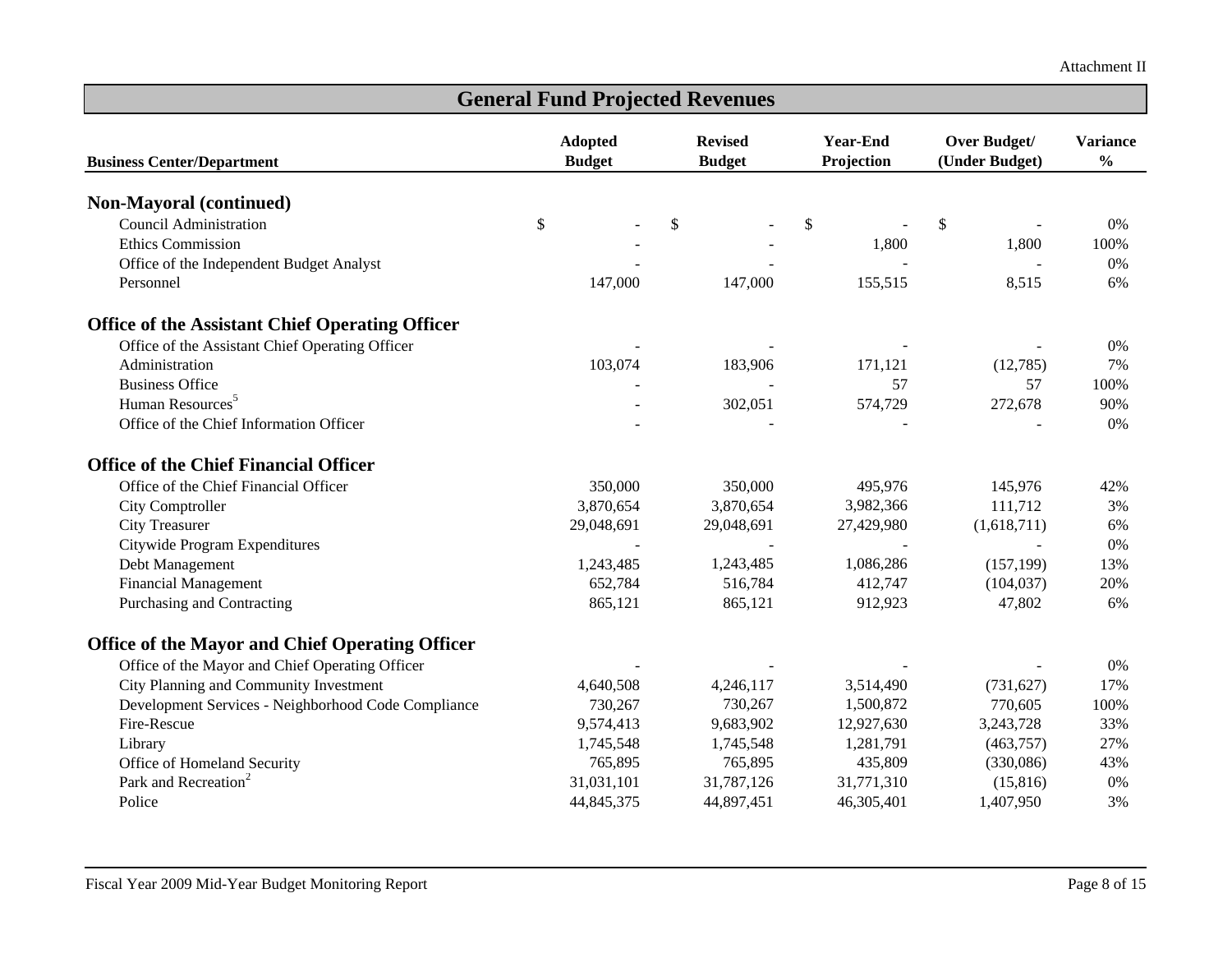Attachment II

| <b>General Fund Projected Revenues</b>      |                                 |                                 |                               |                                       |                           |  |  |  |  |  |
|---------------------------------------------|---------------------------------|---------------------------------|-------------------------------|---------------------------------------|---------------------------|--|--|--|--|--|
| <b>Business Center/Department</b>           | <b>Adopted</b><br><b>Budget</b> | <b>Revised</b><br><b>Budget</b> | <b>Year-End</b><br>Projection | <b>Over Budget/</b><br>(Under Budget) | Variance<br>$\frac{6}{6}$ |  |  |  |  |  |
| <b>Public Works</b>                         |                                 |                                 |                               |                                       |                           |  |  |  |  |  |
| Public Works                                | \$                              | $\mathcal{S}$                   | \$                            | $\mathcal{S}$                         | 0%                        |  |  |  |  |  |
| <b>Engineering and Capital Projects</b>     | 63,064,976                      | 63,064,976                      | 59,193,928                    | (3,871,048)                           | 6%                        |  |  |  |  |  |
| <b>Environmental Services</b>               | 1,665,653                       | 3,825,653                       | 3,892,635                     | 66,982                                | 2%                        |  |  |  |  |  |
| <b>General Services</b>                     | 41,424,657                      | 41,424,657                      | 40,478,624                    | (946, 033)                            | 2%                        |  |  |  |  |  |
| <b>Real Estate Assets</b>                   | 43,604,594                      | 43,604,594                      | 42,912,889                    | (691,705)                             | 2%                        |  |  |  |  |  |
| <b>Storm Water</b>                          | 6,260,091                       | 6,260,091                       | 6,221,561                     | (38, 530)                             | 1%                        |  |  |  |  |  |
| <b>Eliminated Departments</b>               |                                 |                                 |                               |                                       |                           |  |  |  |  |  |
| City Planning and Development               |                                 |                                 |                               |                                       | 0%                        |  |  |  |  |  |
| <b>Community Services</b>                   |                                 |                                 |                               | $\sim$                                | 0%                        |  |  |  |  |  |
| <b>Customer Services</b>                    | 704,021                         | 352,010                         | 352,010                       |                                       | 0%                        |  |  |  |  |  |
| Office of Ethics and Integrity <sup>5</sup> | 604,101                         | 302,050                         | 94,552                        | (207, 498)                            | 69%                       |  |  |  |  |  |
| <b>Public Safety</b>                        | 311,775                         | 155,886                         | 122,313                       | (33,573)                              | 22%                       |  |  |  |  |  |
| <b>Total General Fund Revenues</b>          | \$1,192,608,391                 | \$1,156,037,357                 | \$1,147,299,716               | $\mathbf{\$}$<br>(8,737,641)          | $1\%$                     |  |  |  |  |  |

The revised budget presented in this table is as of period six, December 12, 2008, unless otherwise noted.

<sup>1</sup> Total City FY 2009 revised franchise fees revenue budget is \$81.9 million and the projection is \$80.2 million. The balance is budgeted in the Environmental Growth Funds.

<sup>2</sup> Budget increase for Business Cooperative Program has been removed from revised budget.

3 Revised budget reflects reinstatement of fire pit program and 3.00 FTE painters as approved by City Council on February 2, 2009, O-19832.

<sup>4</sup> Total City transient occupancy tax revised revenue budget for FY 2009 is \$156.9 million and the projection is \$152.6 million. The balance is budgeted in the Transient Occupancy Tax Fund.

<sup>5</sup> Variance is primarily due to restructuring as part of the FY 2009 corrective actions and is offset by a variance in another department.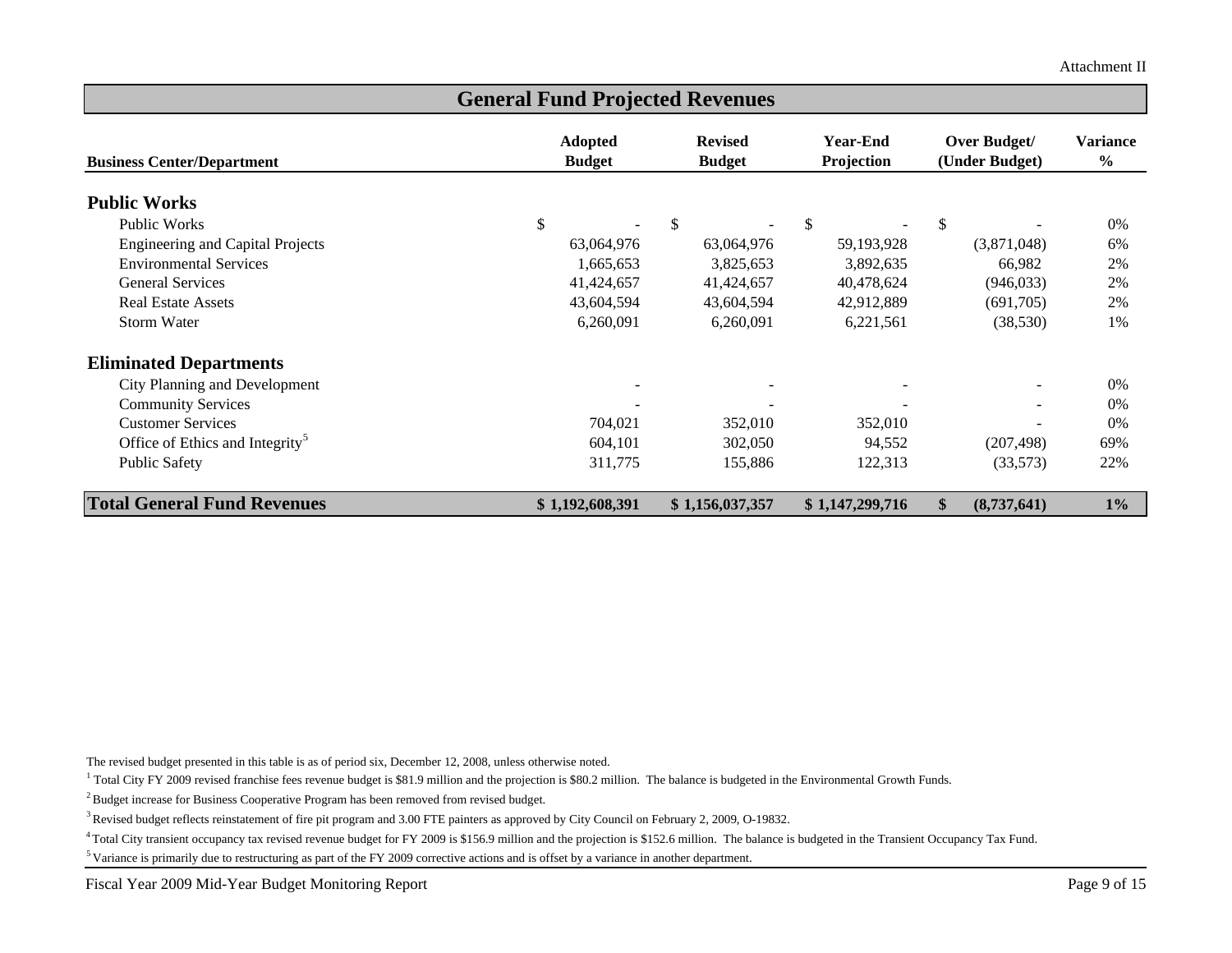| <b>Year-End</b><br><b>Variance</b><br><b>Adopted</b><br><b>Revised</b><br><b>Under Budget/</b><br>$\frac{0}{0}$<br>Projection<br><b>Budget</b><br>(Over Budget)<br><b>Business Center/Department</b><br><b>Budget</b><br><b>Community and Legislative Services</b><br>Community and Legislative Services<br>\$<br>4,186,805<br>\$<br>3,983,006<br>3,980,428<br>\$<br>2,578<br>\$<br>0%<br><b>Economic Growth Services</b><br>633,382<br>633,382<br>$0\%$<br>Non-Mayoral<br><b>City Attorney</b><br>36,391,174<br>36,391,174<br>36,569,866<br>(178, 692)<br>$0\%$<br><b>City Auditor</b><br>1,677,628<br>1,677,628<br>1,623,282<br>54,346<br>3%<br>City Clerk<br>4,360,450<br>4,410,440<br>4,496,396<br>(49,990)<br>1%<br>922,431<br>18,069<br>2%<br>City Council - District 1<br>990,000<br>940,500<br>City Council - District 2<br>744,738<br>990,000<br>940,500<br>195,762<br>21%<br>City Council - District 3<br>940,005<br>495<br>990,000<br>940,500<br>$0\%$<br>990,000<br>988,897<br>City Council - District 4<br>990,000<br>1,103<br>0%<br>840,563<br>City Council - District 5<br>990,000<br>99,937<br>11%<br>940,500<br>974,314<br>City Council - District 6<br>990,000<br>990,000<br>15,686<br>2% | <b>General Fund Projected Expenditures</b> |  |         |  |         |  |         |  |        |       |  |
|-------------------------------------------------------------------------------------------------------------------------------------------------------------------------------------------------------------------------------------------------------------------------------------------------------------------------------------------------------------------------------------------------------------------------------------------------------------------------------------------------------------------------------------------------------------------------------------------------------------------------------------------------------------------------------------------------------------------------------------------------------------------------------------------------------------------------------------------------------------------------------------------------------------------------------------------------------------------------------------------------------------------------------------------------------------------------------------------------------------------------------------------------------------------------------------------------------------|--------------------------------------------|--|---------|--|---------|--|---------|--|--------|-------|--|
|                                                                                                                                                                                                                                                                                                                                                                                                                                                                                                                                                                                                                                                                                                                                                                                                                                                                                                                                                                                                                                                                                                                                                                                                             |                                            |  |         |  |         |  |         |  |        |       |  |
|                                                                                                                                                                                                                                                                                                                                                                                                                                                                                                                                                                                                                                                                                                                                                                                                                                                                                                                                                                                                                                                                                                                                                                                                             |                                            |  |         |  |         |  |         |  |        |       |  |
|                                                                                                                                                                                                                                                                                                                                                                                                                                                                                                                                                                                                                                                                                                                                                                                                                                                                                                                                                                                                                                                                                                                                                                                                             |                                            |  |         |  |         |  |         |  |        |       |  |
|                                                                                                                                                                                                                                                                                                                                                                                                                                                                                                                                                                                                                                                                                                                                                                                                                                                                                                                                                                                                                                                                                                                                                                                                             |                                            |  |         |  |         |  |         |  |        |       |  |
|                                                                                                                                                                                                                                                                                                                                                                                                                                                                                                                                                                                                                                                                                                                                                                                                                                                                                                                                                                                                                                                                                                                                                                                                             |                                            |  |         |  |         |  |         |  |        |       |  |
|                                                                                                                                                                                                                                                                                                                                                                                                                                                                                                                                                                                                                                                                                                                                                                                                                                                                                                                                                                                                                                                                                                                                                                                                             |                                            |  |         |  |         |  |         |  |        |       |  |
|                                                                                                                                                                                                                                                                                                                                                                                                                                                                                                                                                                                                                                                                                                                                                                                                                                                                                                                                                                                                                                                                                                                                                                                                             |                                            |  |         |  |         |  |         |  |        |       |  |
|                                                                                                                                                                                                                                                                                                                                                                                                                                                                                                                                                                                                                                                                                                                                                                                                                                                                                                                                                                                                                                                                                                                                                                                                             |                                            |  |         |  |         |  |         |  |        |       |  |
|                                                                                                                                                                                                                                                                                                                                                                                                                                                                                                                                                                                                                                                                                                                                                                                                                                                                                                                                                                                                                                                                                                                                                                                                             |                                            |  |         |  |         |  |         |  |        |       |  |
|                                                                                                                                                                                                                                                                                                                                                                                                                                                                                                                                                                                                                                                                                                                                                                                                                                                                                                                                                                                                                                                                                                                                                                                                             |                                            |  |         |  |         |  |         |  |        |       |  |
|                                                                                                                                                                                                                                                                                                                                                                                                                                                                                                                                                                                                                                                                                                                                                                                                                                                                                                                                                                                                                                                                                                                                                                                                             |                                            |  |         |  |         |  |         |  |        |       |  |
|                                                                                                                                                                                                                                                                                                                                                                                                                                                                                                                                                                                                                                                                                                                                                                                                                                                                                                                                                                                                                                                                                                                                                                                                             |                                            |  |         |  |         |  |         |  |        |       |  |
|                                                                                                                                                                                                                                                                                                                                                                                                                                                                                                                                                                                                                                                                                                                                                                                                                                                                                                                                                                                                                                                                                                                                                                                                             |                                            |  |         |  |         |  |         |  |        |       |  |
|                                                                                                                                                                                                                                                                                                                                                                                                                                                                                                                                                                                                                                                                                                                                                                                                                                                                                                                                                                                                                                                                                                                                                                                                             |                                            |  |         |  |         |  |         |  |        |       |  |
|                                                                                                                                                                                                                                                                                                                                                                                                                                                                                                                                                                                                                                                                                                                                                                                                                                                                                                                                                                                                                                                                                                                                                                                                             |                                            |  |         |  |         |  |         |  |        |       |  |
|                                                                                                                                                                                                                                                                                                                                                                                                                                                                                                                                                                                                                                                                                                                                                                                                                                                                                                                                                                                                                                                                                                                                                                                                             | City Council - District 7                  |  | 990,000 |  | 940,500 |  | 923,429 |  | 17,071 | $2\%$ |  |
| 957,715<br>City Council - District 8<br>990,000<br>990,000<br>32,285<br>3%                                                                                                                                                                                                                                                                                                                                                                                                                                                                                                                                                                                                                                                                                                                                                                                                                                                                                                                                                                                                                                                                                                                                  |                                            |  |         |  |         |  |         |  |        |       |  |
| <b>Council Administration</b><br>1,975,158<br>1,876,400<br>1,875,779<br>621<br>$0\%$                                                                                                                                                                                                                                                                                                                                                                                                                                                                                                                                                                                                                                                                                                                                                                                                                                                                                                                                                                                                                                                                                                                        |                                            |  |         |  |         |  |         |  |        |       |  |
| 937,483<br>10,944<br><b>Ethics Commission</b><br>1,006,299<br>948,427<br>1%                                                                                                                                                                                                                                                                                                                                                                                                                                                                                                                                                                                                                                                                                                                                                                                                                                                                                                                                                                                                                                                                                                                                 |                                            |  |         |  |         |  |         |  |        |       |  |
| 1,466,204<br>1,466,204<br>0%<br>Office of the Independent Budget Analyst<br>1,615,215                                                                                                                                                                                                                                                                                                                                                                                                                                                                                                                                                                                                                                                                                                                                                                                                                                                                                                                                                                                                                                                                                                                       |                                            |  |         |  |         |  |         |  |        |       |  |
| 5,540,857<br>Personnel<br>6,458,415<br>6,231,202<br>690,345<br>11%                                                                                                                                                                                                                                                                                                                                                                                                                                                                                                                                                                                                                                                                                                                                                                                                                                                                                                                                                                                                                                                                                                                                          |                                            |  |         |  |         |  |         |  |        |       |  |
| <b>Office of the Assistant Chief Operating Officer</b>                                                                                                                                                                                                                                                                                                                                                                                                                                                                                                                                                                                                                                                                                                                                                                                                                                                                                                                                                                                                                                                                                                                                                      |                                            |  |         |  |         |  |         |  |        |       |  |
| Office of the Assistant Chief Operating Officer<br>180,753<br>113,718<br>67,035<br>37%                                                                                                                                                                                                                                                                                                                                                                                                                                                                                                                                                                                                                                                                                                                                                                                                                                                                                                                                                                                                                                                                                                                      |                                            |  |         |  |         |  |         |  |        |       |  |
| Administration<br>1,897,380<br>2,876,370<br>3,367,198<br>(490, 828)<br>17%                                                                                                                                                                                                                                                                                                                                                                                                                                                                                                                                                                                                                                                                                                                                                                                                                                                                                                                                                                                                                                                                                                                                  |                                            |  |         |  |         |  |         |  |        |       |  |
| <b>Business Office</b><br>1,482,172<br>186,116<br>1,948,924<br>1,296,056<br>13%                                                                                                                                                                                                                                                                                                                                                                                                                                                                                                                                                                                                                                                                                                                                                                                                                                                                                                                                                                                                                                                                                                                             |                                            |  |         |  |         |  |         |  |        |       |  |
| Human Resources <sup>1</sup><br>963,547<br>1,655,160<br>1,698,656<br>3%<br>(43, 496)                                                                                                                                                                                                                                                                                                                                                                                                                                                                                                                                                                                                                                                                                                                                                                                                                                                                                                                                                                                                                                                                                                                        |                                            |  |         |  |         |  |         |  |        |       |  |
| Office of the Chief Information Officer<br>24,963,599<br>24,826,754<br>458<br>$0\%$<br>24,826,296                                                                                                                                                                                                                                                                                                                                                                                                                                                                                                                                                                                                                                                                                                                                                                                                                                                                                                                                                                                                                                                                                                           |                                            |  |         |  |         |  |         |  |        |       |  |
| <b>Office of the Chief Financial Officer</b>                                                                                                                                                                                                                                                                                                                                                                                                                                                                                                                                                                                                                                                                                                                                                                                                                                                                                                                                                                                                                                                                                                                                                                |                                            |  |         |  |         |  |         |  |        |       |  |
| Office of the Chief Financial Officer<br>1,025,169<br>955,392<br>955,281<br>111<br>$0\%$                                                                                                                                                                                                                                                                                                                                                                                                                                                                                                                                                                                                                                                                                                                                                                                                                                                                                                                                                                                                                                                                                                                    |                                            |  |         |  |         |  |         |  |        |       |  |
| 1,063,092<br>12,097,492<br>12,097,492<br>11,034,400<br>9%<br>City Comptroller                                                                                                                                                                                                                                                                                                                                                                                                                                                                                                                                                                                                                                                                                                                                                                                                                                                                                                                                                                                                                                                                                                                               |                                            |  |         |  |         |  |         |  |        |       |  |
| 14,164,860<br>13,589,541<br><b>City Treasurer</b><br>14,917,574<br>575,319<br>4%                                                                                                                                                                                                                                                                                                                                                                                                                                                                                                                                                                                                                                                                                                                                                                                                                                                                                                                                                                                                                                                                                                                            |                                            |  |         |  |         |  |         |  |        |       |  |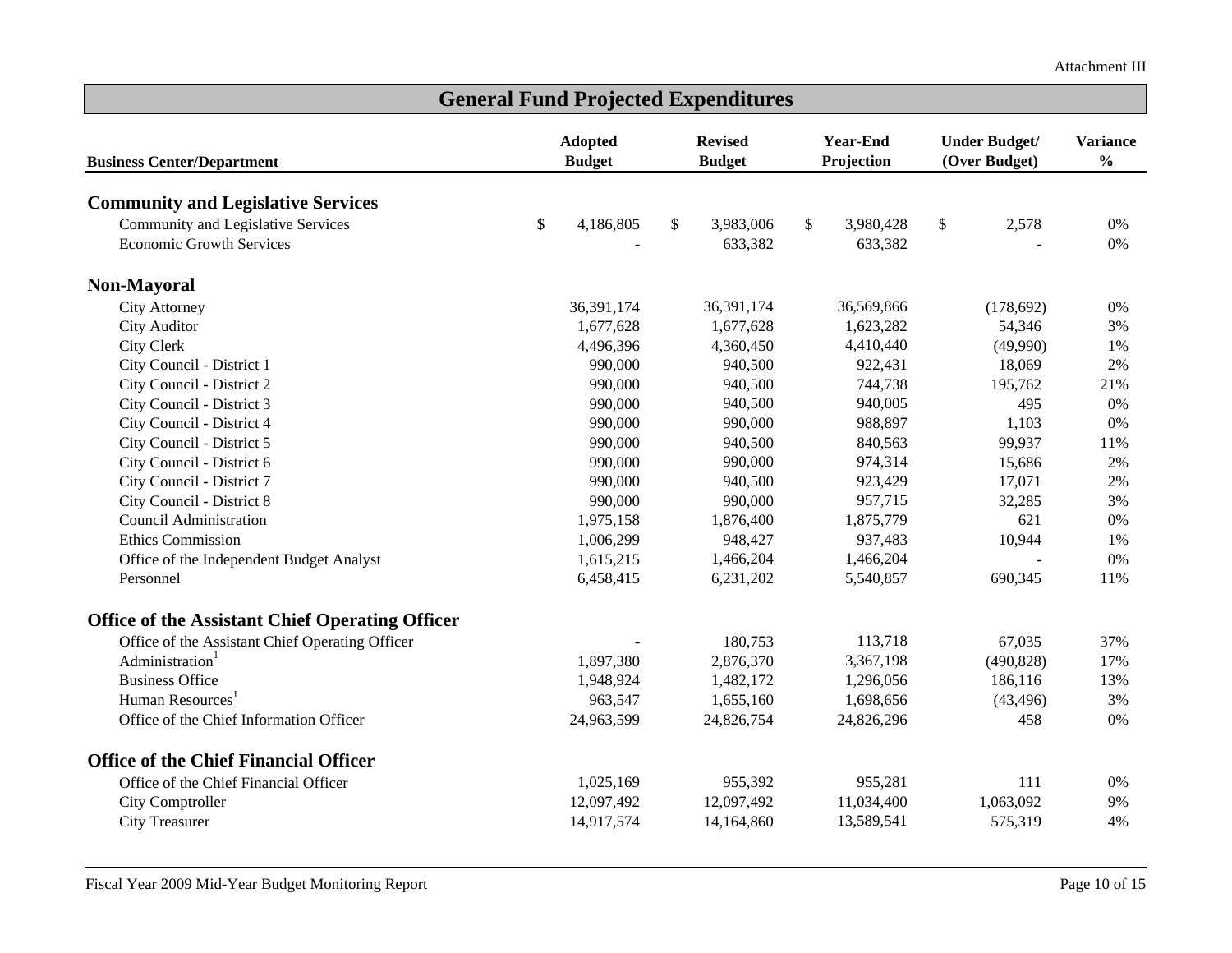| <b>General Fund Projected Expenditures</b>               |               |                |                                   |             |              |                      |                           |                 |               |  |
|----------------------------------------------------------|---------------|----------------|-----------------------------------|-------------|--------------|----------------------|---------------------------|-----------------|---------------|--|
|                                                          |               | <b>Adopted</b> | <b>Year-End</b><br><b>Revised</b> |             |              | <b>Under Budget/</b> |                           | <b>Variance</b> |               |  |
| <b>Business Center/Department</b>                        | <b>Budget</b> |                | <b>Budget</b>                     |             | Projection   |                      |                           | (Over Budget)   | $\frac{0}{0}$ |  |
| <b>Office of the Chief Financial Officer (continued)</b> |               |                |                                   |             |              |                      |                           |                 |               |  |
| <b>Citywide Program Expenditures</b>                     |               |                |                                   |             |              |                      |                           |                 |               |  |
| Annual Audit                                             | \$            | 1,000,000      | \$                                | 1,000,000   | \$           | 1,000,000            | $\boldsymbol{\mathsf{S}}$ |                 | 0%            |  |
| Assessments to Public Property                           |               | 425,235        |                                   | 425,235     |              | 450,235              |                           | (25,000)        | 6%            |  |
| Citywide Elections                                       |               | 2,700,000      |                                   | 2,700,000   |              | 825,000              |                           | 1,875,000       | 69%           |  |
| Corporate Master Leases Rent                             |               | 9,023,325      |                                   | 9,023,325   |              | 9,100,000            |                           | (76, 675)       | 1%            |  |
| <b>Employee Personal Property Claims</b>                 |               | 5,000          |                                   | 5,000       |              | 5,000                |                           |                 | 0%            |  |
| General Fund Fringe Reserve <sup>2</sup>                 |               |                |                                   | 4,000,000   |              |                      |                           | 4,000,000       | 100%          |  |
| <b>General Fund Reserve Contribution</b>                 |               | 3,687,718      |                                   |             |              | 3,055,175            |                           | (3,055,175)     | 100%          |  |
| Insurance                                                |               | 1,365,879      |                                   | 1,365,879   |              | 1,250,297            |                           | 115,582         | 8%            |  |
| Local 127 Settlement                                     |               |                |                                   |             |              |                      |                           |                 | 0%            |  |
| Leverage of Employee Pick-Up Savings                     |               | 7,614,000      |                                   |             |              |                      |                           |                 | 0%            |  |
| Memberships                                              |               | 630,000        |                                   | 630,000     |              | 630,000              |                           |                 | 0%            |  |
| <b>Preservation of Benefits</b>                          |               | 1,100,000      |                                   | 1,100,000   |              | 1,110,078            |                           | (10,078)        | 1%            |  |
| Property Tax Administration                              |               | 3,027,643      |                                   | 3,027,643   |              | 4,027,643            |                           | (1,000,000)     | 33%           |  |
| Public Liability Claims Fund Transfer                    |               | 28,000,000     |                                   | 28,000,000  |              | 28,000,000           |                           |                 | 0%            |  |
| Repayment of Wildfire Fee Waivers to Enterprise Funds    |               | 700,000        |                                   | 700,000     |              | 2,200,000            |                           | (1,500,000)     | 100%          |  |
| <b>Special Consulting Services</b>                       |               | 782,000        |                                   | 796,000     |              | 836,159              |                           | (40, 159)       | 5%            |  |
| <b>TRANS</b> Interest Expense Transfer                   |               | 2,269,981      |                                   | 2,269,981   |              | 2,269,981            |                           |                 | 0%            |  |
| Transfer to Park Improvement Funds                       |               | 4,933,605      |                                   | 4,933,605   |              | 4,933,605            |                           |                 | 0%            |  |
| <b>Transportation Subsidy</b>                            |               | 278,077        |                                   | 278,077     |              | 278,077              |                           |                 | 0%            |  |
| Vernal Pools Settlement                                  |               |                |                                   | 500,000     |              | 500,000              |                           | $\sim$          | 0%            |  |
| <b>TOTAL</b>                                             | $\mathbb{S}$  | 67, 542, 463   | $\mathbb{S}$                      | 60,754,745  | $\mathbb{S}$ | 60,471,250           | $\mathbb{S}$              | 283,495         | 0%            |  |
| Debt Management                                          |               | 2,753,916      |                                   | 2,753,916   |              | 2,383,585            |                           | 370,331         | 13%           |  |
| <b>Financial Management</b>                              |               | 4,271,664      |                                   | 3,886,220   |              | 3,883,431            |                           | 2,789           | 0%            |  |
| Purchasing and Contracting                               |               | 4,440,215      |                                   | 4,304,168   |              | 4,115,030            |                           | 189,138         | 4%            |  |
| <b>Office of the Mayor and Chief Operating Officer</b>   |               |                |                                   |             |              |                      |                           |                 |               |  |
| Office of the Mayor and Chief Operating Officer          |               | 775,950        |                                   | 775,950     |              | 770,381              |                           | 5,569           | 1%            |  |
| City Planning and Community Investment <sup>3</sup>      |               | 17,898,126     |                                   | 16,771,870  |              | 17,022,061           |                           | (250, 191)      | 1%            |  |
| Development Services - Neighborhood Code Compliance      |               | 6,499,347      |                                   | 6,327,916   |              | 6,384,812            |                           | (56,896)        | 1%            |  |
| Fire-Rescue                                              |               | 190,696,777    |                                   | 188,411,827 |              | 192,437,777          |                           | (4,025,950)     | 2%            |  |
| Library                                                  |               | 37,013,557     |                                   | 36,710,701  |              | 36,202,642           |                           | 508,059         | 1%            |  |

Fiscal Year 2009 Mid-Year Budget Monitoring Report Page 11 of 15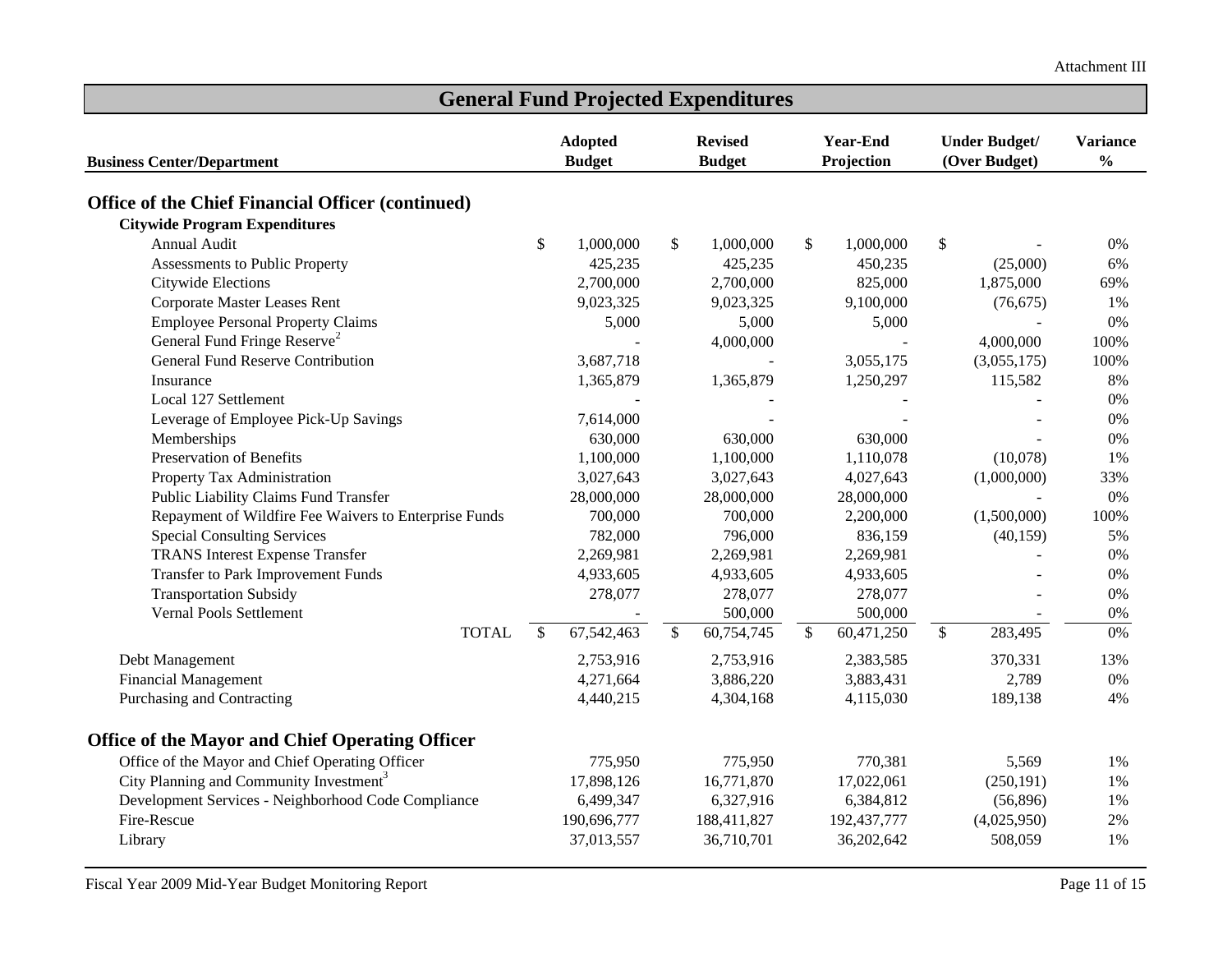|                                                             | <b>Adopted</b>  | <b>Revised</b>  | <b>Year-End</b> | <b>Under Budget/</b><br>(Over Budget) |            | <b>Variance</b><br>$\frac{0}{0}$ |
|-------------------------------------------------------------|-----------------|-----------------|-----------------|---------------------------------------|------------|----------------------------------|
| <b>Business Center/Department</b>                           | <b>Budget</b>   | <b>Budget</b>   | Projection      |                                       |            |                                  |
| Office of the Mayor and Chief Operating Officer (continued) |                 |                 |                 |                                       |            |                                  |
| Office of Homeland Security                                 | 1,603,908<br>S. | \$<br>1,520,107 | 1,325,855<br>\$ | $\mathbb{S}$                          | 194,252    | 13%                              |
| Park and Recreation <sup>4</sup>                            | 88,333,436      | 86,815,764      | 86,145,290      |                                       | 670,474    | 1%                               |
| Police                                                      | 411,314,527     | 405,114,193     | 403,061,383     |                                       | 2,052,810  | 1%                               |
| <b>Public Works</b>                                         |                 |                 |                 |                                       |            |                                  |
| <b>Public Works</b>                                         | 324,388         | 324,388         | 317,563         |                                       | 6,825      | 2%                               |
| <b>Engineering and Capital Projects</b>                     | 65,159,933      | 64,950,437      | 61,768,126      |                                       | 3,182,311  | 5%                               |
| <b>Environmental Services</b>                               | 40,511,321      | 38,994,116      | 38,912,350      |                                       | 81,766     | $0\%$                            |
| General Services <sup>4</sup>                               | 69,324,877      | 63,260,284      | 61,359,617      |                                       | 1,900,667  | 3%                               |
| <b>Real Estate Assets</b>                                   | 4,062,120       | 3,822,627       | 3,822,908       |                                       | (281)      | 0%                               |
| <b>Storm Water</b>                                          | 48,820,336      | 43,146,521      | 40,909,961      |                                       | 2,236,560  | 5%                               |
| <b>Eliminated Departments</b>                               |                 |                 |                 |                                       |            |                                  |
| City Planning and Development                               | 534,098         | 267,048         | 264,687         |                                       | 2,361      | 1%                               |
| <b>Community Services</b>                                   | 348,585         | 177,624         | 180,753         |                                       | (3,129)    | 2%                               |
| <b>Customer Services</b>                                    | 2,328,997       | 1,189,794       | 1,189,794       |                                       |            | 0%                               |
| Office of Ethics and Integrity <sup>1</sup>                 | 2,087,168       | 1,066,084       | 871,369         |                                       | 194,715    | 18%                              |
| Public Safety <sup>1</sup>                                  | 2,421,907       | 1,211,731       | 556,210         |                                       | 655,521    | 54%                              |
| <b>Total General Fund Expenditures</b>                      | \$1,192,608,391 | \$1,156,037,357 | \$1,145,567,794 | \$                                    | 10,469,563 | $1\%$                            |
| <b>Appropriated Reserve</b>                                 |                 | 10,000,000      |                 |                                       | 10,000,000 | 100%                             |
| <b>Gen Fund Expenditures plus Appropriated Reserve</b>      | \$1,192,608,391 | \$1,166,037,357 | \$1,145,567,794 | \$                                    | 20,469,563 | 2%                               |

**General Fund Projected Expenditures** 

The revised budget presented in this table is as of period six, December 12, 2008, unless otherwise noted.

 $1$ Variance is primarily due to restructuring as part of the FY 2009 corrective actions and is offset by a variance in another department.

<sup>2</sup> The fringe reserve was established as part of the FY 2009 corrective actions and is offset with fringe projections in other departments.

<sup>3</sup> Budget increase for Business Cooperative Program has been removed from revised budget.

4 Revised budget reflects reinstatment of fire pit program and 3.00 FTE painters as approved by City Council on February 2, 2009, O-19832.

Fiscal Year 2009 Mid-Year Budget Monitoring Report Page 12 of 15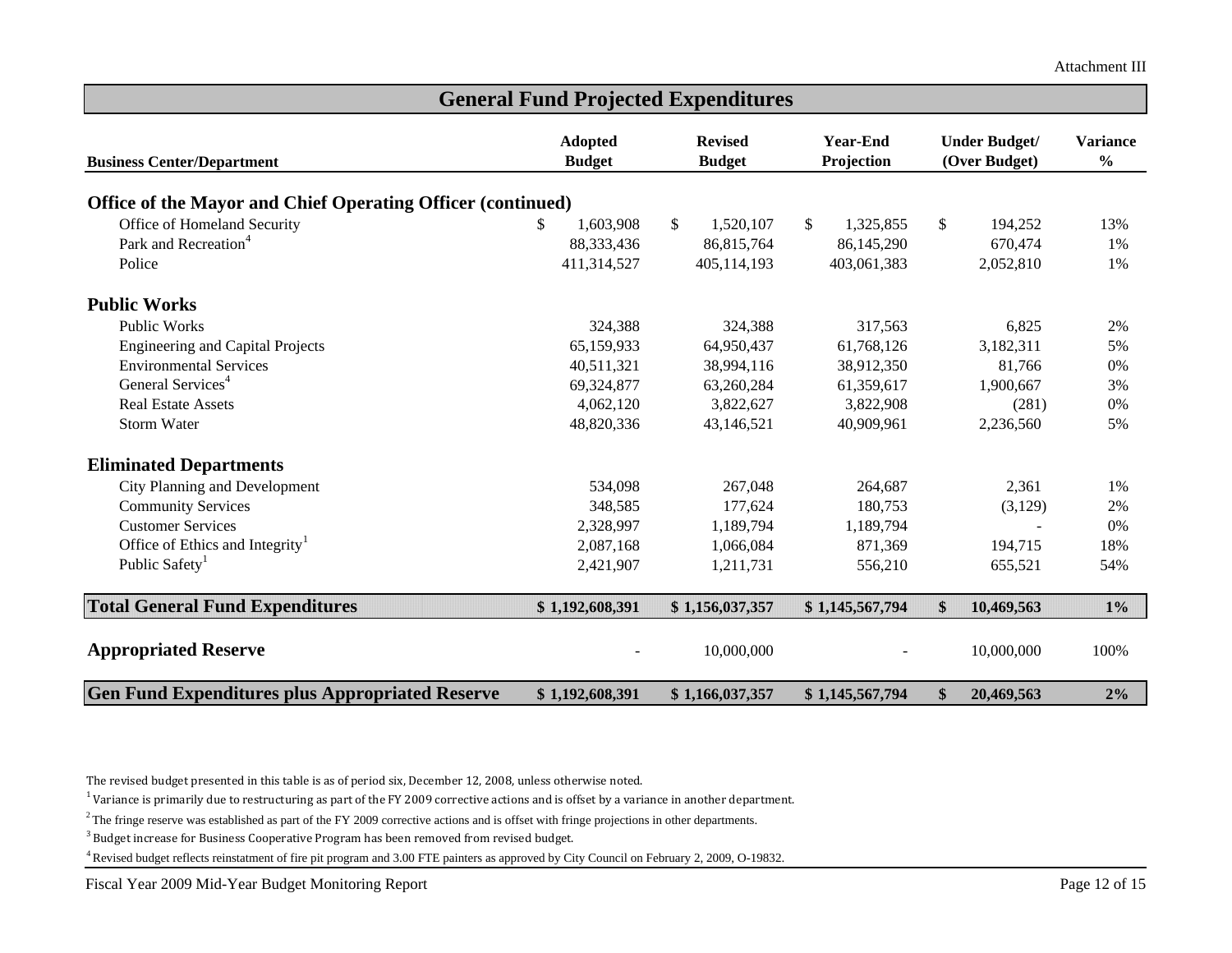| <b>Non-General Fund Projections</b>                    |                          |                                 |                          |                                 |                          |                               |                          |    |                           |                                  |  |
|--------------------------------------------------------|--------------------------|---------------------------------|--------------------------|---------------------------------|--------------------------|-------------------------------|--------------------------|----|---------------------------|----------------------------------|--|
| <b>Business Center/Fund</b>                            |                          | <b>Adopted</b><br><b>Budget</b> |                          | <b>Revised</b><br><b>Budget</b> |                          | <b>Year-End</b><br>Projection |                          |    | <b>Variance</b><br>Amount | <b>Variance</b><br>$\frac{0}{0}$ |  |
| <b>Community and Legislative Services</b>              |                          |                                 |                          |                                 |                          |                               |                          |    |                           |                                  |  |
| Commission for Arts and Culture <sup>1,2</sup>         | Revenues<br>Expenditures | $\mathbb{S}$                    | 945,855                  | \$                              | 898,353                  | \$                            | 36,706<br>923,263        | \$ | 36,706<br>(24,910)        | 100%<br>3%                       |  |
| Special Events $1,2$                                   | Revenues<br>Expenditures |                                 | 200,000<br>645,851       |                                 | 200,000<br>601,266       |                               | 454,745<br>618,135       |    | 254,745<br>(16, 869)      | 100%<br>3%                       |  |
| <b>Office of the Assistant Chief Operating Officer</b> |                          |                                 |                          |                                 |                          |                               |                          |    |                           |                                  |  |
| Information Technology Fund <sup>2</sup>               | Revenues<br>Expenditures |                                 | 13,216,491<br>15,404,630 |                                 | 12,967,680<br>15,155,819 |                               | 12,833,697<br>14,680,536 |    | (133,983)<br>475,283      | 1%<br>3%                         |  |
| <b>Office of the Mayor and Chief Operating Officer</b> |                          |                                 |                          |                                 |                          |                               |                          |    |                           |                                  |  |
| Development Services Enterprise Fund                   | Revenues<br>Expenditures |                                 | 49,537,998<br>49,281,163 |                                 | 49,537,998<br>49,281,163 |                               | 45,753,056<br>47,685,842 |    | (3,784,942)<br>1,595,321  | 8%<br>3%                         |  |
| <b>Emergency Medical Services Fund</b>                 | Revenues<br>Expenditures |                                 | 7,327,295<br>7,105,288   |                                 | 7,327,295<br>7,105,288   |                               | 7,125,856<br>6,270,889   |    | (201, 439)<br>834,399     | 3%<br>12%                        |  |
| <b>Facilities Financing Fund</b>                       | Revenues<br>Expenditures |                                 | 2,655,287<br>2,655,287   |                                 | 2,655,287<br>2,655,287   |                               | 2,480,839<br>2,242,462   |    | (174, 448)<br>412,825     | 7%<br>16%                        |  |
| Golf Course Enterprise Fund                            | Revenues<br>Expenditures |                                 | 15,458,000<br>13,625,300 |                                 | 15,458,000<br>13,625,300 |                               | 16,573,187<br>13,068,251 |    | 1,115,187<br>557,049      | 7%<br>4%                         |  |
| Los Peñasquitos Canyon Preserve Fund                   | Revenues<br>Expenditures |                                 | 176,000<br>227,838       |                                 | 176,000<br>227,838       |                               | 179,874<br>219,761       |    | 3,874<br>8,077            | 2%<br>4%                         |  |
| Redevelopment Fund                                     | Revenues<br>Expenditures |                                 | 3,338,616<br>3,338,616   |                                 | 3,338,616<br>3,338,616   |                               | 3,418,454<br>3,387,791   |    | 79,838<br>(49, 175)       | 2%<br>1%                         |  |
| Serious Traffic Offender Program Fund                  | Revenues<br>Expenditures |                                 | 1,200,000<br>1,200,000   |                                 | 1,200,000<br>1,200,000   |                               | 1,203,357<br>1,426,574   |    | 3,357<br>(226, 574)       | 0%<br>19%                        |  |
| Solid Waste Local Enforcement Agency Fund              | Revenues<br>Expenditures |                                 | 857,528<br>934,850       |                                 | 857,528<br>934,850       |                               | 626,979<br>741,752       |    | (230, 549)<br>193,098     | 27%<br>21%                       |  |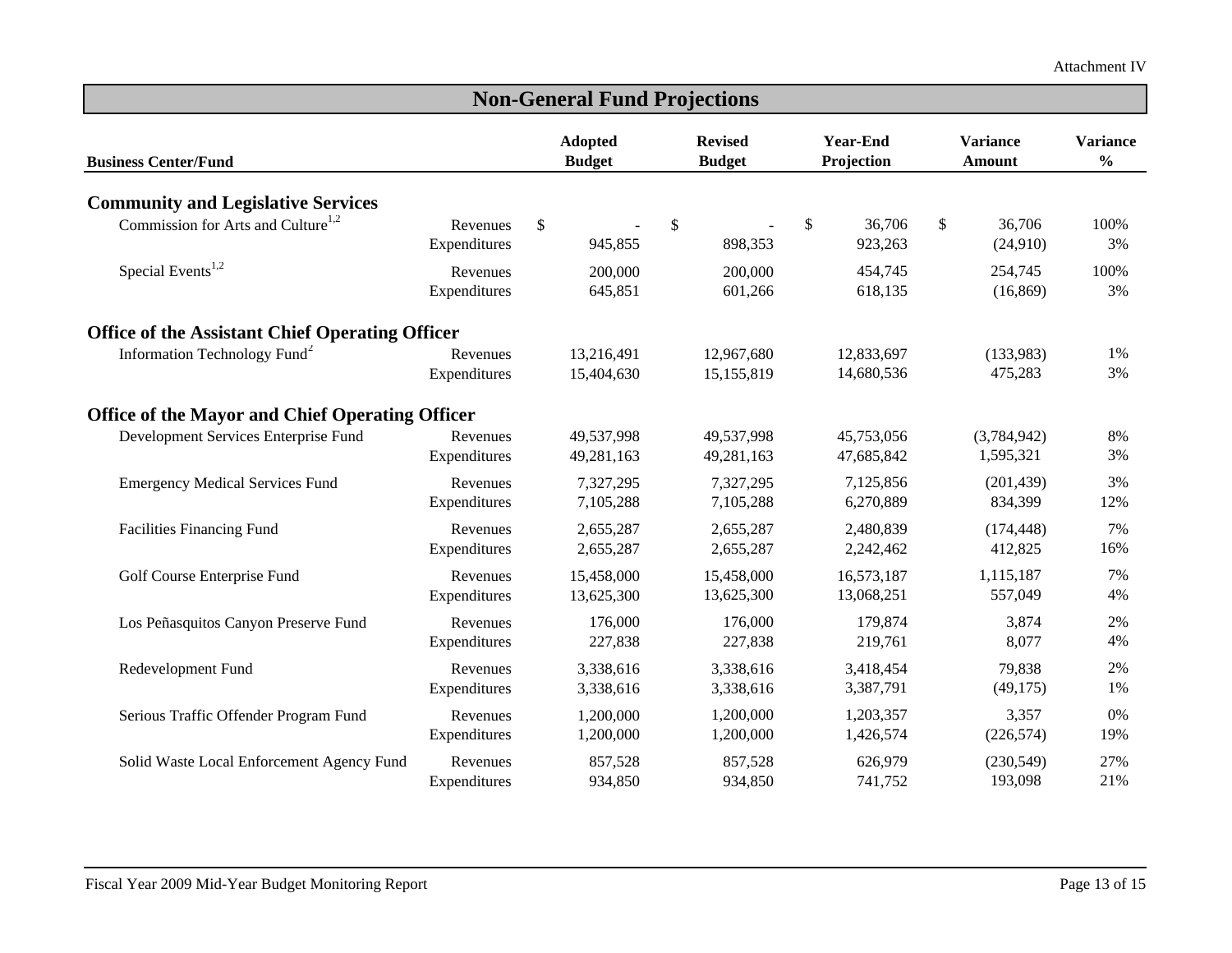| <b>Non-General Fund Projections</b>          |                          |                                 |                          |                                 |                          |                               |                          |                                  |                          |                                  |  |
|----------------------------------------------|--------------------------|---------------------------------|--------------------------|---------------------------------|--------------------------|-------------------------------|--------------------------|----------------------------------|--------------------------|----------------------------------|--|
| <b>Business Center/Fund</b>                  |                          | <b>Adopted</b><br><b>Budget</b> |                          | <b>Revised</b><br><b>Budget</b> |                          | <b>Year-End</b><br>Projection |                          | <b>Variance</b><br><b>Amount</b> |                          | <b>Variance</b><br>$\frac{0}{0}$ |  |
| <b>Office of the Chief Financial Officer</b> |                          |                                 |                          |                                 |                          |                               |                          |                                  |                          |                                  |  |
| Central Stores Internal Service Fund         | Revenues<br>Expenditures | \$                              | 23,773,316<br>23,773,316 | \$                              | 23,773,316<br>23,773,316 | \$                            | 27,726,676<br>27,442,609 | \$                               | 3,953,360<br>(3,669,293) | 17%<br>15%                       |  |
| Risk Management Administration Fund          | Revenues<br>Expenditures |                                 | 6,599,088<br>8,868,110   |                                 | 6,599,088<br>8,868,110   |                               | 3,906,693<br>8,278,930   |                                  | (2,692,395)<br>589,180   | 41%<br>7%                        |  |
| <b>Public Works</b>                          |                          |                                 |                          |                                 |                          |                               |                          |                                  |                          |                                  |  |
| <b>City Airport Fund</b>                     | Revenues<br>Expenditures |                                 | 4,550,218<br>5,580,953   |                                 | 4,550,218<br>5,580,953   |                               | 4,851,452<br>4,878,693   |                                  | 301,234<br>702,260       | 7%<br>13%                        |  |
| Concourse and Parking Garages Operating Fund | Revenues<br>Expenditures |                                 | 3,323,035<br>4,592,461   |                                 | 3,323,035<br>4,592,461   |                               | 3,091,386<br>4,471,216   |                                  | (231, 649)<br>121,245    | 7%<br>3%                         |  |
| <b>Energy Conservation Program Fund</b>      | Revenues<br>Expenditures |                                 | 1,802,168<br>1,802,168   |                                 | 1,802,168<br>1,802,168   |                               | 1,806,676<br>1,753,609   |                                  | 4,508<br>48,559          | 0%<br>3%                         |  |
| Fleet Services Internal Service Fund         | Revenues<br>Expenditures |                                 | 52,795,829<br>52,795,829 |                                 | 52,795,829<br>52,795,829 |                               | 53,097,137<br>50,870,914 |                                  | 301,308<br>1,924,915     | 1%<br>4%                         |  |
| <b>PETCO Park Fund</b>                       | Revenues<br>Expenditures |                                 | 15,500,447<br>17,668,821 |                                 | 15,500,447<br>17,668,821 |                               | 12,358,474<br>17,341,749 |                                  | (3, 141, 973)<br>327,072 | 20%<br>2%                        |  |
| Publishing Services Internal Service Fund    | Revenues<br>Expenditures |                                 | 4,618,052<br>4,544,986   |                                 | 4,618,052<br>4,544,986   |                               | 5,718,436<br>5,148,391   |                                  | 1,100,384<br>(603, 405)  | 24%<br>13%                       |  |
| <b>QUALCOMM Stadium Operating Fund</b>       | Revenues<br>Expenditures |                                 | 17,088,498<br>18,712,887 |                                 | 17,088,498<br>18,712,887 |                               | 18,704,607<br>18,481,010 |                                  | 1,616,109<br>231,877     | 9%<br>1%                         |  |
| Recycling Fund                               | Revenues<br>Expenditures |                                 | 20,208,540<br>23,079,294 |                                 | 20,208,540<br>23,079,294 |                               | 19,232,688<br>21,200,011 |                                  | (975, 852)<br>1,879,283  | 5%<br>8%                         |  |
| Refuse Disposal Fund                         | Revenues<br>Expenditures |                                 | 34,519,892<br>33,646,204 |                                 | 34,519,892<br>33,646,204 |                               | 34,164,542<br>29,058,339 |                                  | (355, 350)<br>4,587,865  | 1%<br>14%                        |  |
| Utilities Undergrounding Program Fund        | Revenues<br>Expenditures |                                 | 48,490,966<br>1,146,575  |                                 | 48,490,966<br>1,146,575  |                               | 48,820,374<br>1,019,308  |                                  | 329,408<br>127,267       | 1%<br>11%                        |  |